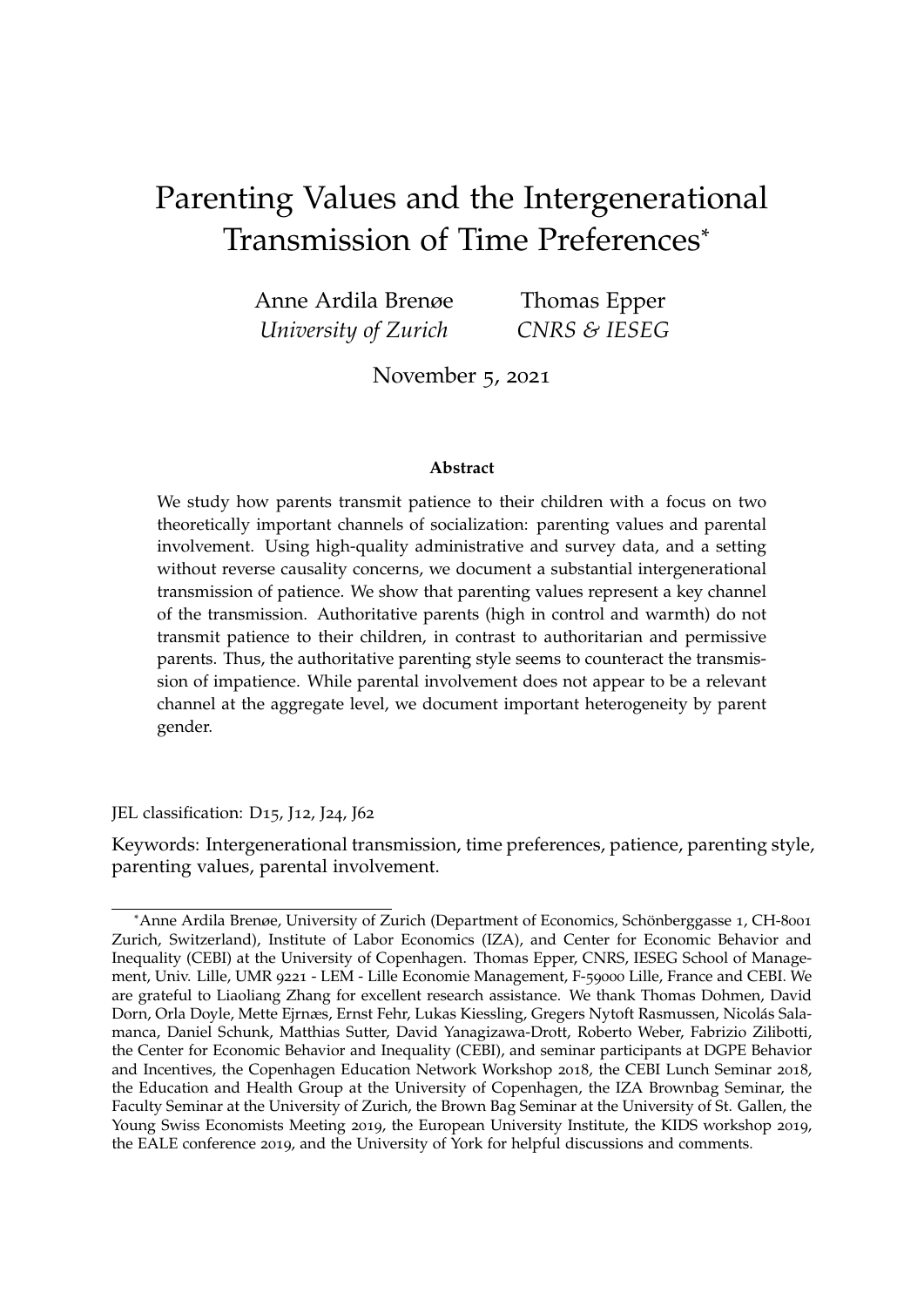### <span id="page-1-4"></span>**1 Introduction**

Patient people generally experience better lifetime outcomes than their impatient peers.[1](#page-1-0) Time preferences elicited during childhood are predictive of how individuals fare in later life—for instance, in terms of education, health, and earnings [\(Golsteyn,](#page-41-0) Grönqvist and Lindahl, [2014](#page-41-0); [Mischel, Shoda and Peake,](#page-42-0) [1988](#page-42-0); [Shoda, Mischel and](#page-42-1) [Peake,](#page-42-1) [1990](#page-42-1)).<sup>[2](#page-1-1)</sup> If parents transmit time preferences to their children, parental patience may thus have long-term consequences for how their children fare during adulthood. This transmission is therefore also important for society as a whole, given the generally low social mobility and increasing economic inequality worldwide [\(Jones,](#page-41-1) [2015](#page-41-1)), and could be one explanation for the well-documented transmission of social disadvantage across generations.[3](#page-1-2) Yet, we do not know much about the acquisition of time preferences, the transmission of these preferences across generations, and the mechanisms that are relevant for propagation from parents to children.[4](#page-1-3)

In this paper, we address the following key questions on preference transmission: Are time preferences passed on to the next generation? If so, does the transmission persist or fade out as children age? How relevant is parenting (parenting values and parental involvement) as a device to counteract or strengthen the transmission of preferences from parents to children? Understanding whether intergenerational correlations in preferences are indeed due to the transmission from parents to children and how parenting influences this transmission is difficult given the usually available data. There are three reasons for these difficulties. First, it is rare to have validated

<span id="page-1-0"></span><sup>&</sup>lt;sup>1</sup>See e.g. [Ayduk et al.](#page-37-0) ([2000](#page-37-0)); [Chabris et al.](#page-39-0) ([2008](#page-39-0)); [Epper et al.](#page-40-0) ([2020](#page-40-0)); Golsteyn, Grönqvist and Lindahl ([2014](#page-41-0)); [Meier and Sprenger](#page-42-2) ([2012](#page-42-2)); [Sutter et al.](#page-43-0) ([2013](#page-43-0)).

<span id="page-1-1"></span><sup>2</sup>[Watts, Duncan and Quan](#page-43-1) ([2018](#page-43-1)) fail to replicate the key findings of [Mischel, Shoda and Peake](#page-42-0) ([1988](#page-42-0)). Two comments on this study [\(Falk, Kosse and Pinger,](#page-40-1) [2019](#page-40-1); [Doebel, Michaelson and Munakata,](#page-39-1) [2020](#page-39-1)), however, point at differences in the design and an issue with the controls in the replication study. They conclude that the famous marshmallow task is indeed predictive for later life outcomes (see also [Michaelson and Munakata](#page-42-3) ([2020](#page-42-3)) for an independent, preregistered secondary analysis coming to the same conclusion). Beyond the correlational results, [Alan and Ertac](#page-37-1) ([2018](#page-37-1)) establish a causal link between patience and life outcomes over a three-year time horizon.

<span id="page-1-2"></span><sup>3</sup>See e.g. [Chetty et al.](#page-39-2) ([2014](#page-39-2)); [Landersø and Heckman](#page-41-2) ([2017](#page-41-2)); [Solon](#page-42-4) ([1992](#page-42-4)).

<span id="page-1-3"></span><sup>4</sup>Only a few existing studies examine intergenerational correlations in time preferences, but they have some important limitations related to the timing of preference measurement and the availability of data to explore potential channels for the transmission process, as explained in Section [2](#page-4-0).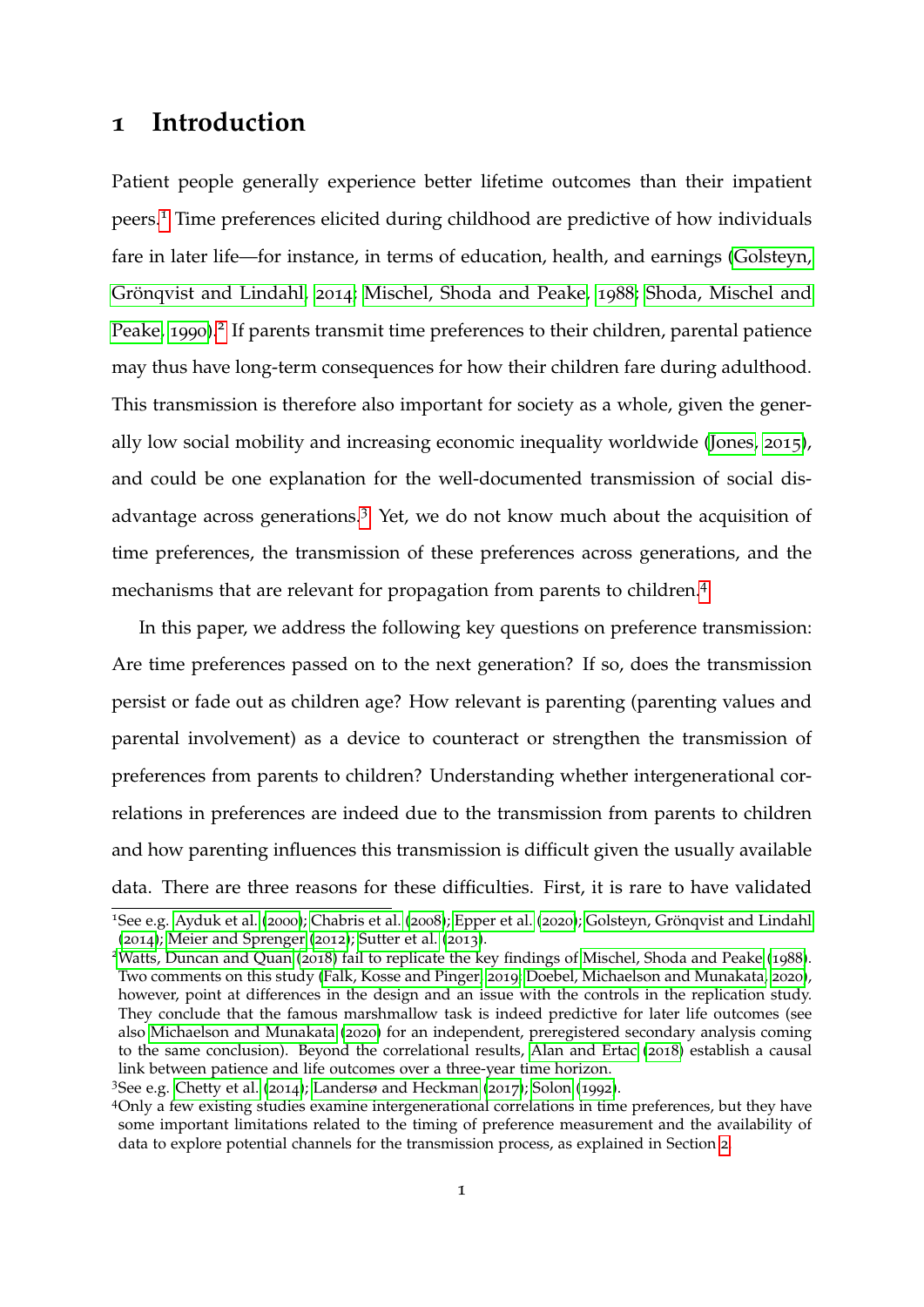time preference measures for both parents *and* children in the same data set. Second, even with such data at hand, the availability of sufficiently rich measures of family socialization is scarce. Third, given the typically short time frame between the elicitation of time preferences of both generations, there are inevitable concerns regarding reverse causality and spurious intergenerational correlations due to common shocks.

To circumvent these empirical challenges, we combine rich survey data on preferences, parenting values, parental time investments, and child-rearing practices with high-quality administrative data, including exceptionally rich information on socioeconomic status (SES). In particular, we use a unique, representative Danish survey that asks parents and children the same empirically validated<sup>[5](#page-2-0)</sup>, intertemporal choice question four decades apart. This large time span between the elicitation of the preferences of parents (they were not parents at the time of measurement) and children thereby eliminates any concerns regarding reverse causality. The survey furthermore includes information on parenting values and parental involvement, allowing us to dig into the "black box" of socialization by carefully studying two distinct and theoretically relevant aspects of parenting that have been hypothesized to be the transmission channel of time preferences across generations [\(Bisin and Verdier,](#page-38-0) [2001](#page-38-0); [Doepke](#page-39-3) [and Zilibotti,](#page-39-3) [2017](#page-39-3)). Finally, the availability of administrative data allows for the inclusion of comprehensive sets of controls, which further enable us to rule out that socioeconomic factors drive the transmission process.

We present three main results. First, we show that there is a substantial transmission of patience from parents to children. This intergenerational transmission of preferences is insensitive to the inclusion of a rich vector of administratively reported controls, including grandparental and parental socioeconomic background characteristics and child endowments, such as birth weight, IQ, and education. Interestingly, when comparing the strength of the intergenerational correlation in our setting

<span id="page-2-0"></span><sup>5</sup>See Section [3](#page-9-0).1 and Appendix [A.](#page-45-0)1.1, where, for instance, we demonstrate that the hypothetical survey measure we use in our analyses is strongly and significantly correlated with a state-of-the-art realincentivized time preference measure.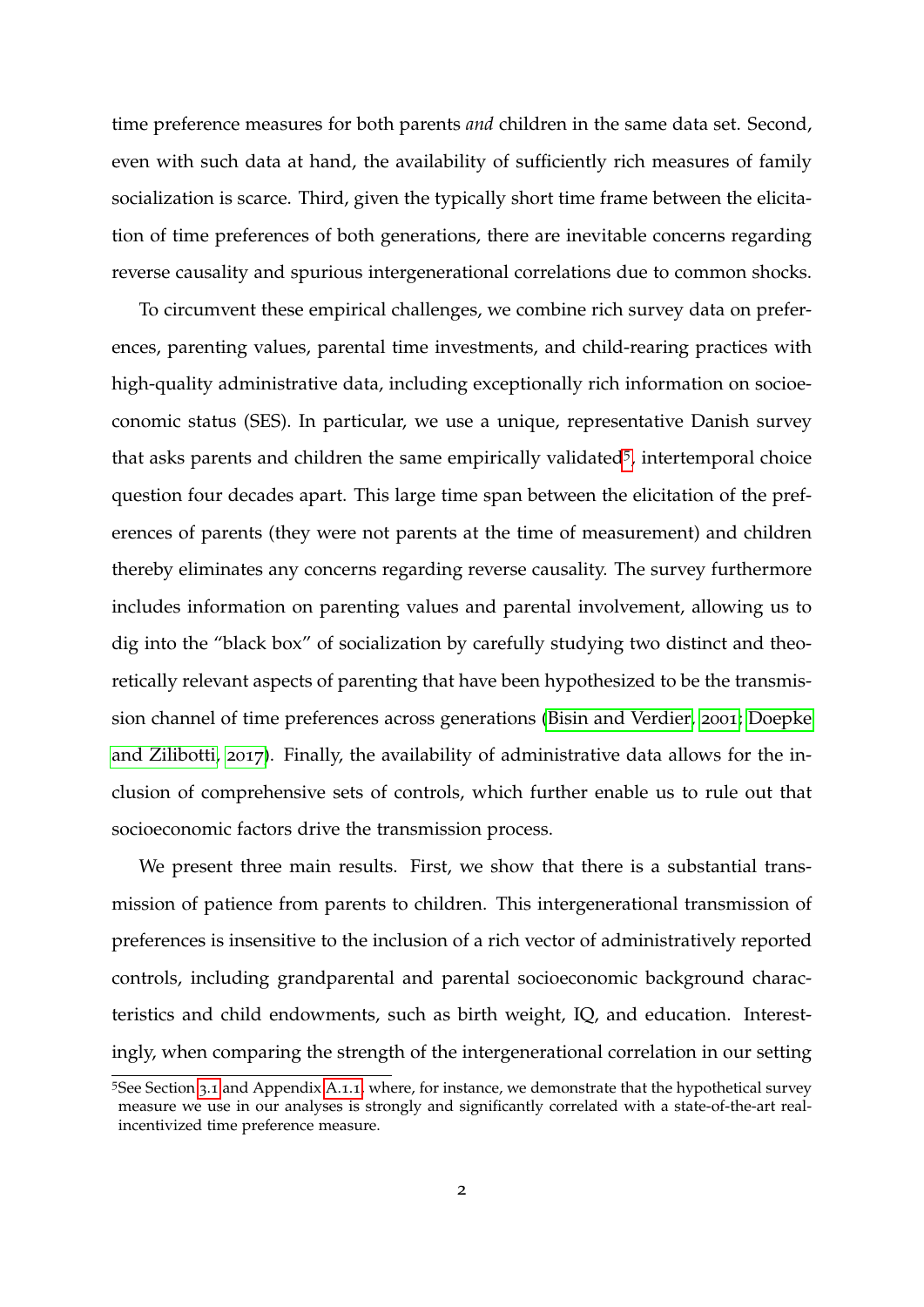without reverse causality to comparable studies with contemporaneous preference elicitation, the magnitudes are similar.

Second, the correlation coefficient between parental and offspring preferences is constant across child ages spanning from adolescence to midlife. This indicates the robustness and persistence of the intergenerational transmission regarding child age.

Third, we show that parenting style can be used as an effective device to undo or counteract the transmission of time preferences from parents to their children. Authoritative parents, who put high weight on both demandingness (control) and responsiveness (warmth) when raising children, do not transmit patience to their offspring, while authoritarian (high control, low warmth) and permissive (low control, high warmth) parents do. Put differently, the authoritative parenting style can be considered an effective tool to foster child patience regardless of the parent's own time preferences. Regardless of whether the transmission is due to genetics and/or socialization, we see that parenting style can reduce the strength of the transmission.

At the same time, we do not find heterogeneity in the intergenerational transmission of time preferences by parental involvement at the aggregate level. However, when investigating the transmission conditional on parent and child gender, we find that the aggregate results mask some important heterogeneity. In particular, the transmission is strongest in same-gender parent-child dyads and involvement becomes a relevant channel when focusing on mothers and fathers separately. Taken together, our results suggest that *how* parents interact with their children is a key moderator of the preference transmission and it is at least as important if not more important than *how often* they do so.

<span id="page-3-0"></span>The objective of our contribution is to understand whether parents transmit patience to their children and what role parenting plays in this process, a theoretically important mechanism. Hereby, we bring new insights into the literature on intergen-erational transmission of time preferences.<sup>[6](#page-3-0)</sup> Previous work on the intergenerational <sup>6</sup>To the extent that the transmission process of other (e.g., risk or social) preferences share channels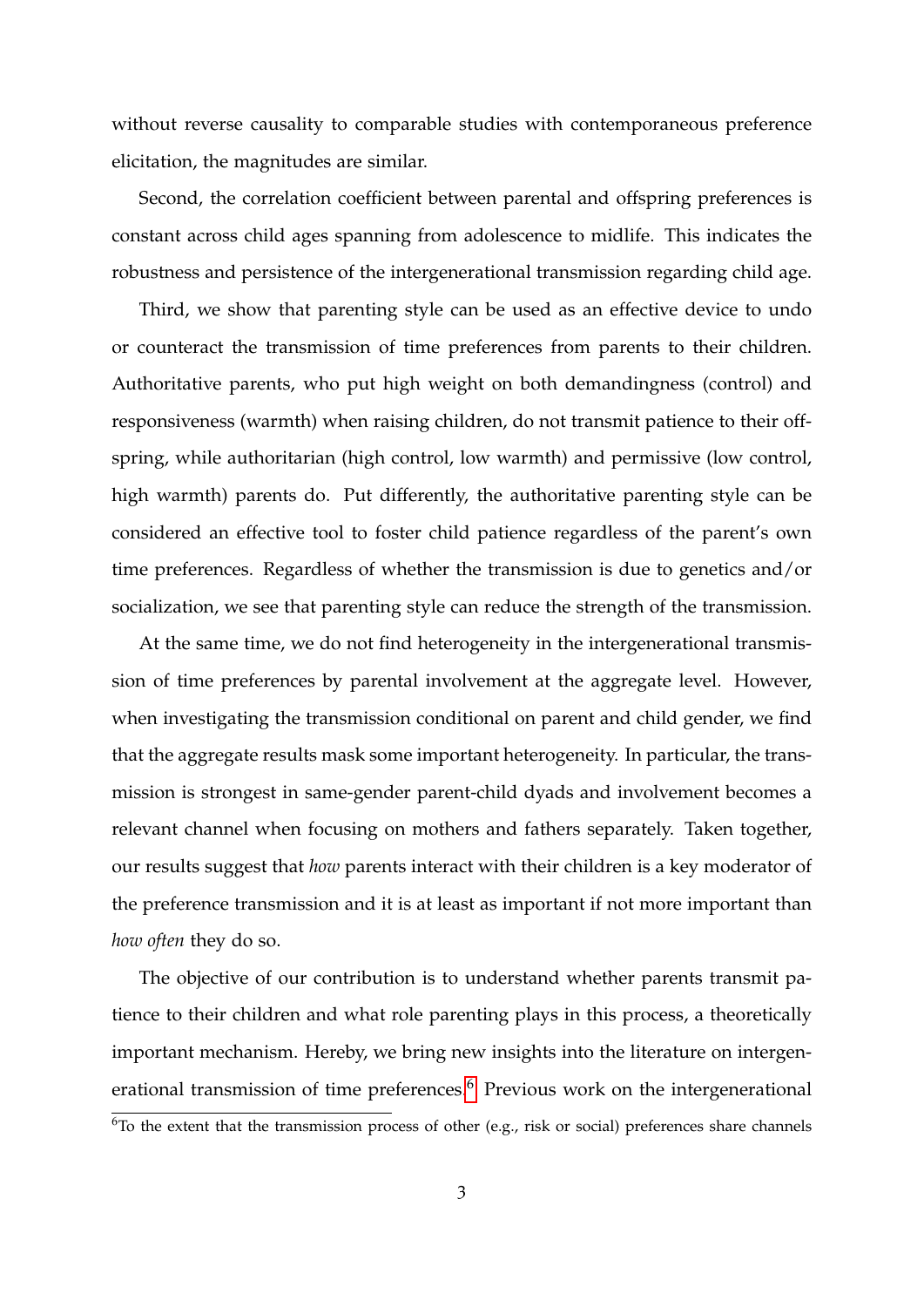transmission of preferences faces important challenges, which we discuss in Section [2](#page-4-0) along with parenting as a theoretically relevant mechanism. Section [3](#page-8-0) provides an overview of the data and descriptive statistics. Section [4](#page-15-0) introduces our empirical strategy, Section [5](#page-17-0) presents our results, and Section [6](#page-34-0) concludes.

# <span id="page-4-0"></span>**2 Understanding Intergenerational Correlations in Preferences and Potential Mechanisms**

This section starts by discussing prior work that relates to our study on the transmission of time preferences and important empirical challenges in this existing literature. Thereafter, we discuss relevant theoretical mechanisms of the transmission process and our hypotheses.

Our paper relates to the nascent research area of intergenerational correlations in economic preferences. Generally, work within this strand of literature finds positive correlations between parents' and children's time, risk, and social preferences (e.g. [Alan et al.,](#page-37-2) [2017](#page-37-2); [Brown and van der Pol,](#page-38-1) [2015](#page-38-1); [Chowdhury, Sutter and Zimmermann,](#page-39-4) [2020](#page-39-4); [Dohmen et al.,](#page-40-2) [2012](#page-40-2); [Gauly,](#page-41-3) [2016](#page-41-3); [Giulietti, Rettore and Tonini,](#page-41-4) [2016](#page-41-4); [Kosse](#page-41-5) [and Pfeiffer,](#page-41-5) [2012](#page-41-5), [2013](#page-41-6); [Zumbuehl, Dohmen and Pfann,](#page-43-2) [2021](#page-43-2)).[7](#page-4-1) However, the data available in these studies make it difficult to overcome two important challenges: (i) ruling out reverse causality or common background shocks responsible for the observed correlations and (ii) identifying the relevant behavioral channels.

The fact that preferences of both generations are elicited within relatively short time frames (most commonly contemporaneously) leaves open whether it is: (i) parents who transmit preferences to children, (ii) children who affect parents' preferences, or (iii) the common environment that shapes both generations' preferences.

through which parents transmit preferences to children, we potentially also bring a better understanding to a broader literature.

<span id="page-4-1"></span><sup>7</sup>For a detailed overview of the few existing studies on the transmission of time preferences—the focus of our paper—see Appendix Table [B](#page-61-0)1.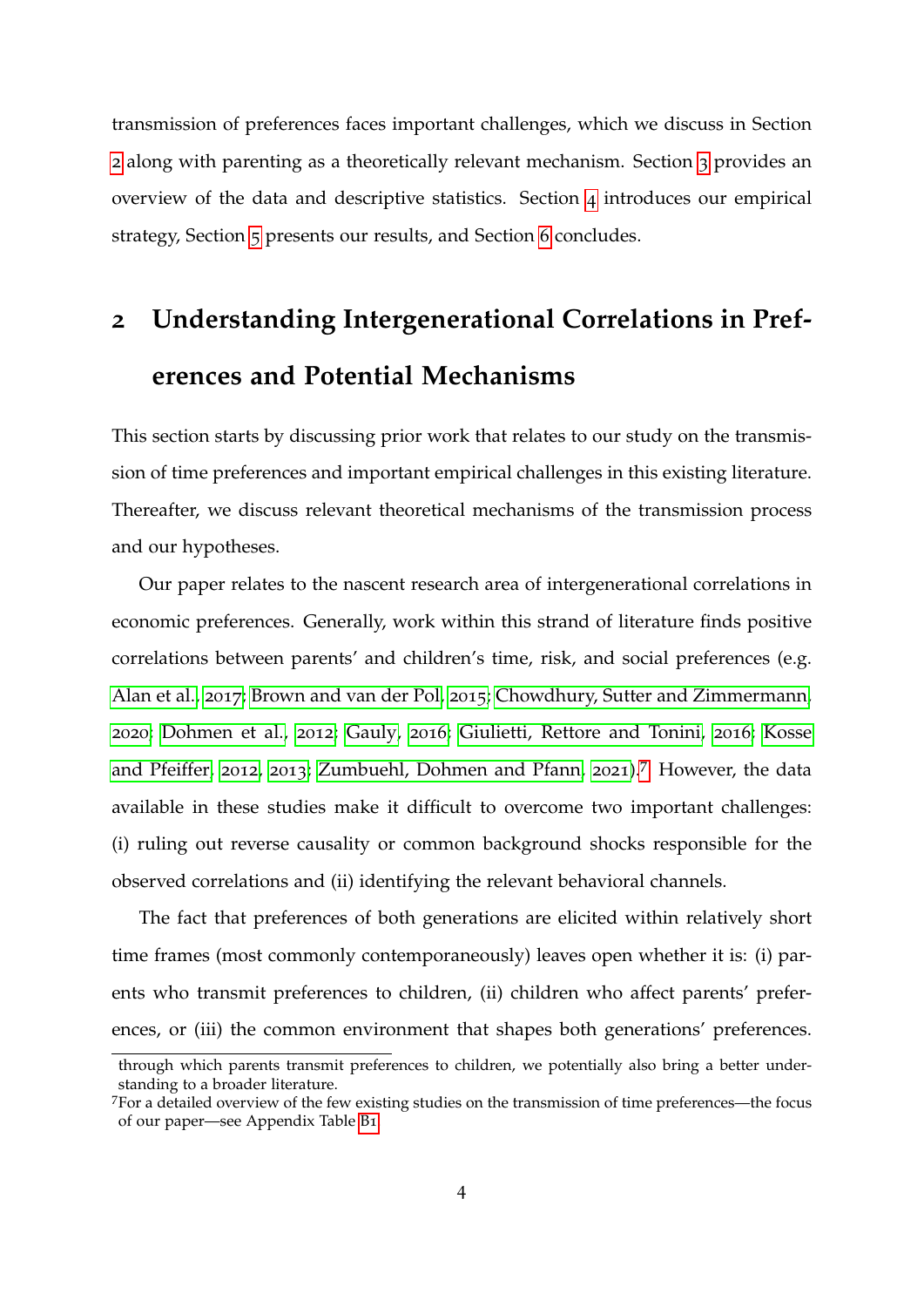Children with problems paying attention, for instance, typically react more impatiently and might, through their behavioral problems, lower parents' patience (case ii). Another important worry is that transitory shocks to the common environment might affect parents and children simultaneously, making their preferences appear similar even if they in reality were uncorrelated (case iii). For instance, a bad night's sleep (due to a thunderstorm or a heatwave) might make both parents and children appear impatient (more similar) than in the absence of this shock. Or, due to temporary distress, such as children's exam periods or parental unemployment (which potentially could last some months or even a few years), both parents and children might react less patiently over the period during which the survey was conducted.

Besides documenting intergenerational correlations in contemporaneously measured preferences, a crucial but much less studied topic is how to counteract the transmission of adverse traits—specifically, impatience in our setting. [Bisin and Verdier](#page-38-0) ([2001](#page-38-0)) theoretically study the dynamics of preferences across generations in a model with paternalistic altruism. They argue that each parent evaluates their child's actions from their own perspective and therefore, the parent always attempts to socialize the child to adopt the parent's preferences. Based on this and the conjecture that spending more time with the child enhances the adaptation and imitation process, [Alan et al.](#page-37-2) ([2017](#page-37-2)) and [Zumbuehl, Dohmen and Pfann](#page-43-2) ([2021](#page-43-2)) hypothesize that more-involved parents more strongly transmit preferences to their children.<sup>[8](#page-5-0)</sup>

Relatedly, [Doepke and Zilibotti](#page-39-3) ([2017](#page-39-3)) build a model to study the role of parenting style in the intergenerational transmission of preferences by combining parental altruism and a paternalistic motive. In their model, the parent cares both about the child's current well-being (Beckerian altruism) and future well-being (paternalism). Due to children's natural preferences and inclinations for more short-sighted pleasure, the parent might disagree with the child's actions and therefore intervene through

<span id="page-5-0"></span> $8$ [Alan et al.](#page-37-2) ([2017](#page-37-2)) and [Zumbuehl, Dohmen and Pfann](#page-43-2) ([2021](#page-43-2)) are the only studies that more seriously dig into the black box of socialization by empirically examining the importance of parental involvement as a relevant mechanism. However, these studies focus on risk and trust preferences.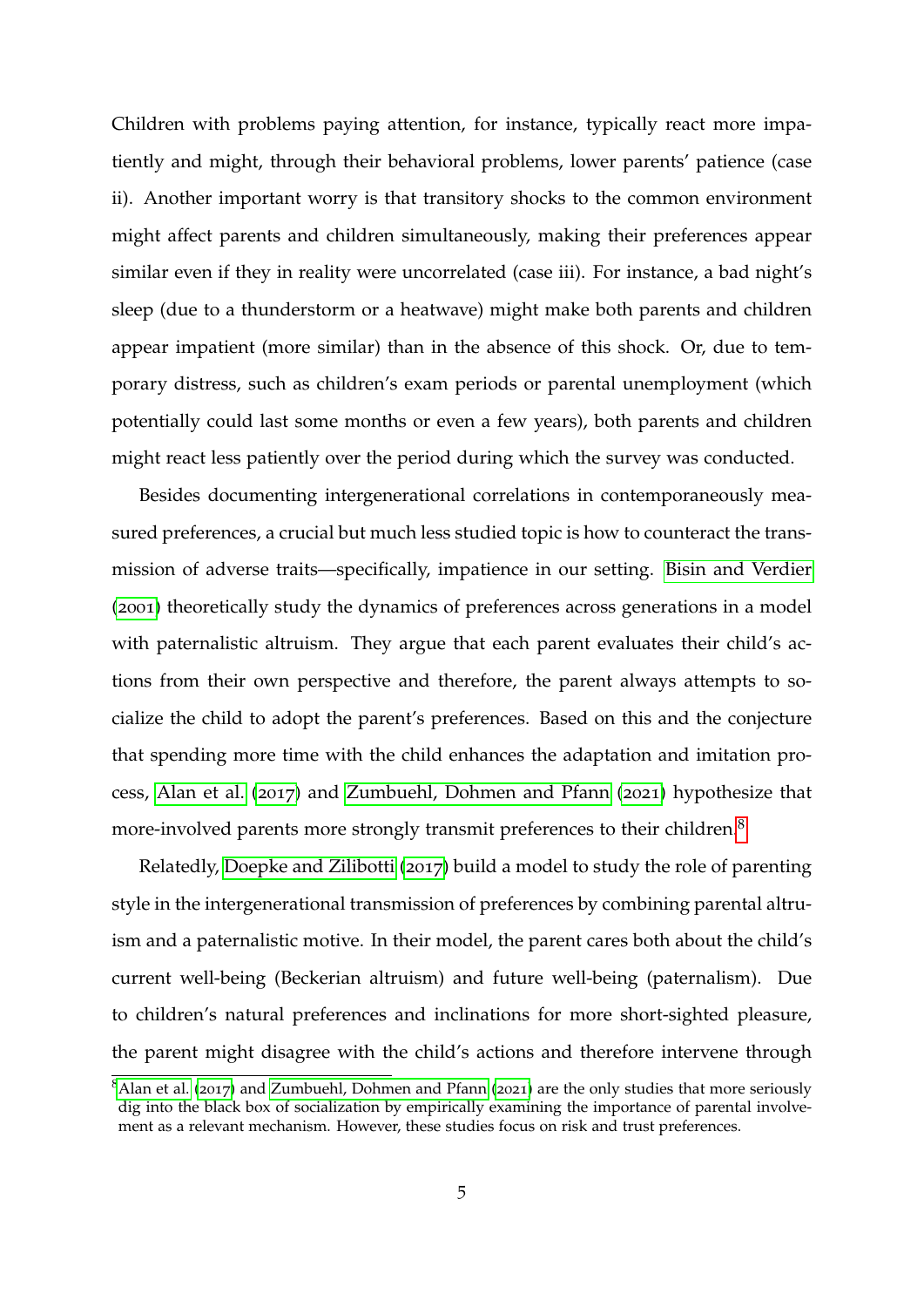their parenting style (the paternalistic motive). Thus, parents can use their parenting strategically to enforce or counteract certain traits in their children. Meanwhile, child rearing requires parental effort, leading to different parental effort choices.

Inspired by developmental psychology (going back to [Baumrind,](#page-38-2) [1967](#page-38-2)), [Doepke](#page-39-3) [and Zilibotti](#page-39-3) ([2017](#page-39-3)) distinguish between three parenting styles: authoritarian, authoritative, and permissive. These parenting styles differ by the relative importance parents attach to the two broad dimensions of demandingness (control) and responsiveness (freedom and warmth) in their way of raising children.[9](#page-6-0) Authoritarian parents restrict their children's choices to impose their will (i.e. they exhibit high control and low freedom). Permissive parents, in contrast, refrain from influencing their children's choices by displaying low demandingness and granting a high degree of freedom. Finally, authoritative parents attempt to influence their offspring's preferences so that the child makes his or her own decisions but makes decisions that parents believe are conducive to success in life (high control and high freedom). In other words, authoritative parents set consistent rules, while nudging and supporting their children to develop in a favorable way [\(Phelan,](#page-42-5) [2010](#page-42-5))—the style that requires the greatest parental effort.

Given the positive association between patience and life outcomes, we expect that parents prefer their children to be patient. In this case, impatient parents may therefore not want to transmit their own impatience to their offspring. However, different parenting styles might be more or less successful in shaping child patience and thereby counteract the transmission of impatience. It might, for instance, be difficult for authoritarian parents to preach patience through discipline, while being impatient themselves. Similarly, in absence of discipline, permissive parents might act as role models for their children, in which case the children would imitate their parents' preferences. Due to the nature of authoritative parents' approach to child rearing, authoritative parenting might in contrast be an effective tool to counteract the trans-

<span id="page-6-0"></span><sup>9</sup>For more details and references, see e.g. [Cobb-Clark, Salamanca and Zhu](#page-39-5) ([2019](#page-39-5)); [Doepke and Zilibotti](#page-39-6) ([2019](#page-39-6)); [Maccoby and Martin](#page-42-6) ([1983](#page-42-6)).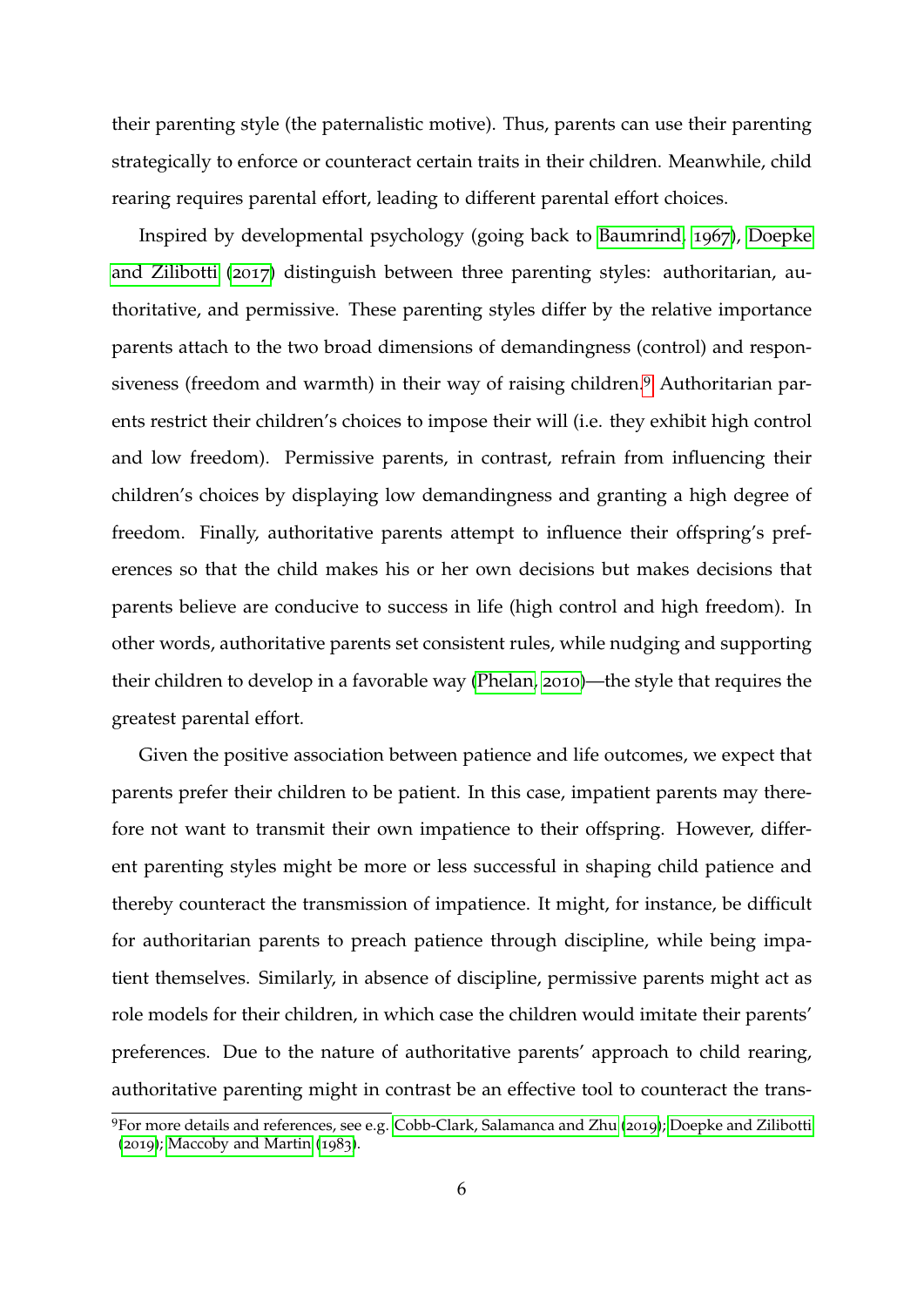mission of impatience (in case of impatient parents) and reinforce the transmission of patience (in case of patient parents). In particular, impatient, authoritative parents might be able to use explanations and reasoning behind the favorability of patience as an effective tool to counteract the imitation of impatient behaviors, despite not being the best role models themselves. Thus, we hypothesize that the transmission of patience from authoritative parents to their children is weak or absent. However, because the authoritative parenting style is particularly effortful, not all impatient parents will choose this parenting style.

In contrast to the theoretical models, the empirical literature offers only scarce evidence on actual moderators of the transmission process. However, in light of the theoretical models (especially the one by [Bisin and Verdier,](#page-38-0) [2001](#page-38-0)), the general interpretation of the empirical findings of intergenerational correlations in economic preferences is that socialization is an important mechanism (e.g. [Dohmen et al.,](#page-40-2) [2012](#page-40-2); [Gauly,](#page-41-3) [2016](#page-41-3); [Falk et al.,](#page-40-3) [2021](#page-40-3)). Besides cultural factors, genes might represent another natural mechanism. [Robalino and Robson](#page-42-7) ([2013](#page-42-7)) review the empirical literature supporting genetic and cultural transmission and conclude that both factors are important.[10](#page-7-0) Yet, in terms of the latter, socialization has many facets, and it is therefore not clear what aspects of the family environment drives the preference transmission.

To our knowledge, [Zumbuehl, Dohmen and Pfann](#page-43-3) ([2018](#page-43-3)) is the only working paper<sup>[11](#page-7-1)</sup> that reports estimates on the possible mechanisms of the intergenerational correlation in time preferences. They examine the extent to which this correlation is modulated by parental involvement. They find no heterogeneity in parental involve-

<span id="page-7-0"></span><sup>&</sup>lt;sup>10</sup>For instance, comparing monozygotic with dizygotic twins, [Cesarini et al.](#page-38-3) ([2009](#page-38-3)) conclude that approximately 25 percent of individual variation in preferences for giving and risk are explained by genetic differences. [Benjamin et al.](#page-38-4) ([2012](#page-38-4)) consider a wider set of political and economic preferences, including patience, and find that the estimated fraction of phenotypic variation of the traits explainable by genes (they use a method to compute the distance between dense single nucleotide polymorphisms (SNPs)) is about one-half of the narrow heritability estimated by twin studies. While our setup permits careful controls for family factors, our data do not include enough identical or fraternal twins for a detailed investigation of genetic transmission. Meanwhile, we have explored whether the transmission is weaker for non-biologically related child-parent pairs. This is not the case; see footnote [25](#page-18-0) for details.

<span id="page-7-1"></span><sup>&</sup>lt;sup>11</sup>The published version [\(Zumbuehl, Dohmen and Pfann,](#page-43-2) [2021](#page-43-2)) does neither analyze nor discuss time preferences.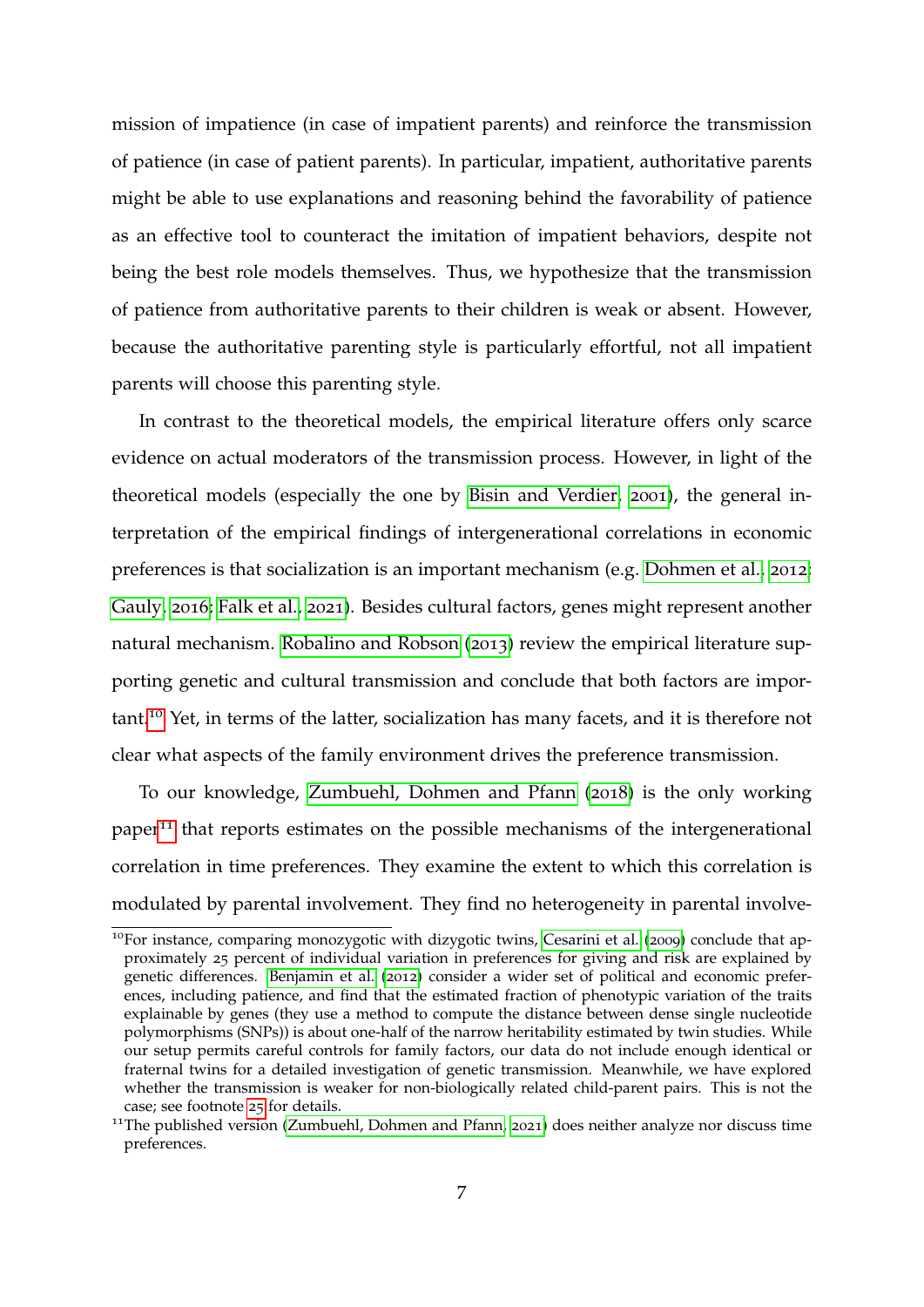ment for the transmission of impatience. However, whether time spent with children moderates the transmission is likely to depend critically on *how* this time is actually spent. Moreover, even in the case of low parental time investment, the parent might still have a strong influence on their child's acquisition of traits. The parent's decision on where the child spends his or her time when not with the parent is, for instance, likely to depend on the parent's values. Therefore, parenting might not sufficiently be captured by parental involvement; parenting style is another and potentially even more powerful dimension of parenting for the transmission of time preferences.

### <span id="page-8-0"></span>**3 Data**

Our main data sources are the Danish Longitudinal Survey of Youth (DLSY) and DLSY-Children, which we link to high-quality administrative data on the full Danish population from 1980 through 2016. This combined data set provides unique possibilities for studying the intergenerational transmission of time preferences. The DLSY is a longitudinal study of 3,151 individuals born around 1954, whom we will refer to as parents. In 1968, these original respondents attended 152 different seventh-grade classes that were sampled to be nationally representative. The parents have subsequently been interviewed throughout their adult life with high response rates; around 75 percent of the original individuals participated in the last wave in 2004. In addition, the parents of the respondents (henceforth referred to as grandparents) were interviewed in 1969, making it possible to control for the parents' socioeconomic environment during their childhood. Finally, all the DLSY respondents' children, who were at least 14 years old, were interviewed in 2010, with an extraordinarily high response rate of 81 percent. We therefore have information on three generations: grandparents, parents, and children.

We link the survey data to rich administrative data, including several separate registers on education, income, (un)employment, fertility, and family structure. There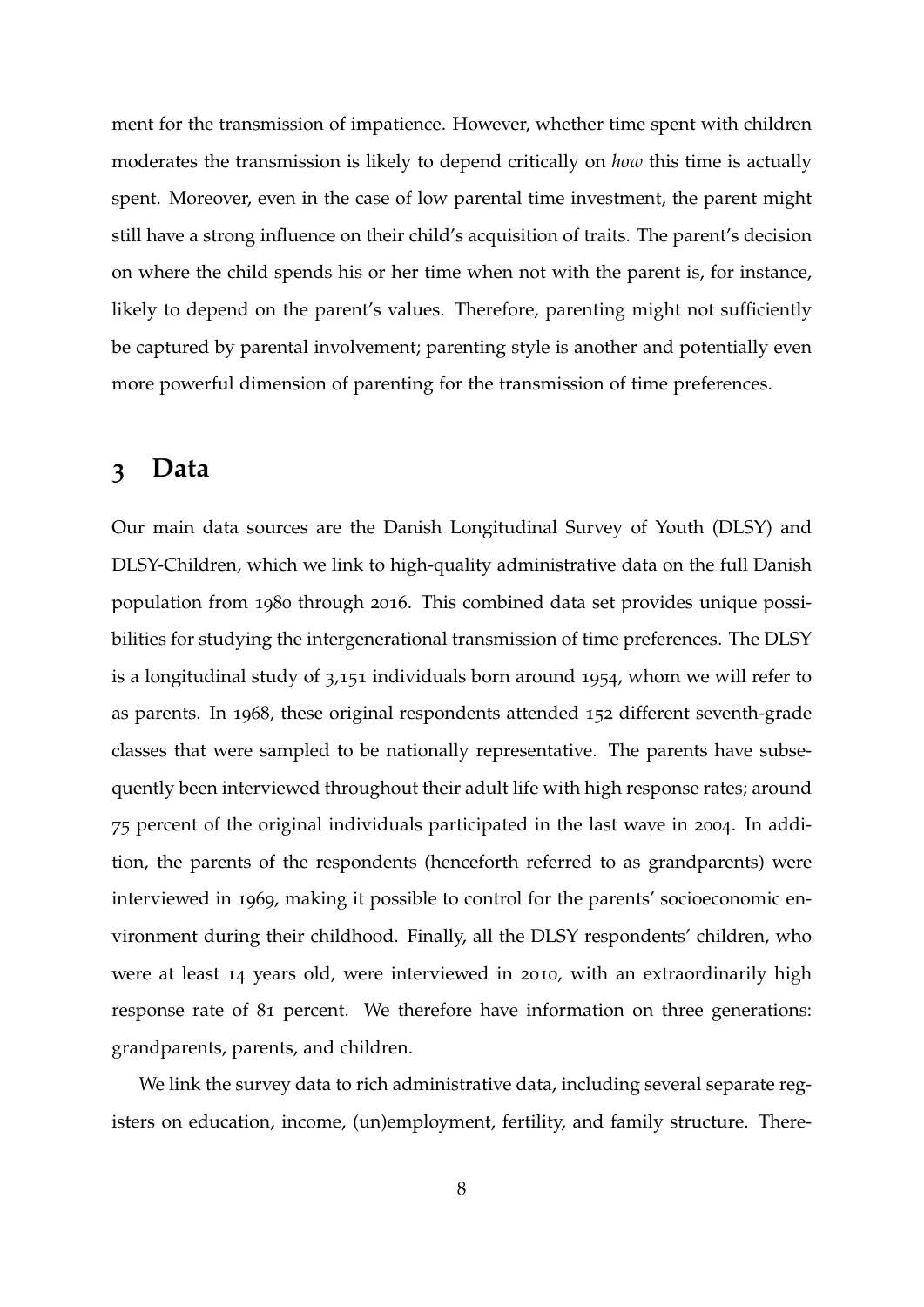fore, in addition to the ample information on grandparents' SES during parents' childhood observed in the DLSY, we observe the SES experienced by the children during their childhood. We observe both parents' complete fertility history, labor market experience, and educational attainment. Based on these rich measures of parental SES, we construct an SES index (standardized with a mean of zero and a standard deviation of one), using the first principal component from a principal component analysis. For the children, we observe their date of birth, birth outcomes, and educational attainment by 2016. The rest of this section describes the main measures used for the analysis, while Data Appendix [A](#page-44-0) supplements with additional details.

#### <span id="page-9-0"></span>**3.1 Measure of Time Preferences**

In 1973 (at age 19), the parents answered a question regarding their time preferences. The question was:

*If you were offered three jobs now and you could choose, which one would you take?*

(a) *a job with average pay right from the beginning*,

(b) *a job with low pay the first two years, but high pay later*, or

(c) *a job with very low pay the first four years, but very high pay later*.

We categorize respondents answering (b) or (c) as patient. Using all three possible responses does not, however, change our conclusions.[12](#page-9-1) The children answered the same question nearly four decades later, in 2010, when they were between 14 and 40 years old, with an average age of 27. The timing of the parents' elicitation of time preferences allows us to rule out any issue of potential reverse causality, as only 2.8 percent  $(N = 87)$  of the children were born by 1973, and only ten children were more than one year old. As a robustness check, however, we exclude children born at the

<span id="page-9-1"></span><sup>&</sup>lt;sup>12</sup> Appendix Table [B](#page-62-0)3 shows the results from ordered probit models, suggesting that we do not lose much from generalizing parental and child time preferences to a binary indicator for patience rather than considering the original three categories in the survey question.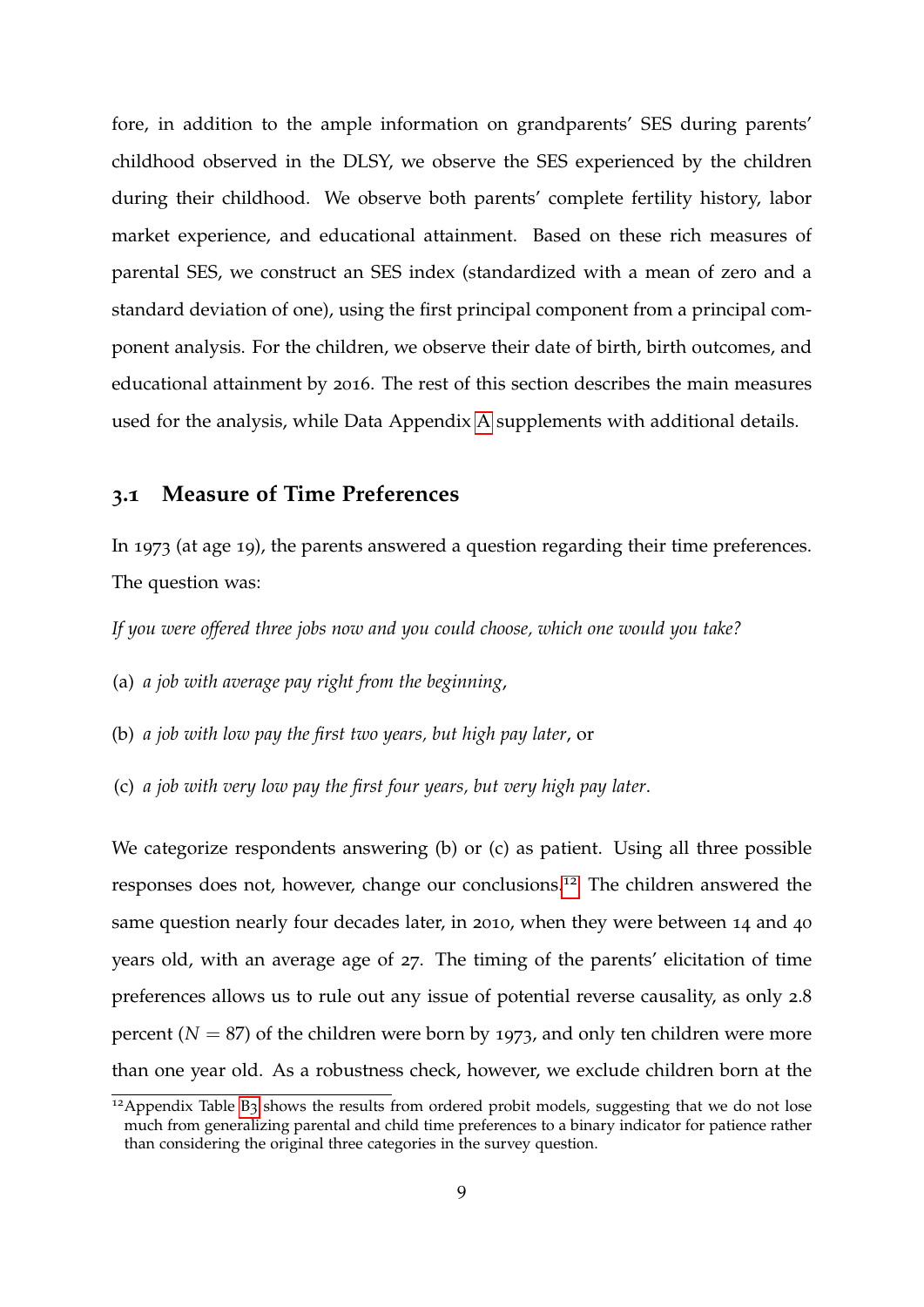time of the parents' response to the time preference question and reach similar results. Thus, our empirical setup gives us the power to study intergenerational transmission of patience in the absence of reverse causality and temporary common shocks.

<span id="page-10-0"></span>

| <b>Descriptive Statistics</b>     |                     |                   |  |  |  |  |
|-----------------------------------|---------------------|-------------------|--|--|--|--|
|                                   | Std.Err.<br>Average |                   |  |  |  |  |
|                                   | $\left( 1\right)$   | $\left( 2\right)$ |  |  |  |  |
| Panel A: Children                 |                     |                   |  |  |  |  |
| Child is patient                  | 0.648               | 0.009             |  |  |  |  |
| Parent is patient                 | 0.742               | 0.008             |  |  |  |  |
| <b>Authoritarian Parent</b>       | 0.324               | 0.009             |  |  |  |  |
| <b>Permissive Parent</b>          | 0.275               | 0.008             |  |  |  |  |
| Daughter                          | 0.519               | 0.009             |  |  |  |  |
| Mother                            | 0.521               | 0.009             |  |  |  |  |
| Child age (years)                 | 27.092              | 0.101             |  |  |  |  |
| Birth order                       | 1.715               | 0.015             |  |  |  |  |
| Twin                              | 0.019               | 0.002             |  |  |  |  |
| Birth Weight (grams)              | 3,427               | 10.111            |  |  |  |  |
| Lives with both parents at age 16 | 0.734               | 0.008             |  |  |  |  |
| Father's years of education       | 13.051              | 0.051             |  |  |  |  |
| Mother's years of education       | 12.672              | 0.047             |  |  |  |  |
| # of siblings                     | 1.469               | 0.017             |  |  |  |  |
| # of siblings in sample           | 1.042               | 0.016             |  |  |  |  |
| Observations                      | 3,101               |                   |  |  |  |  |
| Panel B: Parents                  |                     |                   |  |  |  |  |
| Mother is patient                 | 0.739               | 0.014             |  |  |  |  |
| Father is patient                 | 0.754               | 0.015             |  |  |  |  |
| # of children                     | 2.225               | 0.020             |  |  |  |  |
| # of children in sample           | 1.695               | 0.018             |  |  |  |  |
| Observations                      |                     | 1,829             |  |  |  |  |

**Table 1**

*Note:* This table presents descriptive statistics for the sample of children and their parents. **Panel A** contains means and standard errors for all children with a measure of their own and their parent's time preferences. **Panel B** contains the respective information for all parents of the children in Panel A. Note that we observe one parent per family only, i.e. either the mother or the father. Differences between Panel A and B can be explained by the fact that parents may have multiple children.

We observe responses to the intertemporal choice question for 3,101 children and 1,829 parents. Table [1](#page-10-0) presents descriptive statistics for the full sample. Sixty-five percent of children and 74 percent of parents are patient. Children were on average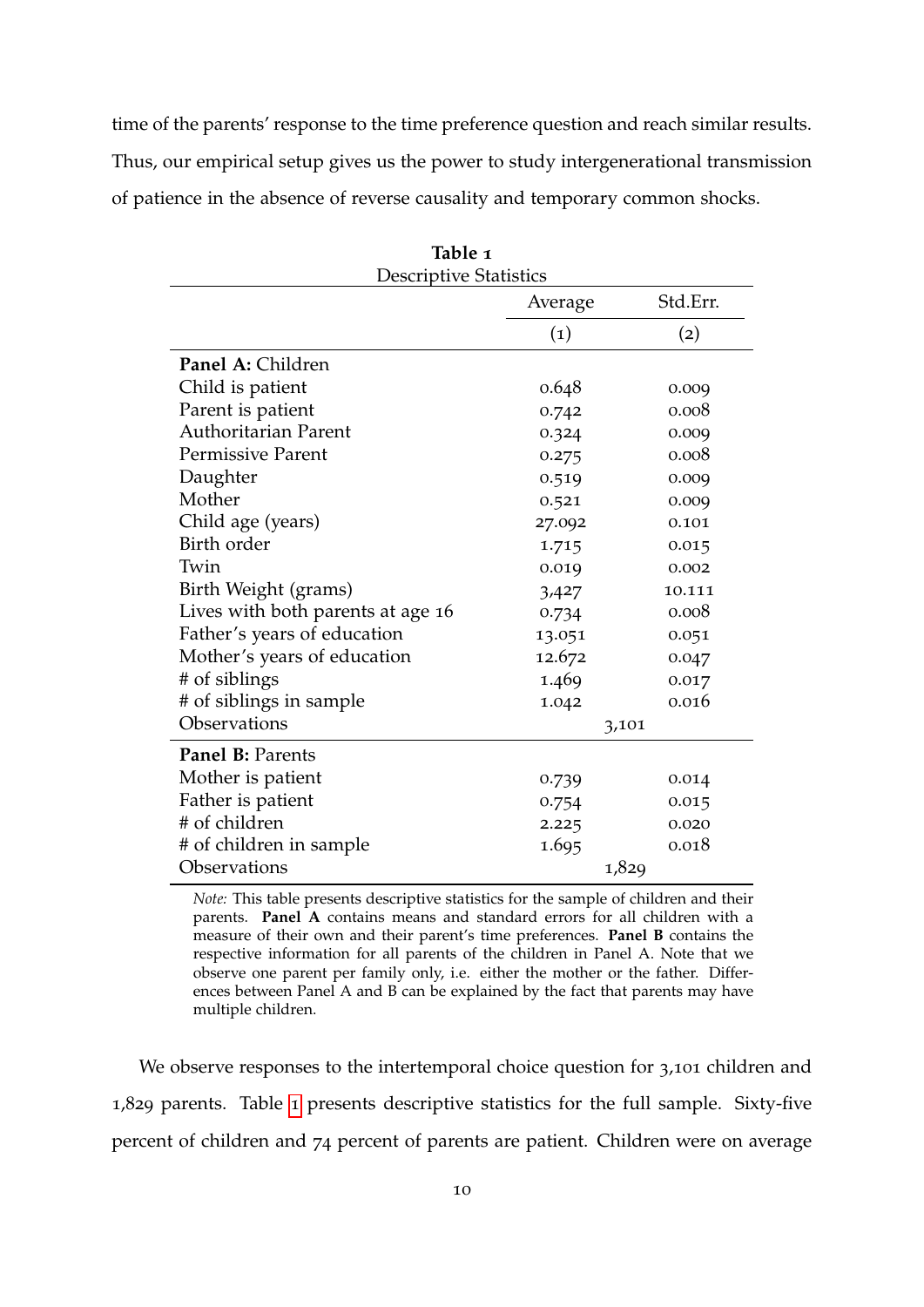older than parents at the time of preference elicitation. When restricting the sample of children to those in a similar age range (18–20 years) as when parents answered the time preference question, the share of patient children (72.8 percent) is similar to that of parents (73.8 percent) (Appendix Table [B](#page-62-1)2). Thus, the discrepancy between the rates of parent and child patience in the overall sample is most likely *not* due to cohort differences in time preferences. Instead, this discrepancy is more likely due to the age pattern of answers and thereby the framing of the question, as older children (those in their 30s) tend to be less patient than younger ones (Appendix Figure [B](#page-63-0)1).

In comparison to experimental measures of time preferences (see e.g [Frederick,](#page-40-4) [Loewenstein and O'Donoghue,](#page-40-4) [2002](#page-40-4); [Epper, Fehr-Duda and Bruhin,](#page-40-5) [2011](#page-40-5); [Attema](#page-37-3) [et al.,](#page-37-3) [2016](#page-37-3); [Cohen et al.,](#page-39-7) [2020](#page-39-7)), our measure has the clear advantage that our survey question is short, simple, and less abstract than typical intertemporal choices employed in experiments. Specifically, our question asks subjects about their choice in a real-life situation with substantial economic consequences. This contrasts with experimental measures that typically ask subjects to repeatedly choose between sooner smaller amounts and later larger amounts (usually materializing within some weeks or a few months). Our patience indicator is both internally and externally valid (for details, see [Epper et al.](#page-40-6) ([2019](#page-40-6)), [Epper et al.](#page-40-0) ([2020](#page-40-0)), and Appendix [A.](#page-45-0)1.1). In Appendix [A.](#page-45-0)1.1, for instance, we show that our indicator highly correlates with a measure of time preferences elicited using a real-incentivized monetary intertemporal choice task. Reassuringly, as expected, the individuals we categorize as being patient face significantly better socioeconomic outcomes in adulthood, even when controlling for a wide range of childhood family characteristics (Appendix Table [A](#page-46-0)2).

#### **3.2 Definition of Parenting Moderators**

To explore the relevance of parenting as a socialization device through which parents transmit patience to their children, we consider parenting values (to proxy for parenting style) and parental involvement. Parenting styles are generally difficult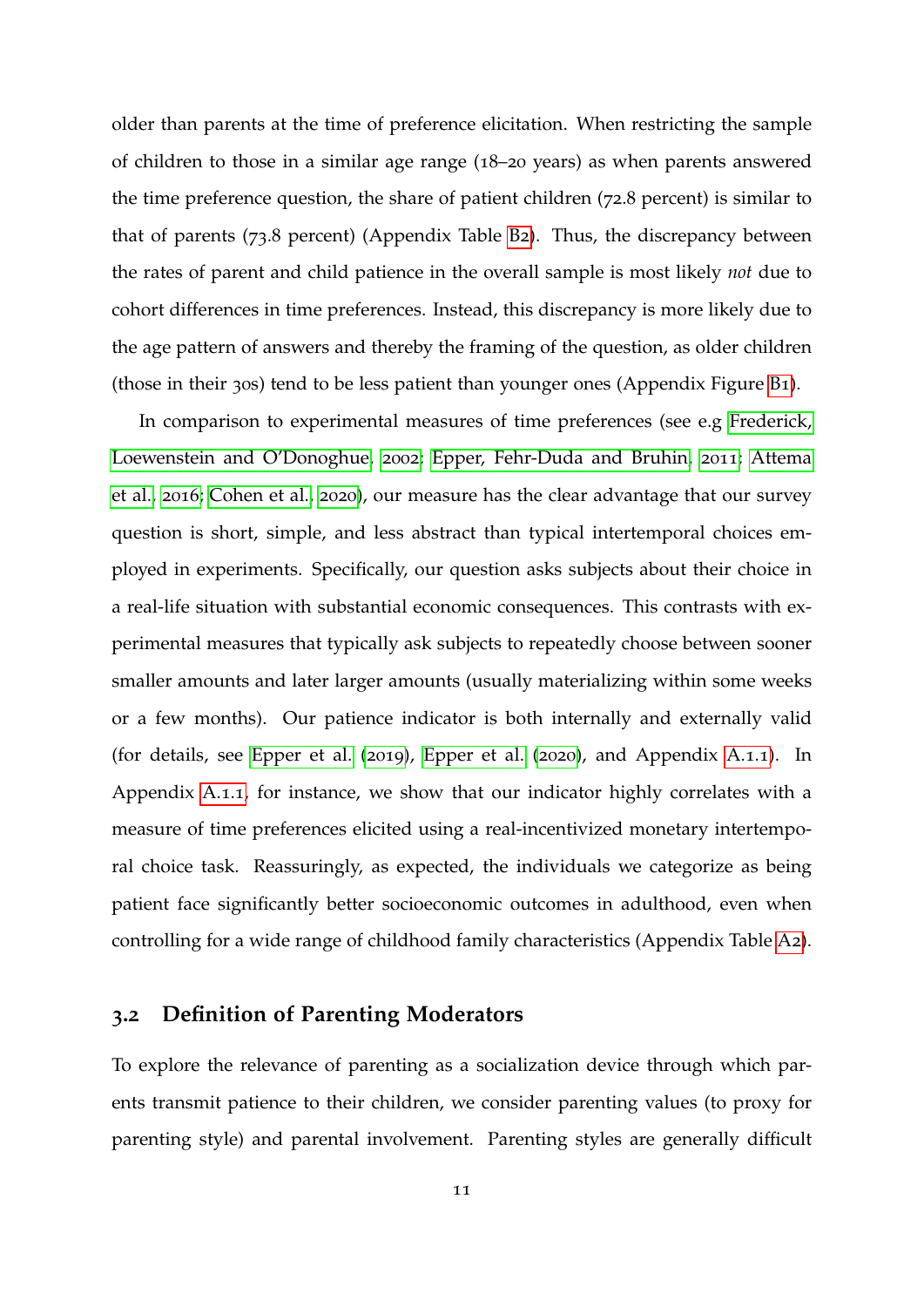to measure; the literature deals with this in two different ways. A common way to proxy for parenting styles is to measure actual parenting practices either reported by the parent or the child (e.g. [Chan and Koo,](#page-39-8) [2010](#page-39-8); [Cobb-Clark, Salamanca and Zhu,](#page-39-5) [2019](#page-39-5)). However, we consider this method to be problematic, as parents' child-rearing practices respond to actual child behavior. For instance, the parent only restricts the child's choices if the child does not choose what the parent wants. The other way to proxy for parenting style is through parenting values (e.g. [Doepke and Zilibotti,](#page-39-3) [2017](#page-39-3); [Doepke, Sorrenti and Zilibotti,](#page-40-7) [2019](#page-40-7)). We follow this approach and use an additional data source to validate that the parenting values we consider indeed reflect particular child-rearing practices. We define three parenting values—proxying for the authoritarian, permissive, and authoritative parenting styles—based on a survey question that is similar to the one asked in the World Value Survey (WVS) as used by [Doepke](#page-39-3) [and Zilibotti](#page-39-3) ([2017](#page-39-3)); for details, see Appendix [A.](#page-49-0)1.2.

First, we define authoritarian parents as those who state that one of the most im-portant qualities that children learn at home is good manners or obedience.<sup>[13](#page-12-0)</sup> We interpret this parenting value as parents' wanting children to conform to societal norms through their behavior. In particular, we hypothesize that parents who value conformity would like their children to conform to the parents' preferences and attitudes. We expect the method for achieving similarity between the parent's and child's preferences to be discipline for these parents, as their values emphasize be-havior. Therefore, we refer to parents with this parenting value as authoritarian.<sup>[14](#page-12-1)</sup>

Second, we define permissive parents as those who state that one of the most important qualities that children learn at home is imagination. This parenting value stands in stark contrast to the authoritarian value and represents parents who value their children's living out their natural preferences and inclinations.

Third, we define authoritative parents as parents who are neither authoritarian nor

<span id="page-12-1"></span><span id="page-12-0"></span><sup>&</sup>lt;sup>13</sup> [Agostinelli et al.](#page-37-4) ([2020](#page-37-4)) follow a similar definition when defining parenting style based on values. <sup>14</sup>We note that this is of course only an approximation of the standard definition of the authoritarian

parenting style.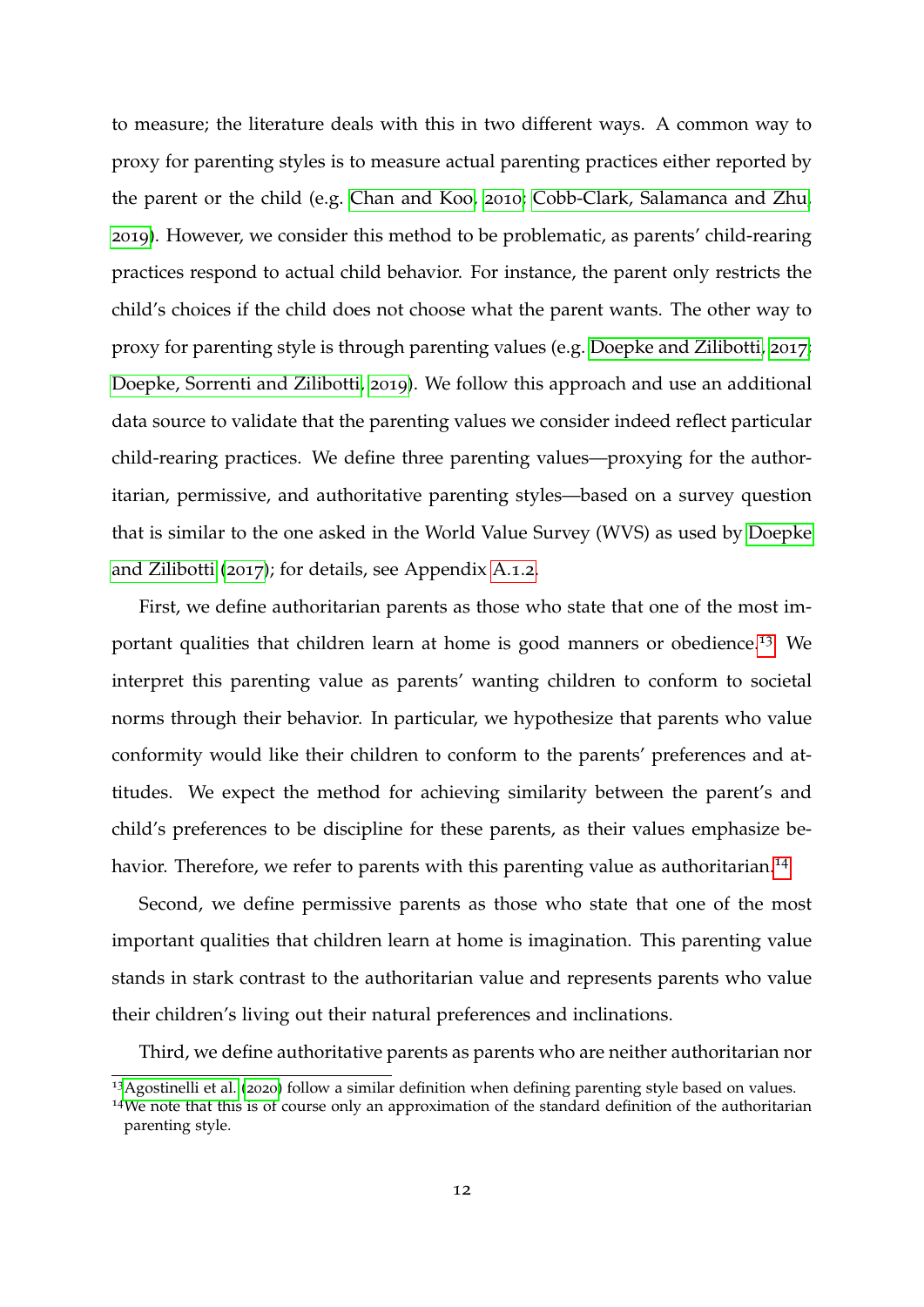permissive. At first glance, this definition might seem inappropriate, as this remaining group of parents might be quite diverse. However, this suspicion is not justified by the data. Ninety-one percent of authoritative parents value sense of responsibility, which we consider the value that is most closely related to the authoritative parenting style in our data (Appendix Table [B](#page-63-1)4). Compared to authoritarian and permissive parents, authoritative parents also value to a much greater extent that the child learns the qualities of consideration, tolerance, and, to some extent, independence. Thus, it seems reasonable to refer to this omitted group as authoritative.[15](#page-13-0) Our results are qualitatively similar with other definitions of the parenting styles.<sup>[16](#page-13-1)</sup>

With these definitions of parenting style, 32 percent of children have a parent with authoritarian parenting values, while 28 percent of children have a parent with permissive parenting values (Table [1](#page-10-0)).<sup>[17](#page-13-2)</sup>

To validate that our measures of parenting values indeed predict actual parenting practices, we draw on a different survey—the Danish Longitudinal Survey of Children (DALSC), described in more detail in Appendix [A.](#page-54-0)2. When their children were four years old, mothers in the DALSC sample answered a question on parenting values that was identical to the question parents in the DLSY sample answered. Moreover, both mothers and fathers answered a question related to parenting values when their child was only six months old, making it unlikely that parents would have adjusted their values to the preferences or behavior of the child. As expected, parents with authoritarian parenting values tend to be much stricter by using more physical and verbal punishment in the upbringing of their child throughout childhood (Ap-

<span id="page-13-0"></span><sup>15</sup>Some subsequent work using [Baumrind](#page-38-2) ([1967](#page-38-2))'s theory on parenting style also includes a fourth style, the neglecting parenting style (starting with [Maccoby and Martin,](#page-42-6) [1983](#page-42-6)). Neglectful parents are low on both the dimension of demandingness and responsiveness. However, we do not consider this fourth style in our analysis, as it does not seem reasonable to define this category based on the values that parents can choose between in our survey question.

<span id="page-13-1"></span><sup>&</sup>lt;sup>16</sup>As an alternative, if we instead define authoritative parenting as valuing sense of responsibility and not having authoritarian values and permissive parenting as valuing independence and/or imagination and not having authoritative or authoritarian values, the results are qualitatively similar (not shown). With this definition, 52.1 percent of parents are authoritative and 15.5 percent are permissive.

<span id="page-13-2"></span><sup>&</sup>lt;sup>17</sup>Only 2.7 percent of parents simultaneously choose authoritarian and permissive values.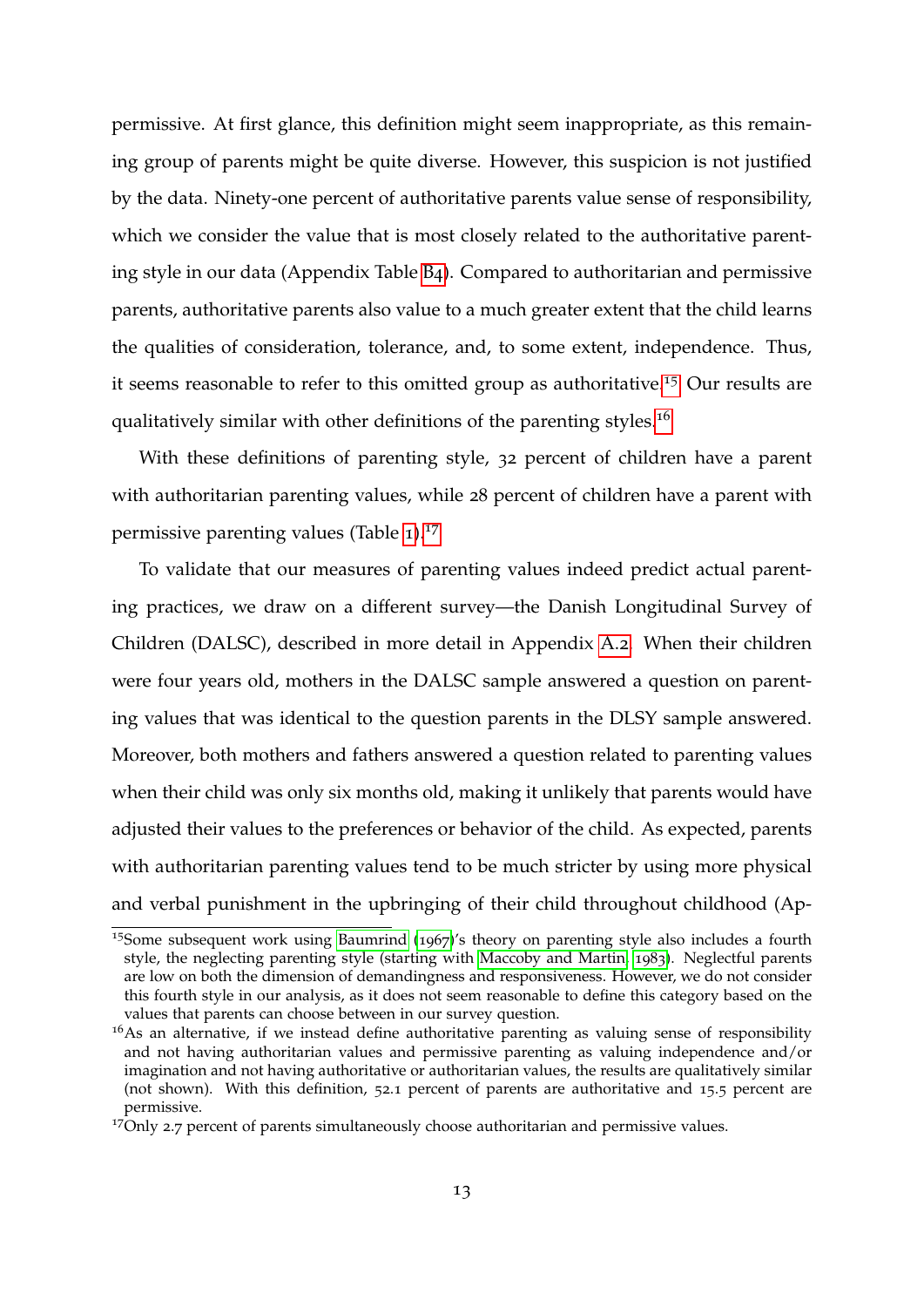pendix Table [A](#page-56-0)6). In contrast, parents with permissive parenting values punish their child less compared to authoritative parents. Similarly, compared to authoritative parents, authoritarian parents spend less and permissive parents spend more quality time with their child. These broad patterns are both observed for mothers and fathers. Thus, parents with different child-rearing values have different parenting practices, especially in terms of the way they teach their child how to behave.

To construct a measure of parental involvement, we rely on parental reports regarding how often the family participated in different types of activities together. We use the first component from a principal component analysis, including the following activities: visit the library, go to the swimming pool, go out in nature, go to the cinema, go to the theater, visit friends and family, do housework (cooking, cleaning, shopping), talk about homework and school, eat dinner, and attend sport activities. Finally, we standardize the index to have a mean of zero and a standard deviation of one. To address the possible concern that this measure of parental involvement is relatively crude, we replicate the intergenerational transmission analysis in the DALSC sample (Subsection [5](#page-31-0).4.2), which includes much more detailed information on parental involvement. The two samples yield similar results.

Appendix Table [B](#page-64-0)5 displays correlations between parental patience, parenting values, and parental involvement. Panel A shows the raw correlations between each of the variables, while Panel B conditions on parental background variables similar to our preferred control version in Section [5](#page-17-0). Authoritarian parents are less likely to be patient and they engage in slightly fewer activities with their family (5.6 percent of a standard deviation).<sup>[18](#page-14-0)</sup> Meanwhile, permissive parenting values are uncorrelated with patience and despite a positive, but small, correlation with parental involvement, this correlation is insignificant once controlling for background characteristics.[19](#page-14-1)

<span id="page-14-0"></span> $18$ Moreover, authoritarian parents are much less likely to be permissive, which, to an extent, is a mechanical relationship, as parents could only choose three values.

<span id="page-14-1"></span><sup>&</sup>lt;sup>19</sup>These correlation matrices do not differ by parental gender. Yet, mothers are more likely to be authoritarian (not reported).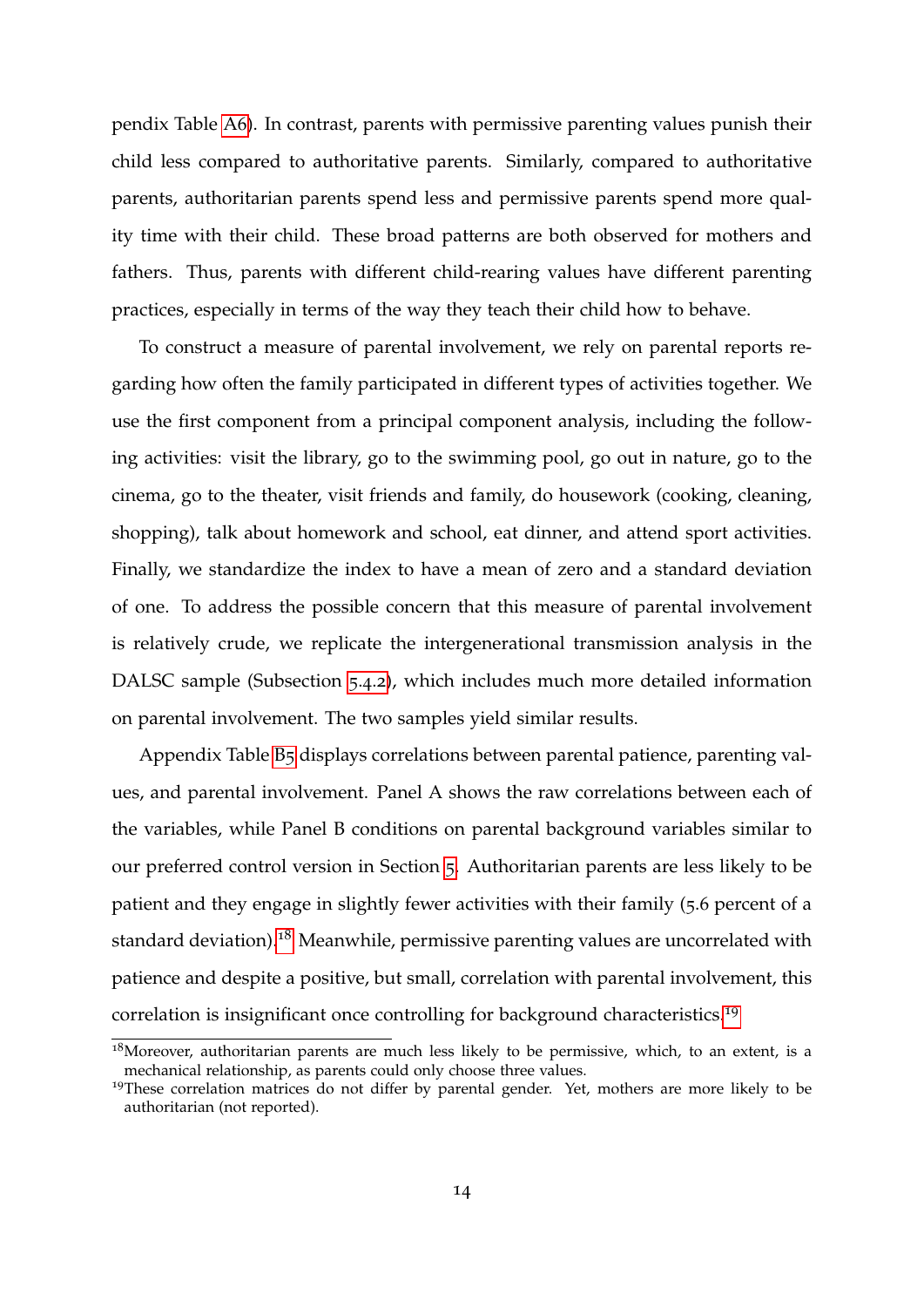### <span id="page-15-0"></span>**4 Empirical Strategy**

Our empirical analysis centers around the three research questions raised in the introduction: 1) Are time preferences passed on to the next generation? 2) Does such transmission persist or fade out as children age? 3) How relevant is parenting (parenting values and parental involvement) as a device to counteract or strengthen the transmission of preferences from parents to children? To answer these questions, we first examine the conditional correlations between parents' and children's preferences by specifying the following linear probability model for the full DLSY sample:<sup>[20](#page-15-1)</sup>

$$
T_{cpgs} = \alpha T_p + Q_c' \delta + R_p' \xi + X_g' \xi + \theta_s + \nu_{cpgs},
$$
\n(1)

where *c* denotes the child, *p* the parent, *g* the grandparent, and *s* the school of the surveyed parent. *T* indicates whether the individual is patient (1) or not (0). Thus, *α* represents the intergenerational correlation coefficient of interest. *νcpgs* denotes the error term; we cluster the standard errors at the parent level to allow for serial correlation in the outcome between siblings.

To shed light on the nature of the intergenerational transmission of patience, we examine these correlations while adding extensive vectors of background character-istics one by one. First, we add a vector of child demographic characteristics, Q,<sup>[21](#page-15-2)</sup> that adjusts for potential differences in child patience due to age and gender, among others. Second, we add a vector of parental demographic characteristics, *R*. Third, we include school fixed effects for the surveyed parent's school in 1968, *θ<sup>s</sup>* , as this was the original level of sampling. Fourth, to control for differences in parents' SES during their childhood, we add a vector of grandparents' socioeconomic characteristics, *X*. Because parental patience correlates with parents' adult (and children's childhood) SES and because the latter may be a moderator of the intergenerational transmission,

<span id="page-15-1"></span><sup>&</sup>lt;sup>20</sup>The results are robust to non-linear specifications; Appendix Figure [B](#page-66-0)2 illustrates marginal effects from probit models that are similar in magnitude to the ones reported in Table [2](#page-19-0).

<span id="page-15-2"></span><sup>&</sup>lt;sup>21</sup>See Data Appendix [A.](#page-53-0)1.3 for details regarding the exact variables in the various vectors of controls.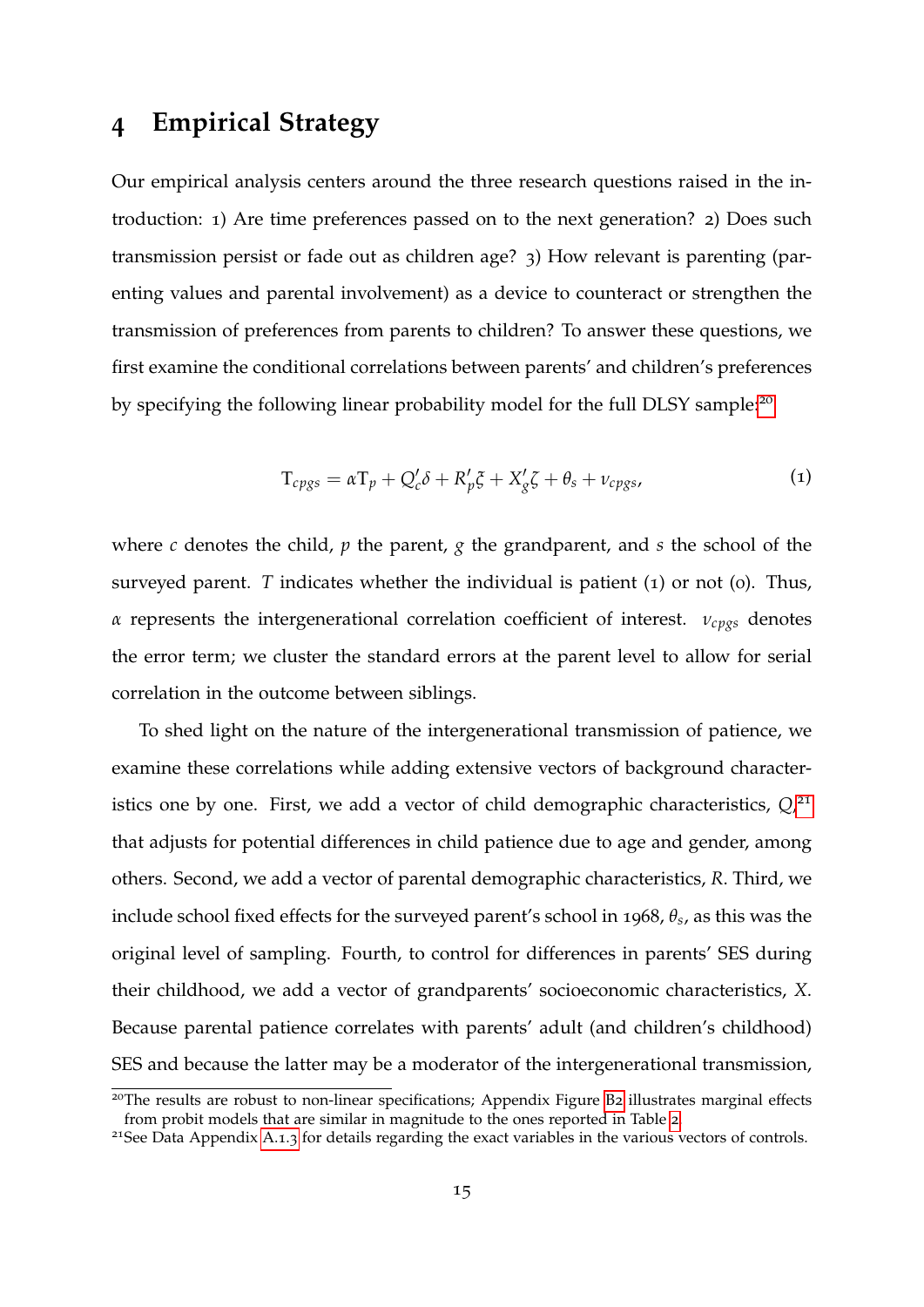we prefer not to control for such variables in this part of the analysis. However, as a robustness check, we include parental adult socioeconomic controls, child endowments, and child risk preferences.

Second, we test whether the intergenerational transmission of time preferences persists or fades out as children age. We do so by including an interaction term between parental patience and child age. However, as parents' age at first birth is endogenous, it is not possible to say whether a differential transmission by child age in the full sample is due to the persistence (or fade-out) by child age or due to differences in the transmission process between parents who have children at young versus older ages. Therefore, we exploit the fact that the majority of parents have multiple children observed in the sample by further estimating a model comparing siblings. We do this by including parent fixed effects,  $\mu_p$ , thus eliminating potential time-invariant characteristics within the same sibship. We estimate the sibling model for the total sample of siblings and for the sample of mothers and fathers, separately:

$$
T_{cpgs} = \phi T_p \times Age_c + \tau Age_c + Q_c'\delta + \mu_p + \nu_{cpgs},
$$
\n(2)

where Age*<sup>c</sup>* represents child age, normalized by subtracting the mean child age (i.e. 27) to ease the interpretation of *φ*. For each parent, we thus compare siblings born earlier versus later and who are therefore older versus younger at the time of the interview, keeping the parent's age at first birth constant. Consequently, this approach of comparing siblings of the same parent at different ages provides a fruitful setting for studying the persistence of the transmission, while keeping the childhood family environment constant.

Third, we investigate to what extent parenting moderates the transmission of time preferences. For this, the model is:

$$
T_{cpgs} = \beta T_p + T_p \times M'_p \gamma + M'_p \rho + Q'_c \delta + R'_p \xi + X'_g \zeta + \theta_s + \nu_{cpgs},
$$
 (3)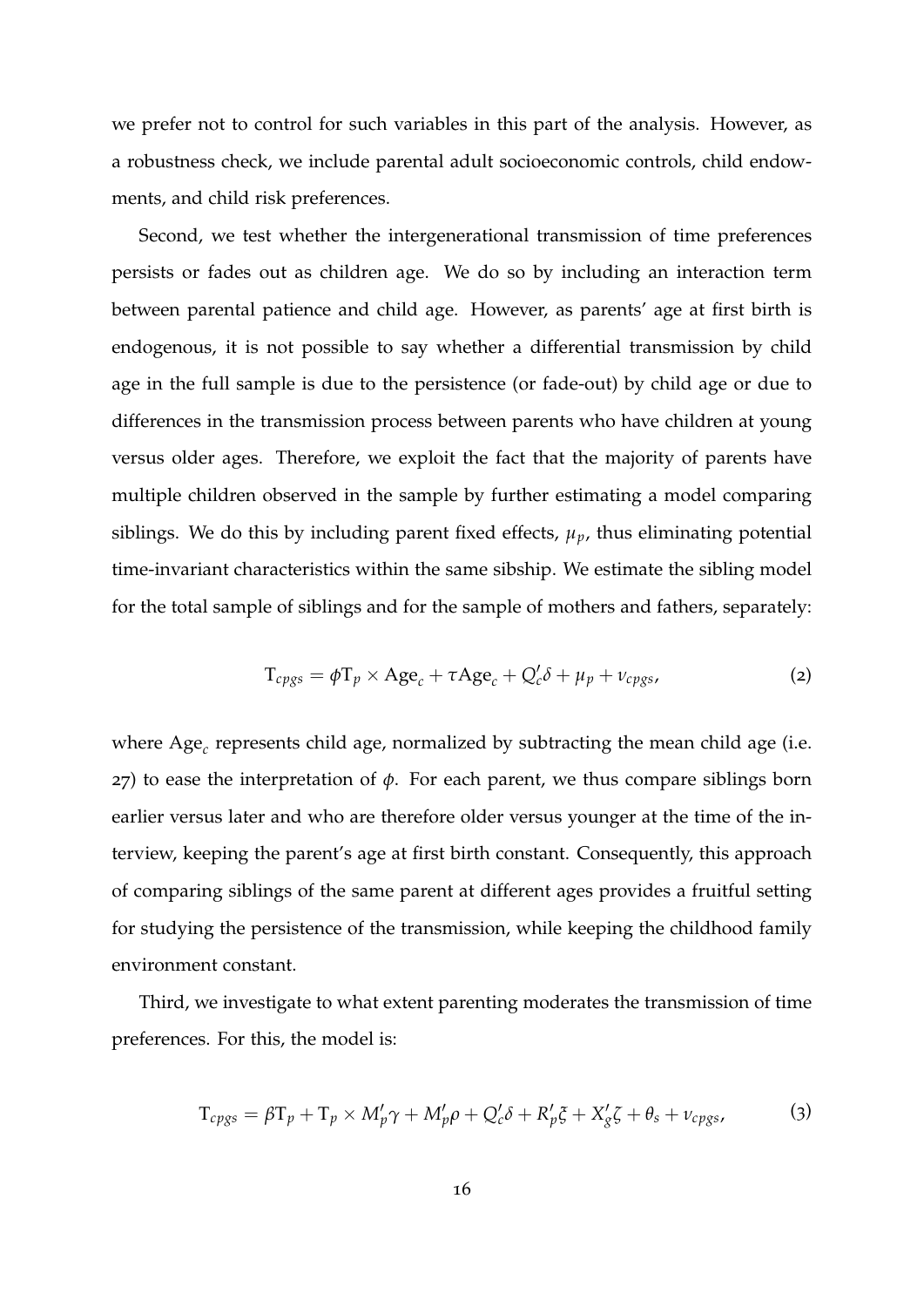where  $M_p$  represents the vector of moderators: parenting values (authoritarian and permissive) and parental involvement. From this part of the analysis, we are interested in two sets of estimates. First, we are interested in testing whether the general transmission coefficient, represented by *β*, changes in magnitude and statistical significance once we allow for a differential transmission from parents to children by the family socialization process. In the specification including both parenting dimensions, *β* represents the transmission of patience from authoritative parents with average parental involvement. Second, we are interested in estimating the moderating role of the two aspects of parenting for the transmission process, represented by the vector of estimates in  $\gamma$ . In other words, this part of the analysis examines potential heterogeneity in the intergenerational transmission of patience by different styles of parenting (values and involvement). This will help shed light on the moderators of the preference propagation process.

### <span id="page-17-0"></span>**5 Results**

#### **5.1 Do Parents Transmit Patience to Children?**

The main finding in Table [2](#page-19-0) is that parents significantly transmit patience to their children and that this transmission is robust to the inclusion of comprehensive sets of controls. In Section [2](#page-4-0), we discuss theories that are able to predict the intergenerational transmission of preferences. According to [Bisin and Verdier](#page-38-0) ([2001](#page-38-0)) each parent evaluates their child's actions from their own perspective and attempts to socialize the child to adopt the parent's preferences. Consequently, this model predicts a positive correlation between parental and offspring time preferences. The [Doepke and](#page-39-3) [Zilibotti](#page-39-3) ([2017](#page-39-3)) model also produces a positive correlation of parent and child preferences at the aggregate level. It is noteworthy that both models allow for finer predictions, however. Specifically, [Bisin and Verdier](#page-38-0) ([2001](#page-38-0)) postulate that the strength of the preference transmission depends on the socio-economic status, whereas [Doepke and](#page-39-3)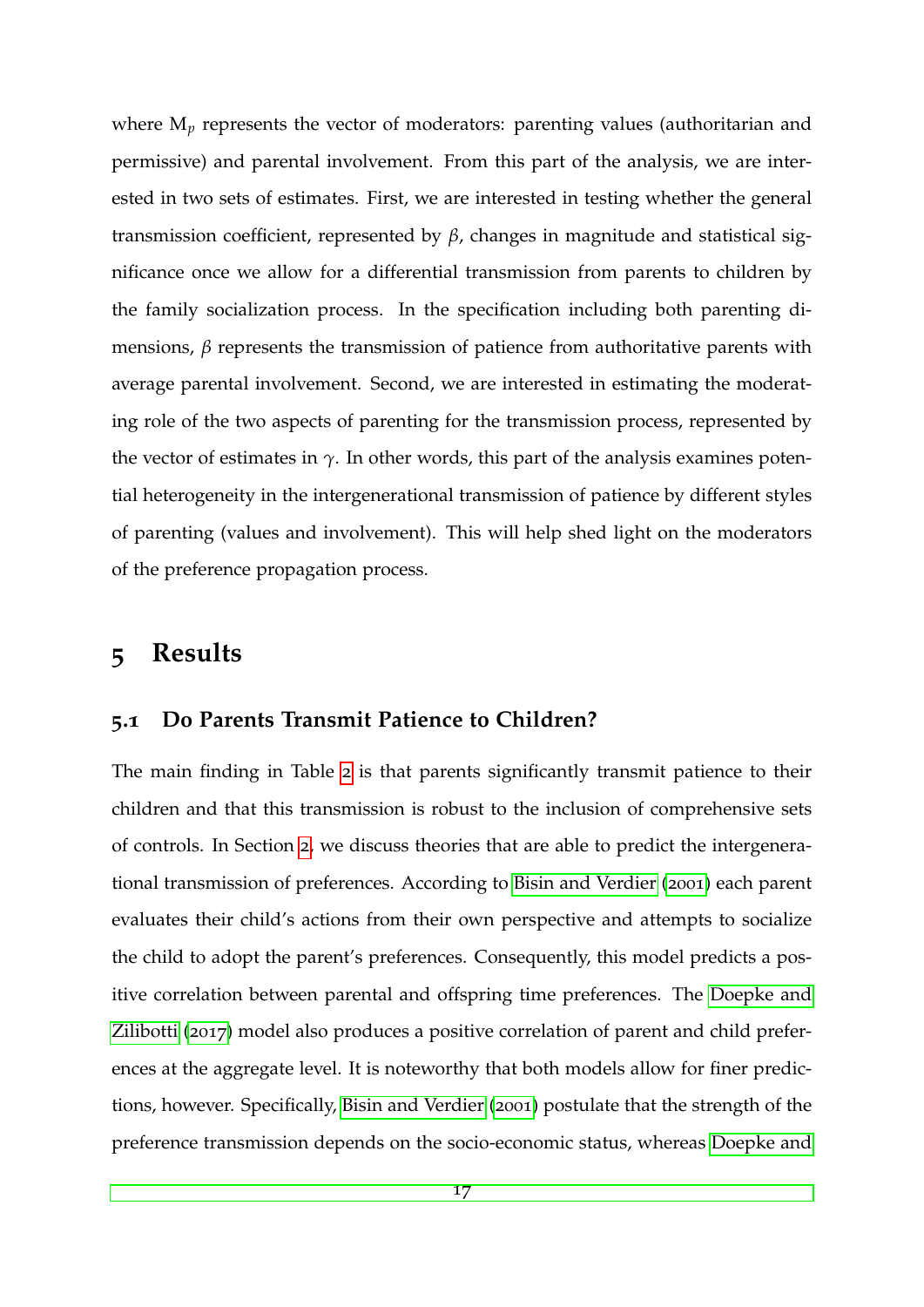[Zilibotti](#page-39-3) ([2017](#page-39-3)) postulate that there is an interaction between preference transmission and parenting style. We examine these heterogeneous responses in the subsequent subsections.

Column (1) of Table [2](#page-19-0) shows the raw correlation between parental and child patience: patient parents are 8.1 percentage points more likely to have a patient child compared to impatient parents.<sup>[22](#page-18-1)</sup> Once controlling for child demographic characteristics (column (2)), the estimated transmission coefficient decreases slightly due to the correlation between parental patience and age at childbirth (Appendix Table [A](#page-47-0)3) and the empirical pattern of patience by child age (Appendix Figure  $B_1$ ).<sup>[23](#page-18-2)</sup> It is noteworthy that the magnitude of the intergenerational transmission remains similar when further adding parental demographic variables, parents' school fixed effects (column (3)), and a rich set of grandparental socioeconomic characteristics (column (4)).

The control version in column (4) represents our preferred model, as it includes comprehensive sets of controls predetermined at the time of the elicitation of parental time preferences. This model suggests that children of patient parents are 7.1 percentage points more likely to be patient themselves; this corresponds to an increased probability of 12.1 percent relative to the mean of children with impatient parents.<sup>[24](#page-18-3)</sup> Considering this estimate differently, it also implies that children of impatient parents are 21.5 percent more likely to be impatient compared to children of patient parents. It is remarkable to observe such a strong transmission of patience from parents to children in this setting with a time lag of four decades between the elicitation of parents' and children's preferences.[25](#page-18-0)

<span id="page-18-1"></span><sup>&</sup>lt;sup>22</sup>The strength of the intergenerational correlation coefficient does not differ significantly by parent gender in any of the models (not reported).

<span id="page-18-2"></span><sup>&</sup>lt;sup>23</sup>The decreased magnitude of the transmission estimate is driven by the inclusion of child age controls (not reported).

<span id="page-18-3"></span><sup>&</sup>lt;sup>24</sup>The probability that the child is patient (impatient) among children of impatient (patient) parents is 58.8 (33.1) percent.

<span id="page-18-0"></span><sup>&</sup>lt;sup>25</sup>In the sample, 62 child-parent pairs (2 percent of our sample) are not biologically related. If we include an indicator for a non-biological relationship and an interaction term between this variable and parental patience, the estimate of the interaction term is positive but far from significant, possibly due to the small sample of non-biological links. The estimate is  $0.044$  ( $se = 0.121$ ; *p*-value = 0.714). Consequently, in our data, there is no evidence for genetic transmission of patience, although we do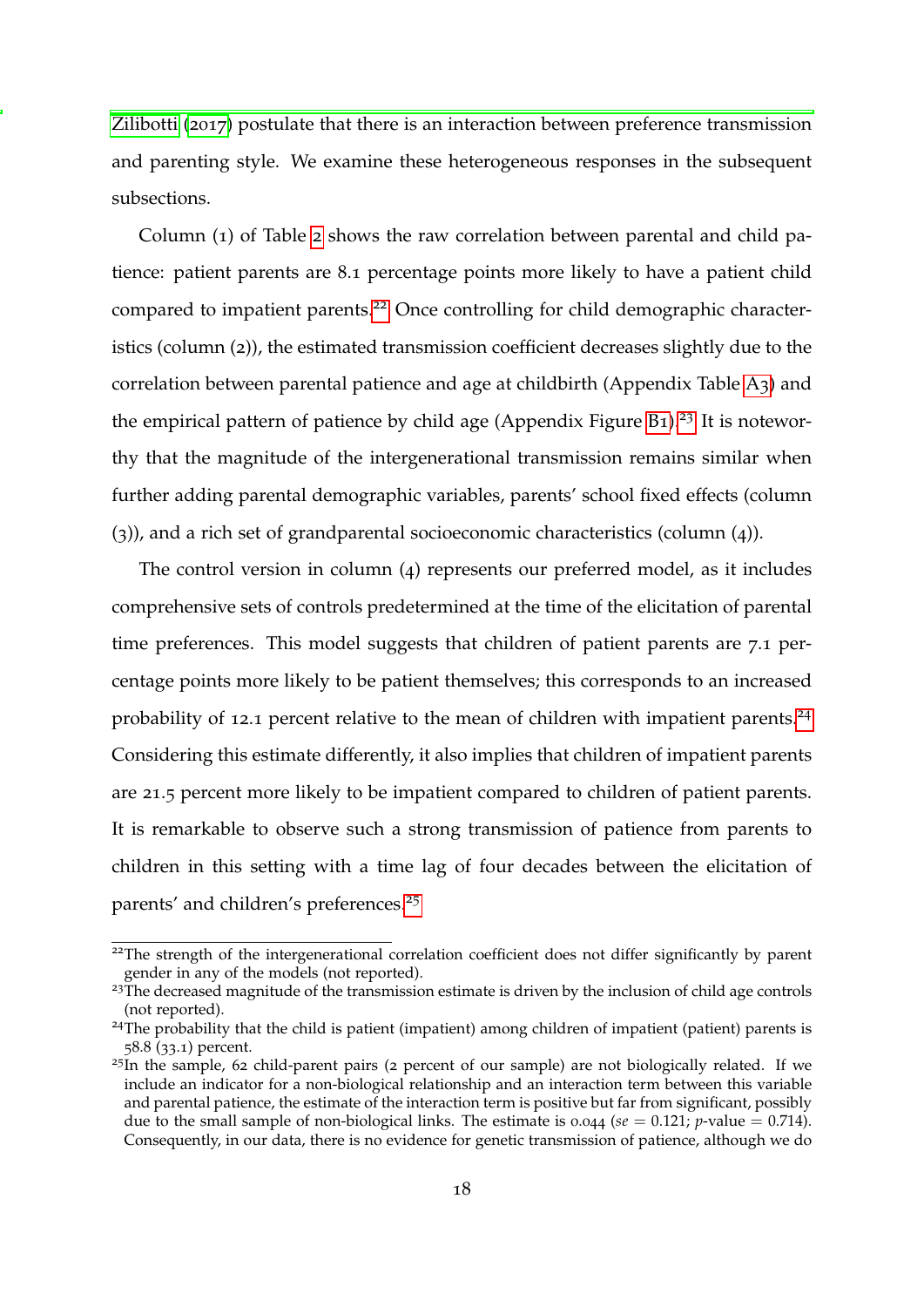<span id="page-19-0"></span>

|                        |                   | Dependent Variable: Child is Patient |            |                    |           |            |            |  |  |
|------------------------|-------------------|--------------------------------------|------------|--------------------|-----------|------------|------------|--|--|
|                        | $\left( 1\right)$ | $\rm(2)$                             | (3)        | $\left( 4 \right)$ | (5)       | (6)        | (7)        |  |  |
| Parent is Patient      | $0.081***$        | $0.068***$                           | $0.071***$ | $0.071***$         | $0.051**$ | $0.073***$ | $0.067***$ |  |  |
|                        | (0.021)           | (0.020)                              | (0.021)    | (0.021)            | (0.021)   | (0.022)    | (0.026)    |  |  |
| Sample                 | All               | All                                  | All        | All                | All       | $1974+$    | $1978+$    |  |  |
| Child demogra.         |                   | ✓                                    |            |                    | ✓         |            |            |  |  |
| Parent demogra.        |                   |                                      |            |                    | ✓         |            |            |  |  |
| Parent School FE       |                   |                                      |            |                    |           |            |            |  |  |
| <b>Grandparent SES</b> |                   |                                      |            |                    |           |            |            |  |  |
| Parent SES             |                   |                                      |            |                    |           |            |            |  |  |
| Child endowm.          |                   |                                      |            |                    |           |            |            |  |  |
| Child risk pref.       |                   |                                      |            |                    |           |            |            |  |  |
| Observations           | 3,101             | 3,101                                | 3,101      | 3,101              | 3,101     | 3,014      | 2,197      |  |  |
| Average of $T_c$       | 0.648             | 0.648                                | 0.648      | 0.648              | 0.648     | 0.653      | 0.686      |  |  |

**Table 2** Intergenerational Transmission of Patience

*Note:* Standard errors in parentheses, clustered at the parent level. <sup>\*</sup> *p* < 0.1, <sup>\*\*</sup> *p* < 0.05, <sup>\*\*\*</sup> *p* < 0.01. The outcome variable indicates whether the child is patient (1) or not (0). Each column presents the results from separate regressions. Each model is estimated as a linear probability model. *All* represents the full sample of children. The samples *1974+* and *1978+* only include, respectively, children born after 1973 and children whose surveyed parent had their first child after 1977. *Child demographics* includes five-year age interval dummies, birth order dummies, and an indicator for a being twin. *Parent demographics* includes indicators for being born before 1954, being born after 1954, being female, the child-parent gender combination, and birth order. *Parent School FE* includes fixed effects for the surveyed parent's school in 1968. *Grandparent SES* includes grand-parental attitudes towards child education and work, an index for the grandparents' educational investment in the parent, quadratic taxable income in 1967 reported by the tax authorities, quadratic number of grandparents' children, indicators for the grandmaternal/paternal level of education, vocational training/education, whether the grandmother/grandfather has work subordinates, grandmother is housewife, gender of the surveyed grandparent, the parent lives with both parents at age 14, and indicators for missing observations for the different control variables. *Parent SES* includes the surveyed parent's spatial, verbal, and inductive abilities measured at age 14, the mother's and father's length of education, cumulative work experience through 2004, cumulative length of unemployment through 2004, the natural logarithm of average annual labor earnings 1980–2004, quadratic number of children, indicators for the child living with both parents at age 16, the mother/father has children with a person other than the parent, and missing observations for the different control variables. *Child endowments* include squared birth weight, child IQ, standardized length of highest completed education by 2016 by cohort, and indicators for being born preterm and missing observations for the different control variables.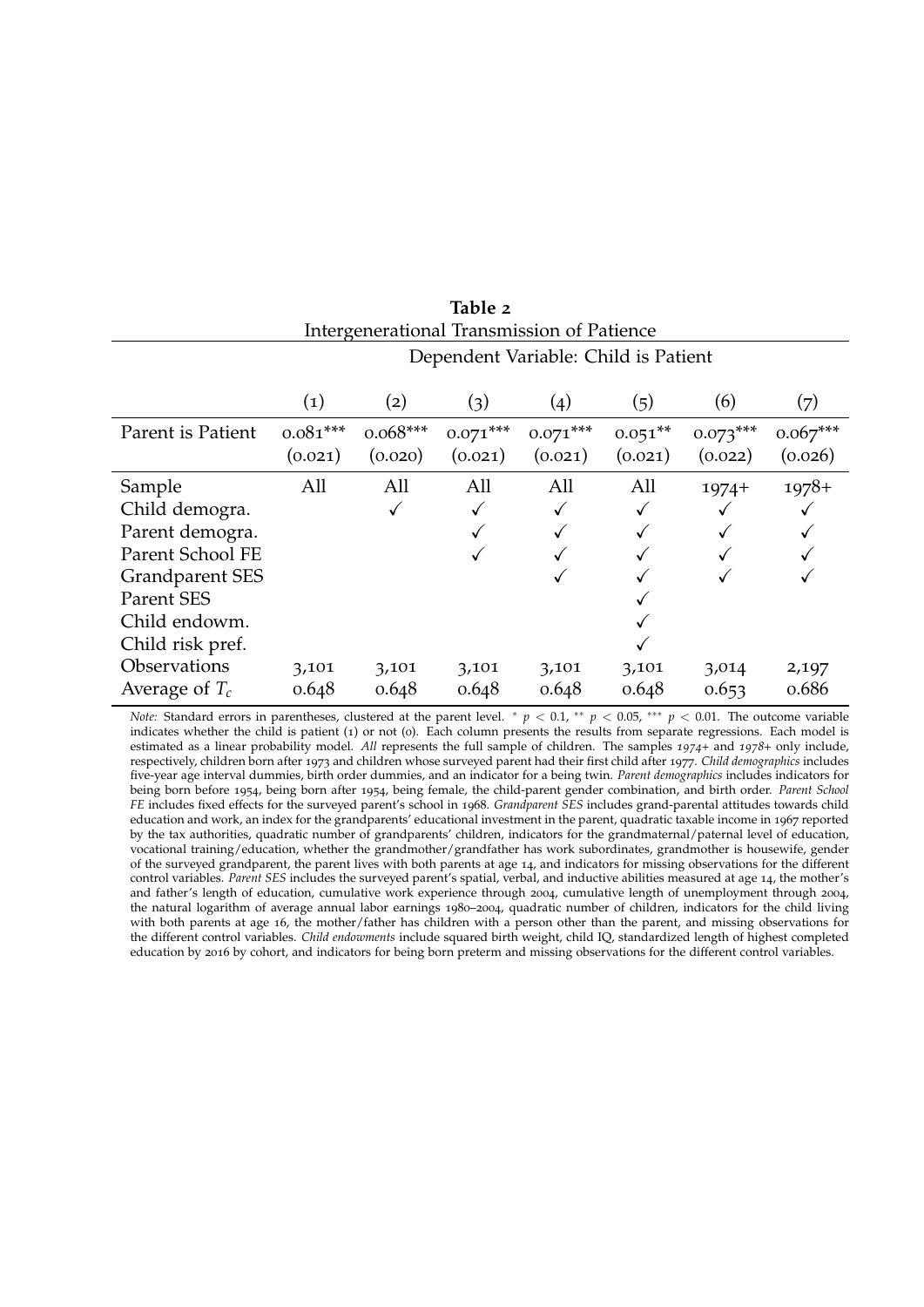Column (5) includes additional sets of controls to compare children with similar health endowments, skills, and risk preferences, who grow up in similar family environments. This is not our preferred model because parental patience clearly influences children's socioeconomic family environment and might also influence child characteristics. Therefore, including these controls might absorb some of the variation in the transmission process. Put differently, we would expect that the inclusion of these additional, broad sets of controls would reduce the magnitude of the estimated correlation coefficient.<sup>[26](#page-20-0)</sup> This is also what we see in model (5); the estimate is smaller in magnitude than the one in our preferred model. Yet, it illustrates that even when conditioning on a detailed set of characteristics in the family environment that are influenced by parental patience, we still observe a sizable intergenerational transmission of time preferences (with an estimate of 5.1 percentage points). This finding is consistent with the results in [Chowdhury, Sutter and Zimmermann](#page-39-4) ([2020](#page-39-4)), indicating that the transmission of time preferences is independent of SES. Moreover, the result in model (5) also suggests that risk preferences are not an important confounding factor influencing our results on patience propagation.<sup>[27](#page-20-1)</sup>

As mentioned previously, only 2.8 percent of children were already born when parents answered the time preference question. However, including those children in the analysis could be problematic, as having a child may affect revealed patience. To test for this possibility, column (6) replicates our preferred model while restricting the sample to those children born after the elicitation of parents' preferences. The results are robust to this restriction. Moreover, a concern with our measure could be that parents who planned to have children in the near future might have preferred the flat (impatient) wage profile simply to be able to afford having children and not because they were truly impatient. Therefore, column (7) excludes parents (and their

not have the power to draw any strong conclusion. See also footnote [10](#page-7-0).

<span id="page-20-0"></span><sup>&</sup>lt;sup>26</sup>This is similar to the bad control problem. We do not claim, however, that our estimated transmission of patience is causal, as we do not have exogeneity in parental preferences.

<span id="page-20-1"></span><sup>&</sup>lt;sup>27</sup>If we only add risk preference controls to model (4), the estimate is 0.067 ( $se = 0.021$ ).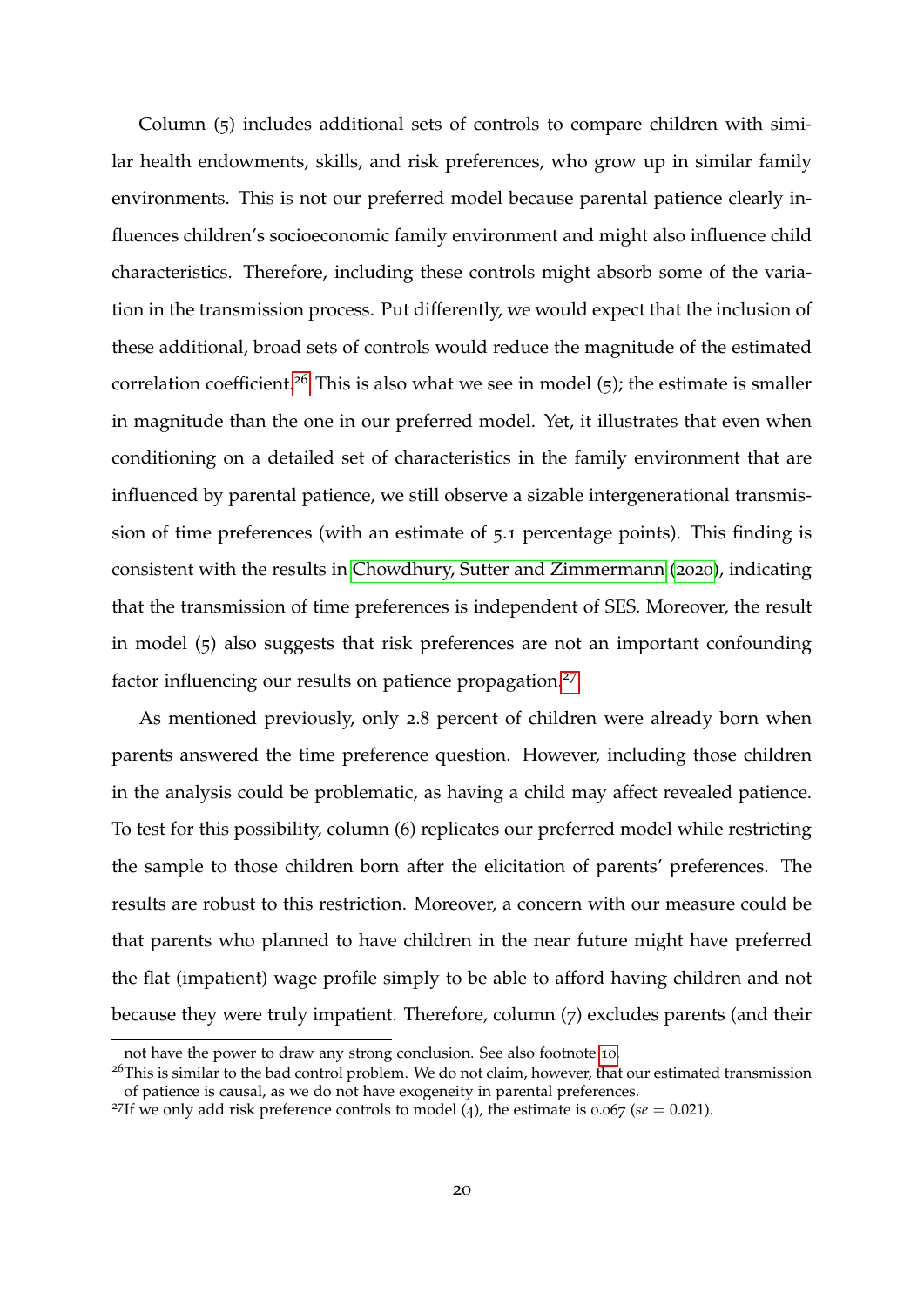children) who had their first child before the patient wage profile would have been fully implemented (i.e. before 1978). The results are again insensitive to this restriction, suggesting that our time preference measure is not just capturing correlations between parents' and children's fertility preferences.

Appendix Table [B](#page-61-0)1 lists other existing, empirical studies examining the intergenerational transmission of time preferences. Consistent with our findings, all these studies (except for [Andreoni et al.](#page-37-5) ([2019](#page-37-5))) report a significant positive correlation of time preferences between generations. However, because the studies employ a broad variety of patience measures, it is hard to directly compare the magnitude of the transmission coefficients. [Kosse and Pfeiffer](#page-41-6) ([2013](#page-41-6)) find in a small sample of 5–6 year old children that if the mother has a one standard deviation greater present bias, then the child is 7.3 percent less likely to be patient. [Chowdhury, Sutter and Zimmermann](#page-39-4) ([2020](#page-39-4)) find that an increase in parental patience by one standard deviation increases child patience (age 6–16) by around 0.15 standard deviations, while [Gauly](#page-41-3) ([2016](#page-41-3)) find a corresponding statistic among adult children of 0.05 and 0.09 standard deviations for respectively mothers and fathers. These three studies all elicit preferences simultaneously; the former two studies use experimental elicitation, while the latter relies on a survey question in the German Socio-Economic Panel (SOEP).

In comparison, if we rescale our intergenerational correlation coefficient, having a one standard deviation more patient parent increases child patience by 0.07 standard deviations.[28](#page-21-0) Thus, our estimate lies between the estimate of mothers and fathers reported by [Gauly](#page-41-3) ([2016](#page-41-3)), which is the study in the literature that is closest to our setting (survey measure, answered by adult children). Remarkably, this similarity in magnitude is despite the large contrast in time between the elicitation of preferences in her study (simultaneous) compared to our (four decades).

<span id="page-21-0"></span> $280.07 = 0.071 \cdot (SD_p/SD_c)$  $280.07 = 0.071 \cdot (SD_p/SD_c)$ , where 0.071 is the estimate reported in column (4) of Table 2.  $SD_p$  (0.4378) and *SD<sup>c</sup>* (0.4776) represent the standard deviations in patience for parents and children respectively. Using the three-category version of our patience measure standardized, it gives an intergenerational transmission coefficient of 0.05 standard deviations.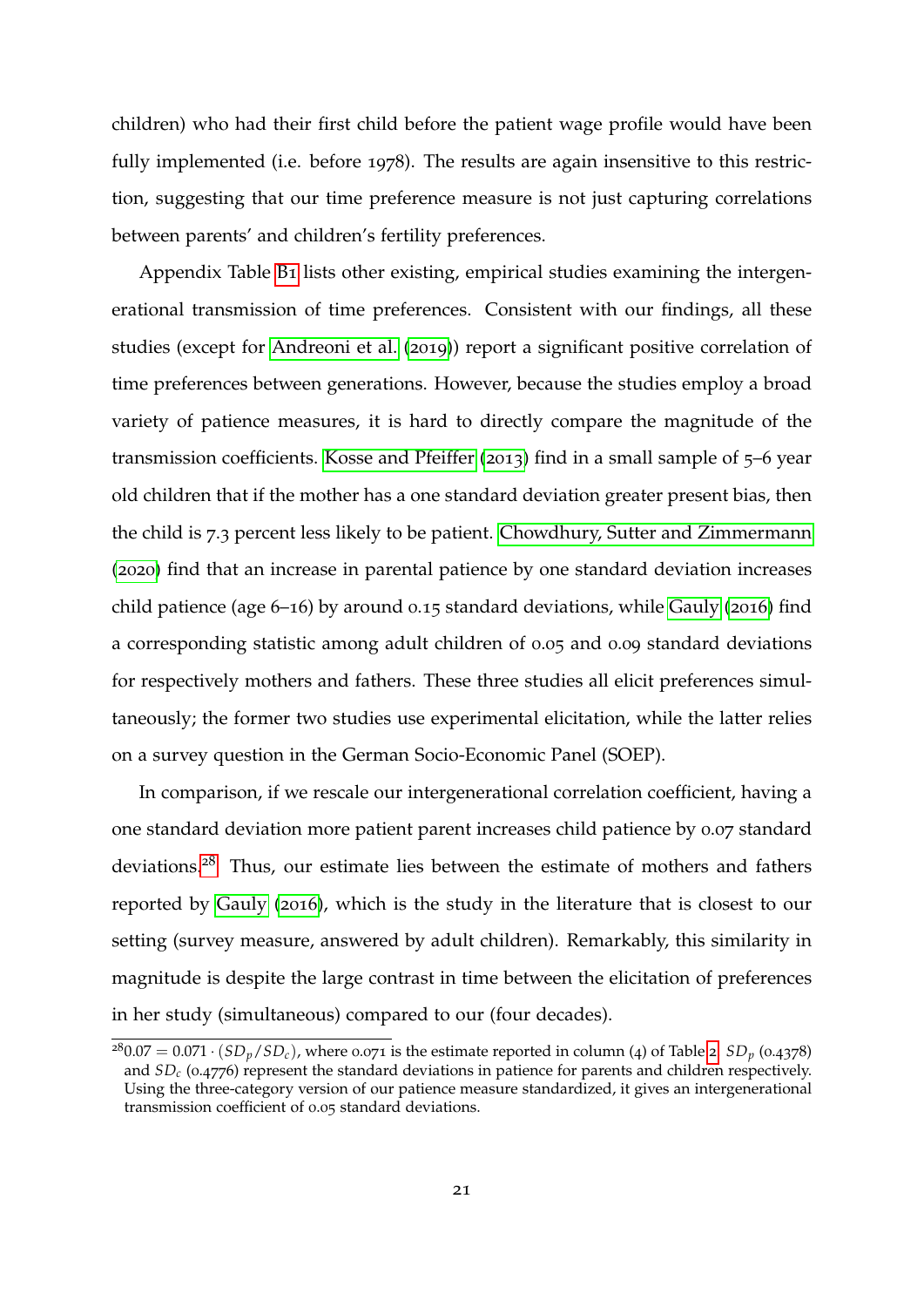#### **5.2 Does the Transmission Persist?**

|                                | Dependent Variable: Child is Patient |          |          |          |  |  |
|--------------------------------|--------------------------------------|----------|----------|----------|--|--|
|                                | (1)                                  | (2)      | (3)      |          |  |  |
| Parent is Patient              | $0.071***$                           |          |          |          |  |  |
|                                | (0.021)                              |          |          |          |  |  |
| Parent is Patient $\times$ Age | $-0.002$                             | 0.000    | $-0.011$ | $0.019*$ |  |  |
|                                | (0.003)                              | (0.008)  | (0.011)  | (0.011)  |  |  |
| Sample                         | All                                  | Siblings | Mothers  | Fathers  |  |  |
| Observations                   | 3,101                                | 2,255    | 1,170    | 1,085    |  |  |
| Average of $T_c$               | 0.648                                | 0.647    | 0.610    | 0.686    |  |  |

<span id="page-22-0"></span>**Table 3** Intergenerational Transmission of Patience: Heterogeneity by Child Age

*Note:* Standard errors in parentheses, clustered at the parent level.  $* p < 0.1$ ,  $**$  $p < 0.05$ , \*\*\*  $p < 0.01$ . The outcome variable indicates whether the child is patient (1) or not (0). Each column presents the results from separate regressions. Each model is estimated as a linear probability model. *All* represents the full sample of children. The samples *Siblings*, *Mothers*, and *Fathers* only include, respectively, children with at least one sibling in the sample, siblings for whom the sampled parent is the mother, and siblings for whom the sampled parent is the father. Columns (1) controls for *Child demographics*, *Parent demographics*, *Parent School FE*, and *Grandparent SES*. Columns (2) to (4) control for *Child demographics* and parent fixed effects. *Age* is normalized by subtracting the mean child age (27 years), such that its mean is 0 and is controlled for in all models.

To examine the permanence of the intergenerational transmission, we explore whether the intergenerational correlation differs by child age. Note that the existing theories modeling the intergenerational transmission of preferences (described in Section [2](#page-4-0)) do not make predictions on how this correlation evolves as the child grows older. Our exploratory analysis, however, can provide new insights on whether or not future theoretical work should model the preference transmission as a function of age.

Column (1) in Table [3](#page-22-0) estimates our preferred model but now also includes an interaction term between parental patience and child normalized age. The estimate of the interaction term shows that the transmission of patience from parents to children does not vary by child age, suggesting that the preference propagation persists as children age. Yet, as discussed in Section [4](#page-15-0), this result is not necessarily due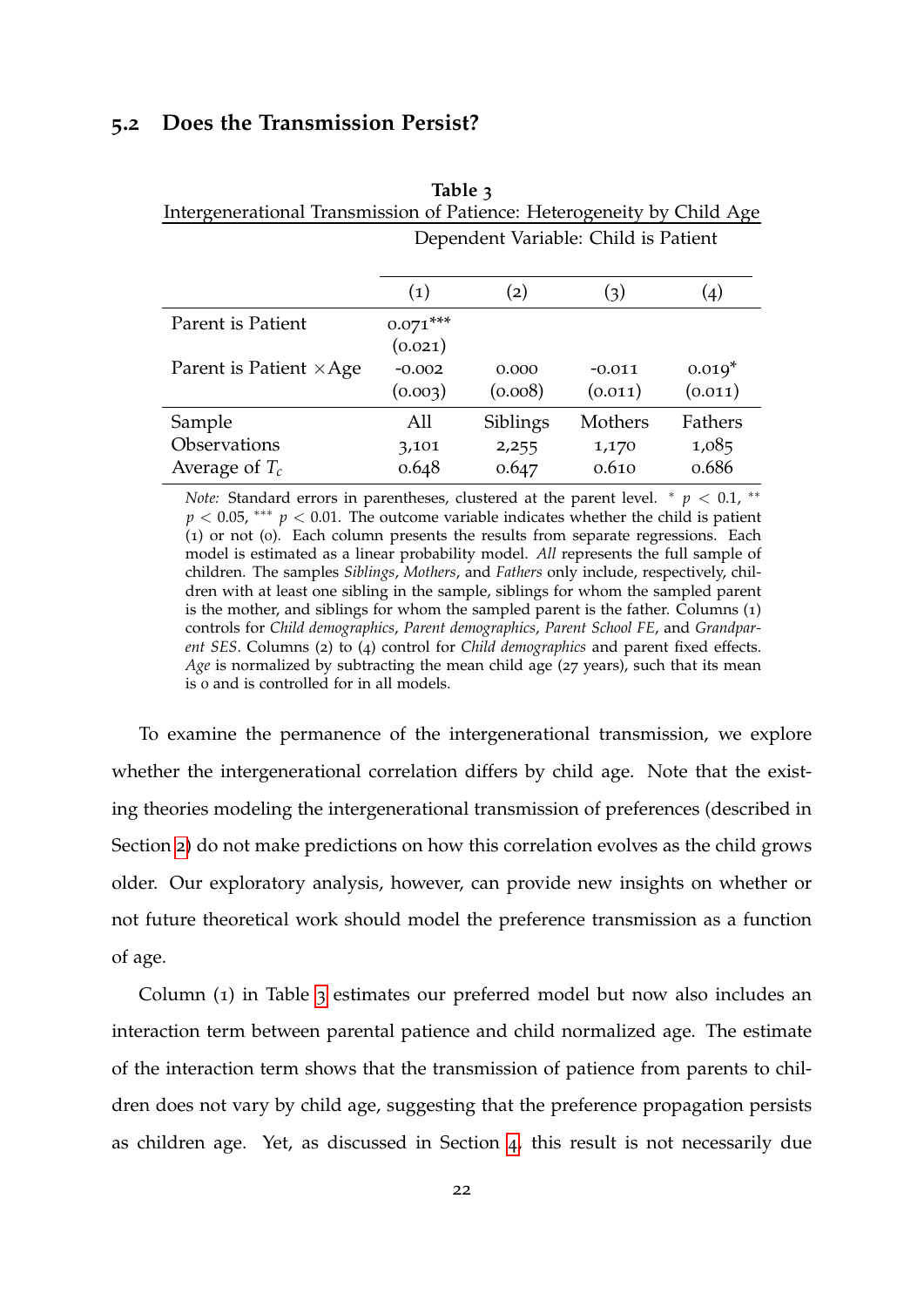to a lack of fade-out by age, but could be explained by a stronger transmission of patience among parents who have children at younger ages followed by some fadeout. Therefore, column (2) restricts the sample to siblings and includes parent fixed effects. Comparing siblings with each other clearly shows that parents do not differentially transmit patience to younger versus older children. This of course does not tell whether the strength of the transmission is completely constant across all ages, as average spacing between the oldest and youngest sibling within a family in the sample is  $5.8$  years ( $sd = 3.9$ ). However, it suggests that the influence of parents' preferences on children's preferences persists. The remaining two models split the sample by parent gender and show that, if anything, fathers tend to affect older children more strongly relative to younger siblings. Consequently, these findings emphasize the persistence of the transmission effect, stressing that it does not fade out with child age.

### **5.3 Heterogeneity by Parenting?**

So far, we have documented a significant and robust correlation in patience across generations and shown that this transmission persists as children age. Motivated by [Doepke and Zilibotti](#page-39-3) ([2017](#page-39-3))'s theoretical work, this part of the analysis investigates the extent to which parenting strengthens or counteracts the intergenerational transmission of patience. As explained in Section [2](#page-4-0), this model predicts that authoritarian parents restrict their children's choices to impose their will, that permissive parents refrain from influencing their children's choices, and that authoritative parents attempt to influence their child's choice so that the child makes decisions that parents believe are conducive to success in life. From this, we can expect that preference transmission is likely to occur for both authoritarian and permissive parents, whereas authoritative parents may counteract the propagation of their impatience to their child by taking proper actions.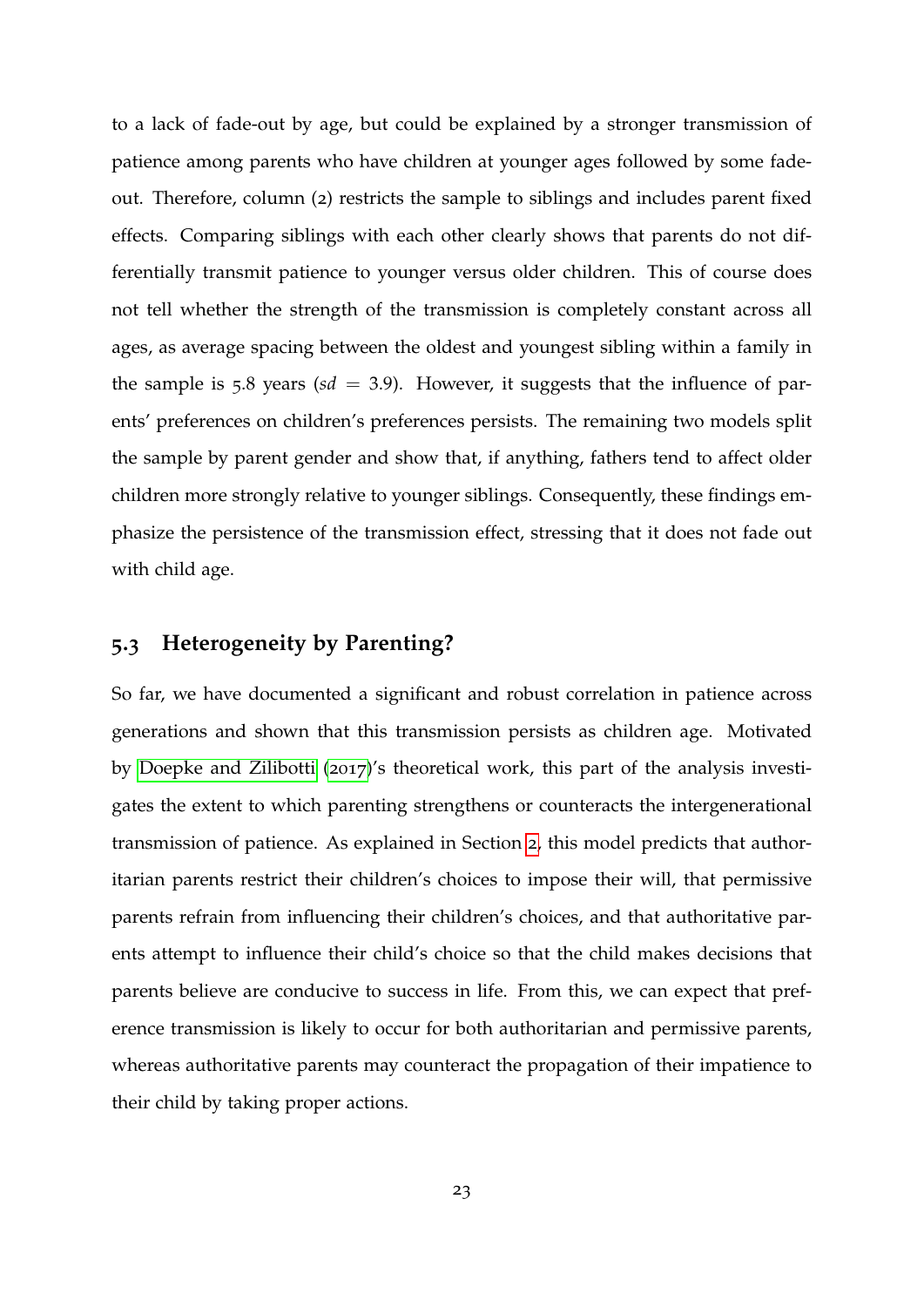|                                   |                   | Parental Involvement |                                              |            |             |                        |
|-----------------------------------|-------------------|----------------------|----------------------------------------------|------------|-------------|------------------------|
|                                   |                   |                      | Dependent Variable: Child is Patient $(T_c)$ |            |             |                        |
|                                   | $\left( 1\right)$ | (2)                  | (3)                                          | (4)        | (5)         | (6)                    |
| Parent is Patient $(T_p)$         | $0.085***$        | $-0.021$             | $-0.013$                                     | $0.096***$ | $-0.005$    | $-0.005$               |
|                                   | (0.022)           | (0.031)              | (0.038)                                      | (0.026)    | (0.038)     | (0.038)                |
| $T_p \times$ Authoritarian (A)    |                   | $0.171***$           | $0.168***$                                   |            | $0.153***$  | $0.158***$             |
|                                   |                   | (0.045)              | (0.054)                                      |            | (0.054)     | (0.054)                |
| $T_p \times$ Permissive (P)       |                   | $0.141***$           | $0.142**$                                    |            | $0.134***$  | $0.137***$             |
|                                   |                   | (0.049)              | (0.057)                                      |            | (0.056)     | (0.056)                |
| $T_p \times$ Involvement          |                   |                      |                                              | $-0.002$   | 0.004       | 0.022                  |
|                                   |                   |                      |                                              | (0.026)    | (0.026)     | (0.035)                |
| $T_p \times A \times$ Involvement |                   |                      |                                              |            |             | 0.018                  |
|                                   |                   |                      |                                              |            |             | (0.057)                |
| $T_p \times P \times Involvement$ |                   |                      |                                              |            |             | $-0.072$               |
| Authoritarian                     |                   | $-0.185***$          | $-0.189***$                                  |            | $-0.176***$ | (0.055)                |
|                                   |                   | (0.039)              | (0.047)                                      |            | (0.047)     | $-0.177***$<br>(0.047) |
| Permissive                        |                   | $-0.101**$           | $-0.096*$                                    |            | $-0.089*$   | $-0.092*$              |
|                                   |                   | (0.044)              | (0.052)                                      |            | (0.051)     | (0.051)                |
| Involvement                       |                   |                      |                                              | 0.033      | 0.024       | 0.010                  |
|                                   |                   |                      |                                              | (0.023)    | (0.023)     | (0.031)                |
|                                   |                   |                      |                                              |            |             |                        |
| Observations                      | 2859              | 2859                 | 2132                                         | 2132       | 2132        | 2132                   |
| Average of $T_c$                  | 0.645             | 0.645                | 0.657                                        | 0.657      | 0.657       | 0.657                  |

<span id="page-24-0"></span>**Table 4** Intergenerational Transmission of Patience: Heterogeneity by Parenting Values and

*Note:* Standard errors in parentheses, clustered at the parent level. \*  $p < 0.1$ , \*\*  $p < 0.05$ , \*\*\*  $p < 0.01$ . The outcome variable indicates whether the child is patient (1) or not (0). Each model is estimated as a linear probability model. Each column presents the results from separate regressions. All models control for *Child demographics*, *Parent demographics*, *Parent School FE*, and *Grandparent SES*. Column (6) additionally includes the interactions terms between parental involvement and respectively authoritarian and permissive parenting.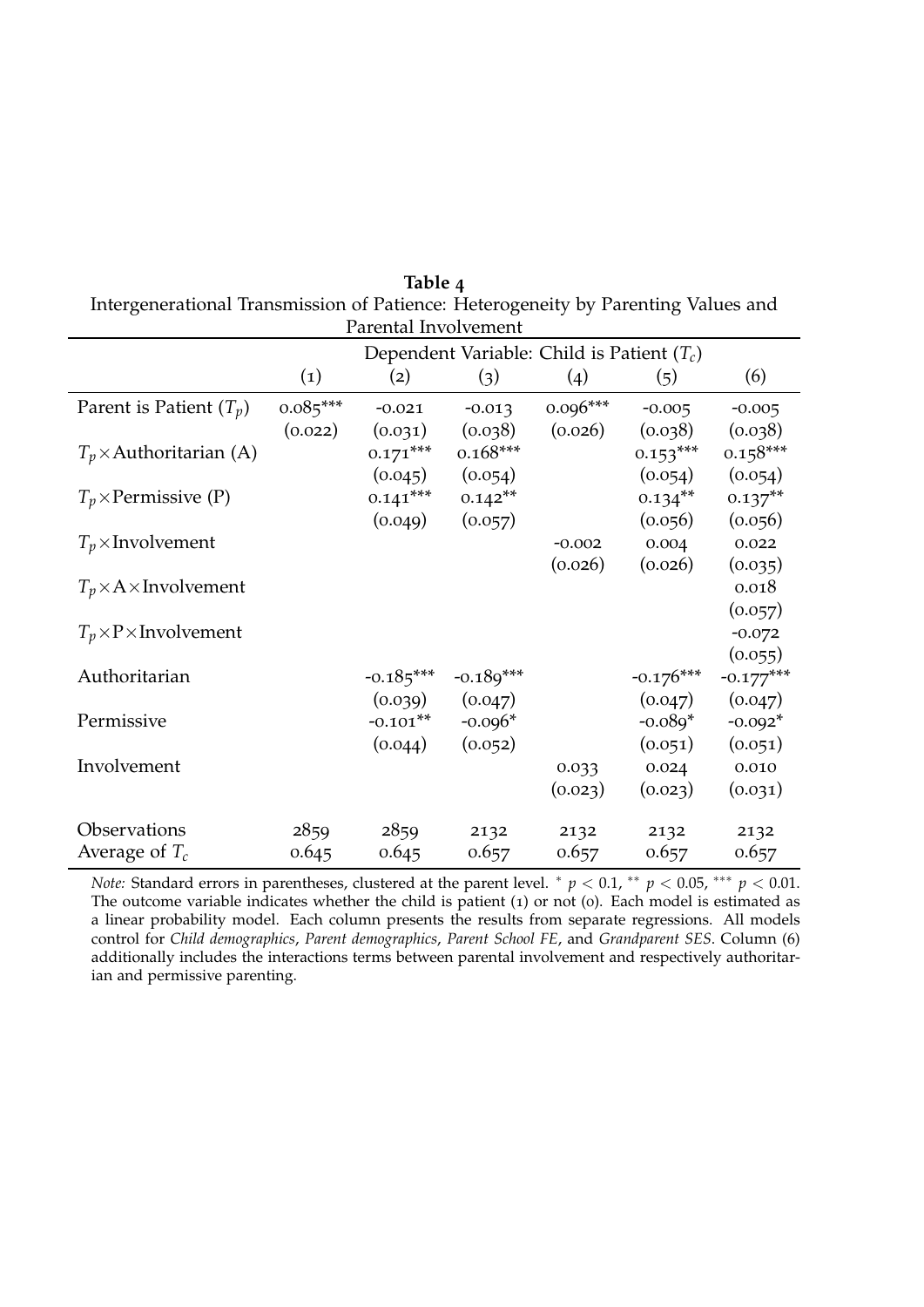All models in Table [4](#page-24-0) control for the large set of covariates included in our preferred model. Column (1) replicates our preferred model in the sample of parents answering the parenting value question. Column (2) includes parenting values and their interactions with parental patience; column (3) replicates this specification for the sample with an observation on parental involvement. From the non-interacted estimates of parenting values, it is clear that both authoritarian and permissive parents, on average, have less-patient children. As expected, this also implies that authoritative parents (the omitted category) have more-patient children. The estimates of the interactions show that authoritarian and permissive parents are in fact those who drive the transmission of time preferences. Put differently, impatient authoritative parents are able to counteract the transmission of their own impatience to their children. Regardless of the nature of such transmission (genetics or socialization), this suggests that authoritative parenting is an effective tool to create patience in children. This is in accordance with [Doepke and Zilibotti](#page-39-3) ([2017](#page-39-3))'s model according to which authoritative parents "attempt to mold their children's preferences, with the aim of inducing choices that parents view as conducive to success in life" (page 1332).

To test whether parental involvement moderates the intergenerational transmission of patience, column (4) includes parental patience interacted with this aspect of family socialization. This model suggests that involvement is not an important moderator, as the estimated interaction term is very close to zero and is not statistically significant. This result is similar to the one reported by [Zumbuehl, Dohmen](#page-43-3) [and Pfann](#page-43-3) ([2018](#page-43-3)), who do not find heterogeneity in terms of the similarity between parents' and children's impatience with respect to parental involvement. At the same time, this is in contrast to findings on risk and trust preferences [\(Alan et al.,](#page-37-2) [2017](#page-37-2); [Zumbuehl, Dohmen and Pfann,](#page-43-2) [2021](#page-43-2)).

Next, column (5) simultaneously includes both dimensions of parenting and their interactions with parental patience. The results from this model confirm the previous findings that parenting values are important dimensions for heterogeneity in the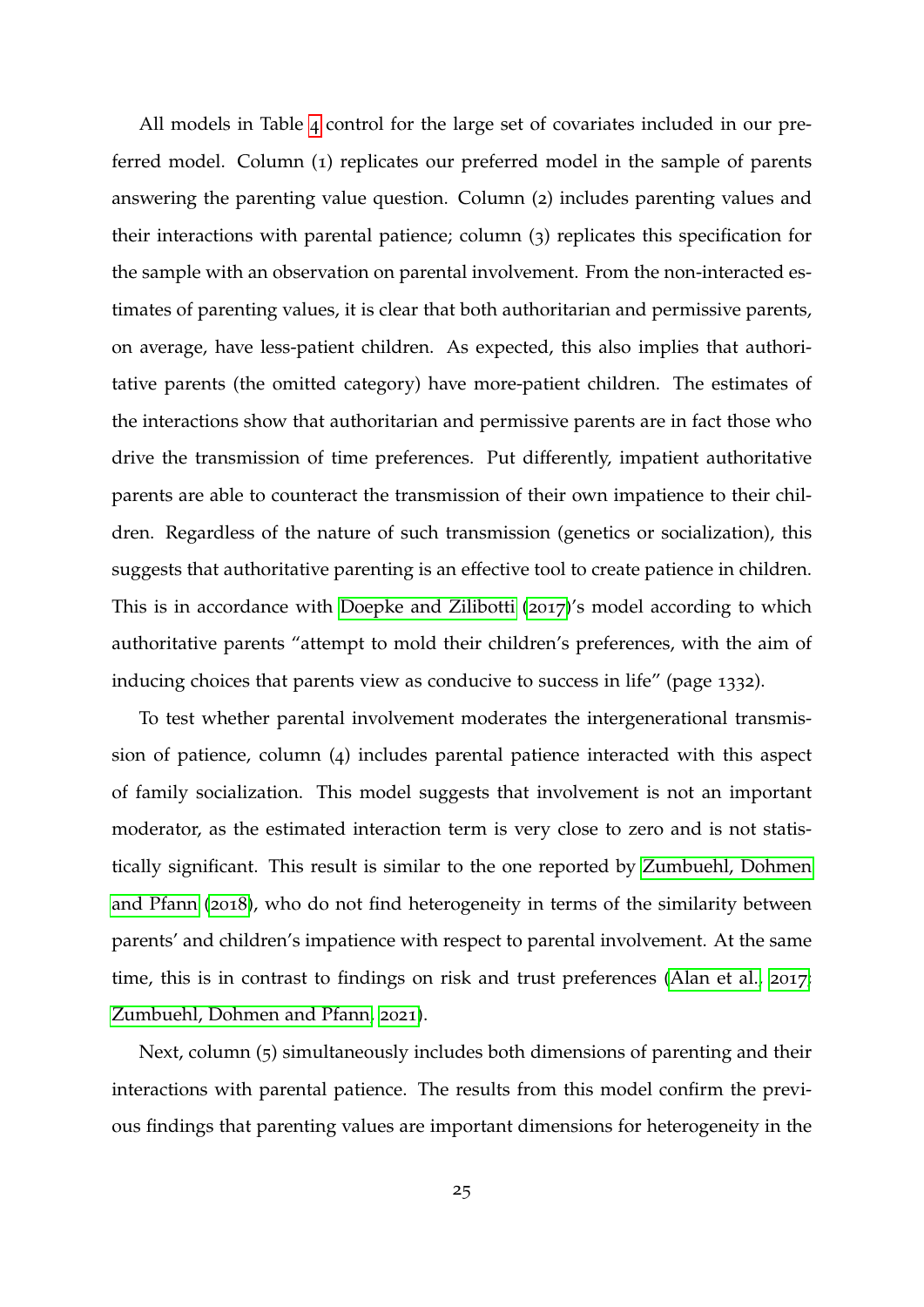transmission of patience, while involvement does not appear to be so. Finally, column (6) further interacts parenting values with parental involvement and parental patience. These interaction effects do not seem to be important for patience propagation. Consequently, the main finding from Table [4](#page-24-0) is that parenting values, in contrast to parental involvement, are important moderators of the socialization process.

It might seem surprising that involvement is not a relevant dimension for the moderation of time preference propagation. We therefore dig deeper into these results by investigating whether there are important differences by parent and child gender. In Table [5](#page-27-0), Panel A reports the estimates from two different models, each focusing on one dimension of heterogeneity, while Panel B reports tests of specific linear parameter combinations. For the latter, we indicate linear combinations that are statistically significant at the five (ten) percent level in bold (italic); Appendix Table [B](#page-65-0)6 reports the exact linear estimate combinations and *p*-values.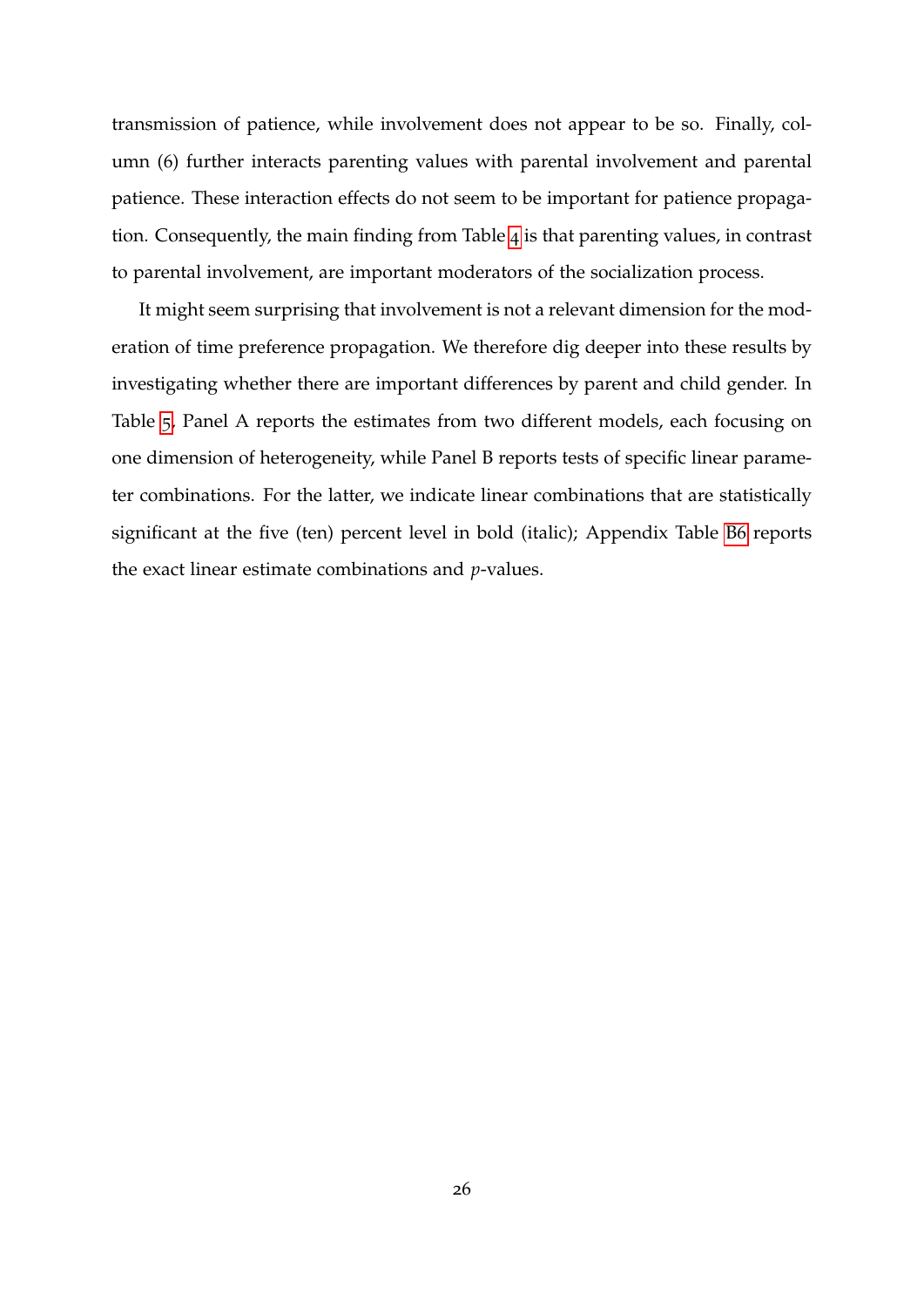| Intergenerational Transmission of Patience: Heterogeneity by Parent and Child Gender     |          |                          |          |                                              |                           |                                      |                  |                           |  |
|------------------------------------------------------------------------------------------|----------|--------------------------|----------|----------------------------------------------|---------------------------|--------------------------------------|------------------|---------------------------|--|
|                                                                                          |          | Model 1                  |          |                                              | Model 2                   |                                      |                  |                           |  |
| Panel A: Parameter estimates                                                             |          |                          |          |                                              |                           |                                      |                  |                           |  |
|                                                                                          | $T_p$    | $T_p \times F_p$         |          | $T_p \times S_c$ $T_p \times F_p \times S_c$ | $T_p$                     | $T_p \times I$                       | $T_p \times F_p$ | $T_p \times F_p \times I$ |  |
| Parent is Patient $(T_p)$                                                                | 0.049    | $-0.047$                 | $-0.100$ | 0.071                                        | 0.004                     | $0.090**$                            | $-0.039$         | $-0.233***$               |  |
|                                                                                          | (0.073)  | (0.123)                  | (0.111)  | (0.171)                                      | (0.049)                   | (0.045)                              | (0.075)          | (0.076)                   |  |
| $T_p \times$ Authoritarian (A)                                                           | $0.206*$ | $-0.186$                 | $-0.044$ | 0.264                                        | $0.207***$                | 0.074                                | $-0.085$         | $-0.024$                  |  |
|                                                                                          | (0.115)  | (0.177)                  | (0.179)  | (0.252)                                      | (0.077)                   | (0.076)                              | (0.111)          | (0.111)                   |  |
| $T_p \times$ Permissive (P)                                                              | 0.135    | 0.117                    | $-0.174$ | 0.210                                        | 0.059                     | $-0.131$                             | $0.208*$         | 0.172                     |  |
|                                                                                          | (0.121)  | (0.175)                  | (0.171)  | (0.246)                                      | (0.082)                   | (0.101)                              | (0.113)          | (0.130)                   |  |
| $T_p \times$ Involvement (I)                                                             | $0.101*$ | $-0.123$                 | $-0.083$ | $-0.051$                                     |                           |                                      |                  |                           |  |
|                                                                                          | (0.053)  | (0.078)                  | (0.074)  | (0.108)                                      |                           |                                      |                  |                           |  |
| Panel B: Linear parameter combinations. Within each group of parenting style, is there a |          |                          |          |                                              |                           |                                      |                  |                           |  |
|                                                                                          |          | transmission from Parent |          |                                              |                           | differential transmission from more- |                  |                           |  |
|                                                                                          |          | to Child?                |          |                                              | vs less-involved Parents? |                                      |                  |                           |  |
|                                                                                          | M to D   | F to D                   | M to S   | F to S                                       | From M                    |                                      |                  | From F                    |  |
| Authoritative                                                                            | 0.049    | 0.002                    | $-0.051$ | $-0.027$                                     | 0.090                     |                                      |                  | $-0.142$                  |  |
| Authoritarian                                                                            | 0.255    | 0.022                    | 0.112    | 0.213                                        | 0.165                     |                                      |                  | $-0.092$                  |  |
| Permissive                                                                               | 0.184    | 0.254                    | $-0.090$ | 0.261                                        | $-0.041$                  |                                      |                  | $-0.101$                  |  |
| Involvement                                                                              | 0.150    | $-0.020$                 | $-0.033$ | $-0.182$                                     |                           |                                      |                  |                           |  |

<span id="page-27-0"></span>**Table 5**

*Note:* Observations: <sup>2</sup>,132; Average of *<sup>T</sup>c*: <sup>0</sup>.657. **Panel <sup>A</sup>**: Standard errors in parentheses, clustered at the paren<sup>t</sup> level. <sup>∗</sup> *p* <sup>&</sup>lt; 0.1, ∗∗ *<sup>p</sup>* <sup>&</sup>lt; 0.05, ∗∗∗ *p* <sup>&</sup>lt; 0.01. Each model represents the results from one regression. Both models control for *Child demographics*, *Parent demographics*, *Parent School FE*, and *Grandparent SES*, and all the necessary interaction terms for the moderators. Model <sup>1</sup> also control for *Child demographics*, *Parent demographics*, and *Grandparent SES* interacted with indicators for the paren<sup>t</sup> being the father (*Fp*), the child being the son (*Sc*), and the combination of these. Model <sup>2</sup> only includes the former interaction (i.e. an indicators for the paren<sup>t</sup> being the father). **Panel <sup>B</sup>**: Each estimate represents the respective parameter combination for the specified test (for the exact parameter combinations, see Appendix Table [B](#page-65-1)6). <sup>M</sup> (F) refers to mother(father), and <sup>D</sup> (S) to daughter (son). Bold (italic) indicates statistical significance at the 5 (10) percen<sup>t</sup> level.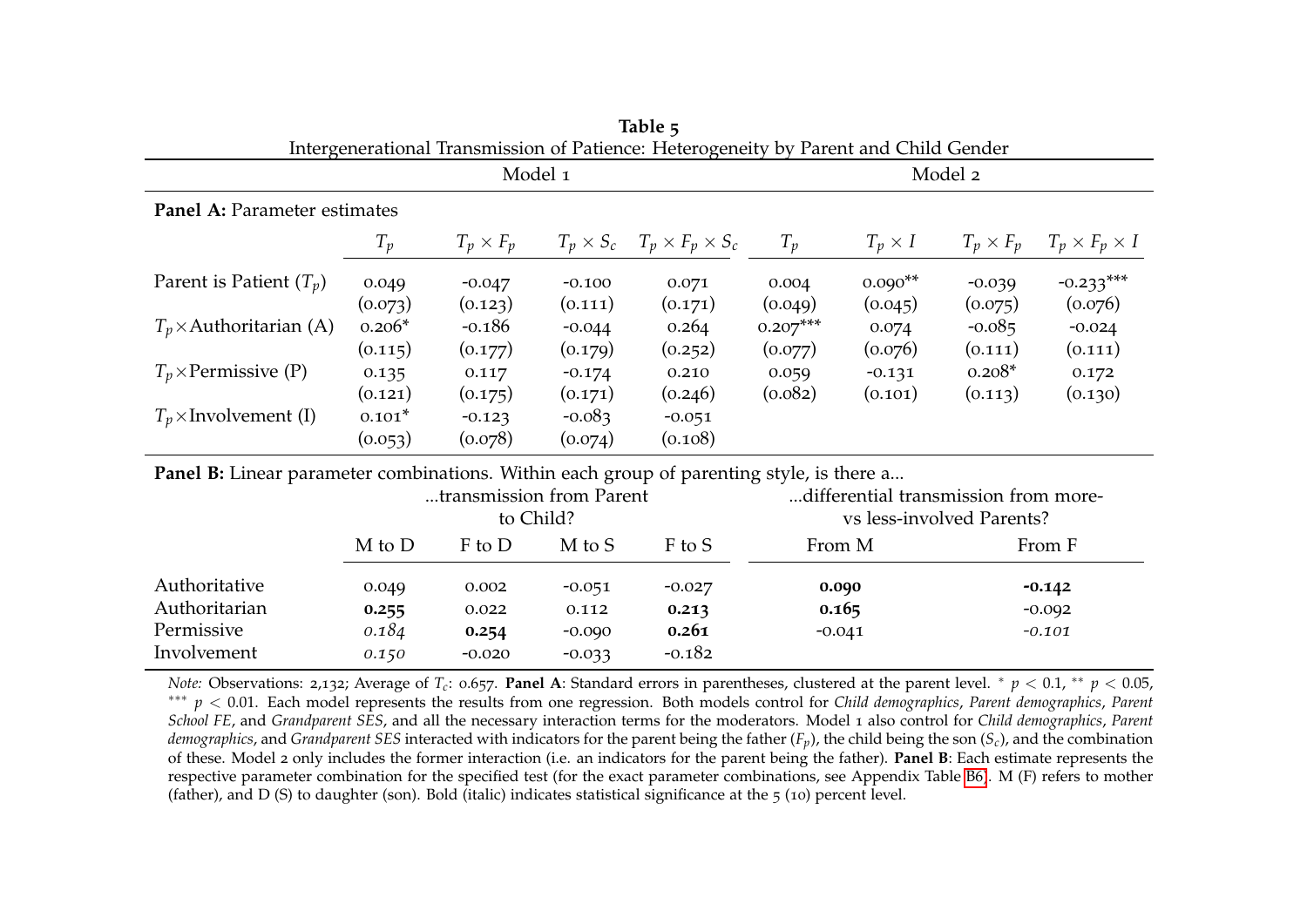Model 1 studies heterogeneity by the specific child-parent gender dyads, by fully interacting the preferred specification with indicators for the parent being the father, for the child being the son, and the combination of the two. In Panel B, within each parenting style, we test whether mothers transmit patience to their daughters, fathers to their daughters, etc. These results show that both authoritarian and permissive mothers propagate time preferences to daughters. Importantly, for the mother-daughter combination, we now see that involvement works as a channel of the patience propagation. Similar results are documented by [Alan et al.](#page-37-2) ([2017](#page-37-2)) for risk preferences. In addition, and also in line with their results, we also do not find any transmission from mothers to sons.<sup>[29](#page-28-0)</sup> In contrast, we see that permissive fathers transmit their time preferences to both daughters and sons, while only authoritarian parenting works as a channel for the preference propagation from fathers to sons (and not from fathers to daughters). Meanwhile, we still see that the authoritative parenting style seems to be an effective tool in counteracting the transmission for all parent-child gender combinations.

Thus, the overall results in Table [4](#page-24-0) mask some important heterogeneity in the transmission by parent-child gender with respect to the role of parenting style. In particular, we do find that for the mother-daughter dyad, involvement plays a role as previously found for risk preferences [\(Alan et al.,](#page-37-2) [2017](#page-37-2)). Overall, same-gender parent-child dyads experience the strongest transmission—a finding that is consistent with prior research on gender-specific parenting and influences [\(Bonke and Esping-](#page-38-5)[Andersen,](#page-38-5) [2009](#page-38-5); [Brenøe and Lundberg,](#page-38-6) [2018](#page-38-6); [Brenøe,](#page-38-7) [2021](#page-38-7); [Leaper, Anderson and](#page-41-7) [Sanders,](#page-41-7) [1998](#page-41-7); [Noller and Callan,](#page-42-8) [1990](#page-42-8)).

Model 2 tests whether respectively mothers and fathers with a specific parenting style differentially transmit patience if they have high versus low involvement. For the tests of the linear parameter combinations, we let low investments correspond to

<span id="page-28-0"></span><sup>&</sup>lt;sup>29</sup>However, we must note that due to a relatively small sample size for each subgroup for these heterogeneity tests in Models 1 and 2, we do not have statistical power to detect correlations that are in the magnitude of the overall intergenerational correlation seen in Table [2](#page-19-0).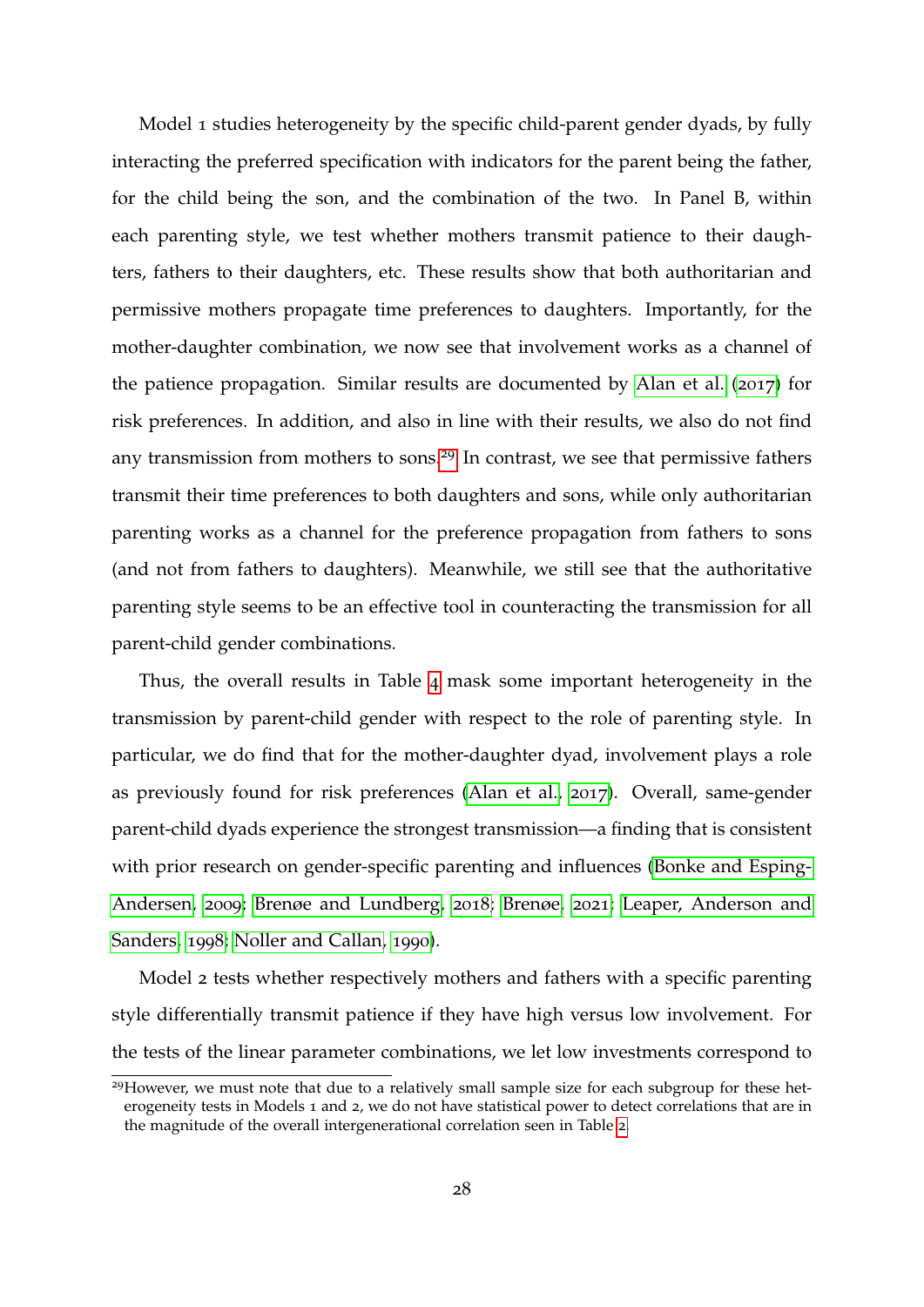the mean of zero and high investments to take the value of one standard deviation. Again, we here observe some interesting patterns of heterogeneity. Both authoritative and authoritarian mothers more strongly transmit their time preferences when they are more involved compared to less involved. As [Alan et al.](#page-37-2) ([2017](#page-37-2)) suggest, this might be because children who spend more time with their mothers have a greater opportunity to observe and imitate maternal behavior.

Interestingly, for fathers, a reverse pattern emerges. More-involved patient authoritative and permissive fathers are less likely to have patient children than their less-involved counterparts. This difference by parental gender is likely due to the different roles mothers and fathers play in the upbringing of children. Thus, there are gender-specific interactions between parenting style and involvement, which the overall analysis in Table [4](#page-24-0) did not pick up due to the different directions of the influence of involvement for mothers and fathers. Together with the overall results, these heterogeneity results clearly provide new insights into the black box of family socialization.

#### **5.4 Robustness of Moderation Results**

#### **5.4.1 SES as an Alternative Moderator?**

Given a correlation between parenting values and parental SES (Appendix Table [B](#page-64-0)5), one concern regarding the interpretation of the heterogeneity results is that SES might indeed be a more relevant moderator than parenting values. For instance, in light of the model by [Bisin and Verdier](#page-38-0) ([2001](#page-38-0)), parents of higher SES might have a stronger degree of paternalistic altruism (imperfect empathy) and therefore exhibit weaker transmission of preferences to their offspring. Table [6](#page-30-0) tests the relevance of SES as a moderator of the intergenerational transmission of patience, using the SES index. From this, it is clear that childhood SES does not moderate the transmission process.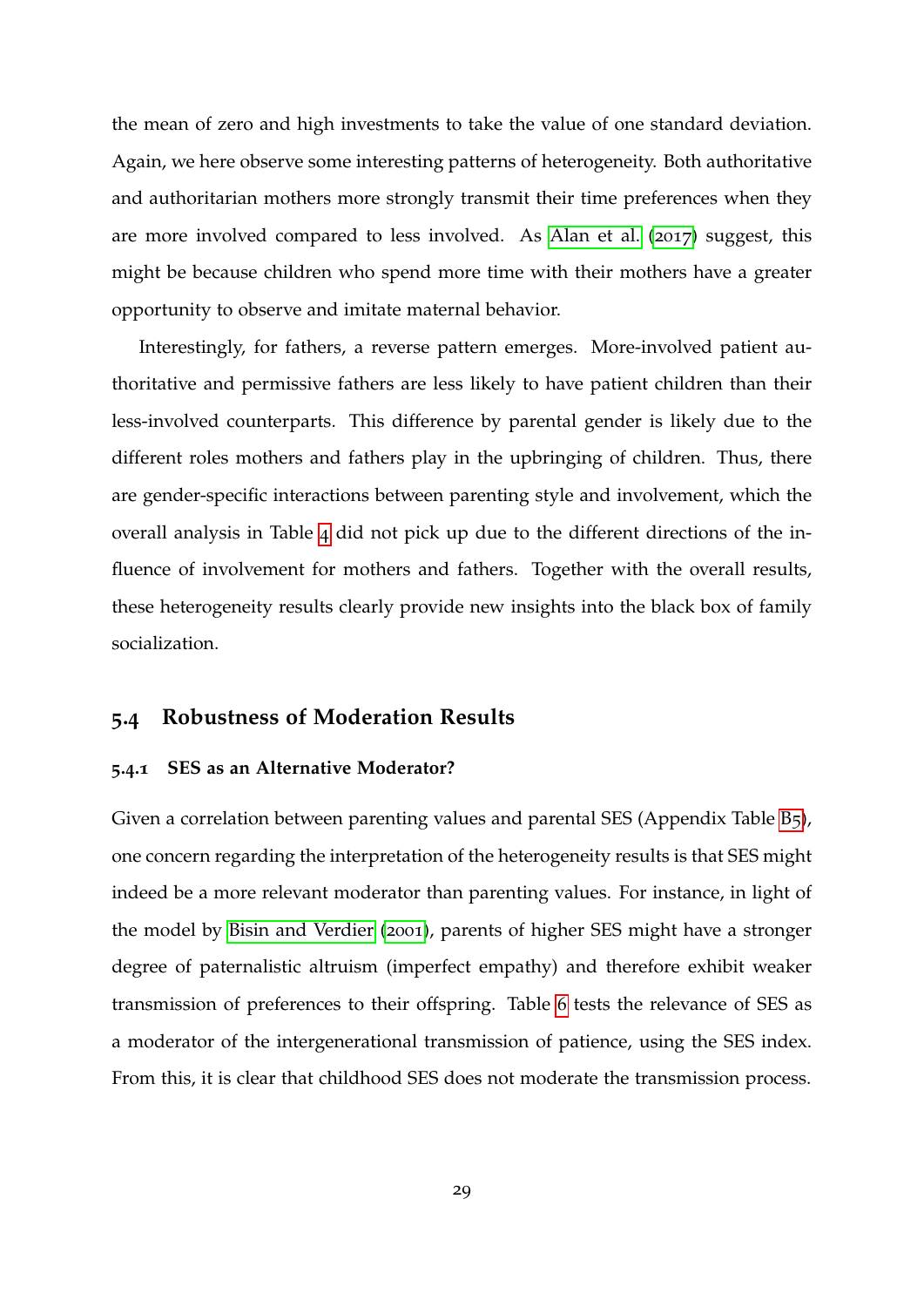<span id="page-30-0"></span>

| Table 6                                                          |                                              |            |            |            |            |  |  |  |  |  |
|------------------------------------------------------------------|----------------------------------------------|------------|------------|------------|------------|--|--|--|--|--|
| Intergenerational Transmission of Patience: Heterogeneity by SES |                                              |            |            |            |            |  |  |  |  |  |
|                                                                  | Dependent Variable: Child is Patient $(T_c)$ |            |            |            |            |  |  |  |  |  |
|                                                                  | $\left( 1\right)$                            | (2)        | (3)        | (4)        | (5)        |  |  |  |  |  |
| Parent is Patient $(T_p)$                                        | $0.064***$                                   | $0.064***$ | $-0.031$   | $-0.017$   | $-0.011$   |  |  |  |  |  |
|                                                                  | (0.021)                                      | (0.021)    | (0.031)    | (0.038)    | (0.038)    |  |  |  |  |  |
| $T_p \times$ SES index                                           | 0.002                                        |            | 0.003      | 0.007      |            |  |  |  |  |  |
|                                                                  | (0.022)                                      |            | (0.024)    | (0.030)    |            |  |  |  |  |  |
| $T_p \times$ Parental Edu                                        |                                              | $-0.004$   |            |            | 0.011      |  |  |  |  |  |
|                                                                  |                                              | (0.021)    |            |            | (0.030)    |  |  |  |  |  |
| $T_p \times$ Authoritarian                                       |                                              |            | $0.172***$ | $0.158***$ | $0.159***$ |  |  |  |  |  |
|                                                                  |                                              |            | (0.045)    | (0.054)    | (0.055)    |  |  |  |  |  |
| $T_p \times$ Permissive                                          |                                              |            | $0.146***$ | $0.142**$  | $0.133**$  |  |  |  |  |  |
|                                                                  |                                              |            | (0.049)    | (0.056)    | (0.058)    |  |  |  |  |  |
| $T_p \times$ Involvement                                         |                                              |            |            | 0.004      | 0.004      |  |  |  |  |  |
|                                                                  |                                              |            |            | (0.026)    | (0.026)    |  |  |  |  |  |
| Observations                                                     | 3101                                         | 3101       | 2859       | 2132       | 2132       |  |  |  |  |  |
| Average of $T_c$                                                 | 0.648                                        | 0.648      | 0.645      | 0.657      | 0.657      |  |  |  |  |  |

*Note:* Standard errors in parentheses, clustered at the parent level.  $*$   $p$  < 0.1,  $*$   $p$  < 0.05, <sup>\*\*\*</sup>  $p < 0.01$ . The outcome variable indicates whether the child is patient (1) or not (0). Each model is estimated as a linear probability model. Each column presents the results from separate regressions. All models control for *Child demographics*, *Parent demographics*, *Parent School FE*, and *Grandparent SES*. Each model controls for the moderators that are interacted with *Tp*.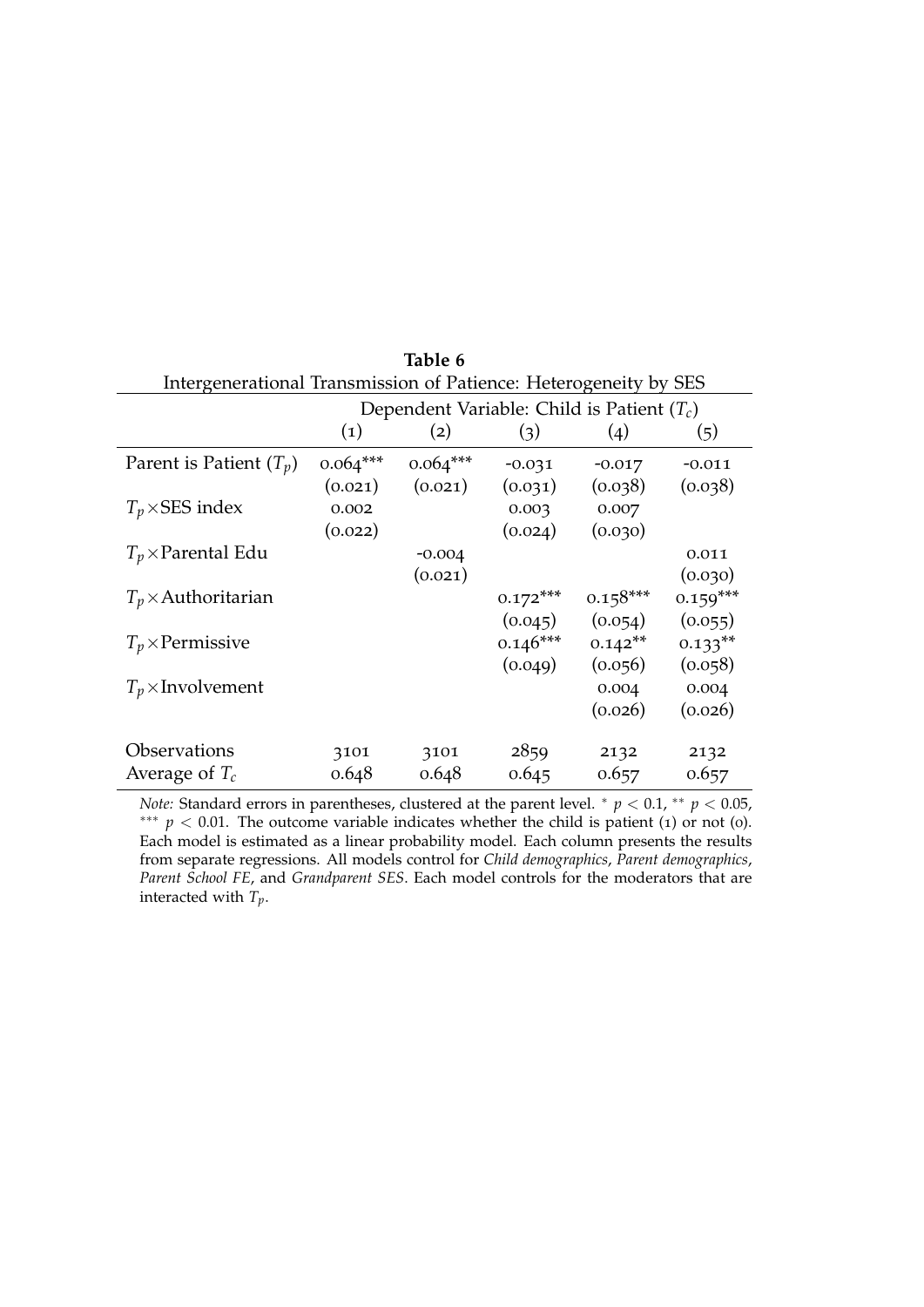Including the SES index and its interaction with parental patience in the main model illustrates the absence of any relevant moderating role of the socioeconomic childhood family environment (column (1)), with a precisely estimated zero. As an alternative measure of SES, column (2) interacts average parental education with parental patience instead of the SES index. We do this because parental education is the only socioeconomic variable that has some (albeit small) predictive power in terms of predicting child patience. From this, we still do not find that the socioeconomic environment moderates the preference propagation. Further, including simultaneous interactions between parental patience and SES, parenting values, as well as parental involvement does not change the previous results. Consequently, the heterogeneity results with respect to parenting are robust to the inclusion of SES as an alternative dimension of family socialization.

#### <span id="page-31-0"></span>**5.4.2 Replication in a Different Sample**

The analysis so far, relying on the DLSY, has demonstrated that parents transmit patience to their offspring and that parenting values are important moderators of the relationship. The purpose of this analysis is twofold: 1) to replicate the main findings on moderators in a different sample with a different measure of time preferences (impulsivity) and 2) to test the robustness of the findings for involvement when having richer data on this aspect of parents' socialization with their children.

For this analysis, we draw on the DALSC, which has followed children and their parents throughout childhood and contains detailed information on parental involvement and an identical parenting value measure as the one in DLSY. The DALSC data do not, however, include our intertemporal choice question. As a coarse proxy for time preferences, we instead use a standardized index measuring impulsivity.<sup>[30](#page-31-1)</sup> One caveat concerning this measure is that mothers and children were asked the impul-

<span id="page-31-1"></span> $30E$ pper et al. ([2019](#page-40-6)) document a strong and significant association between experimentally elicited patience and survey-measured impulsivity in a representative Danish population data set with 14,191 individuals.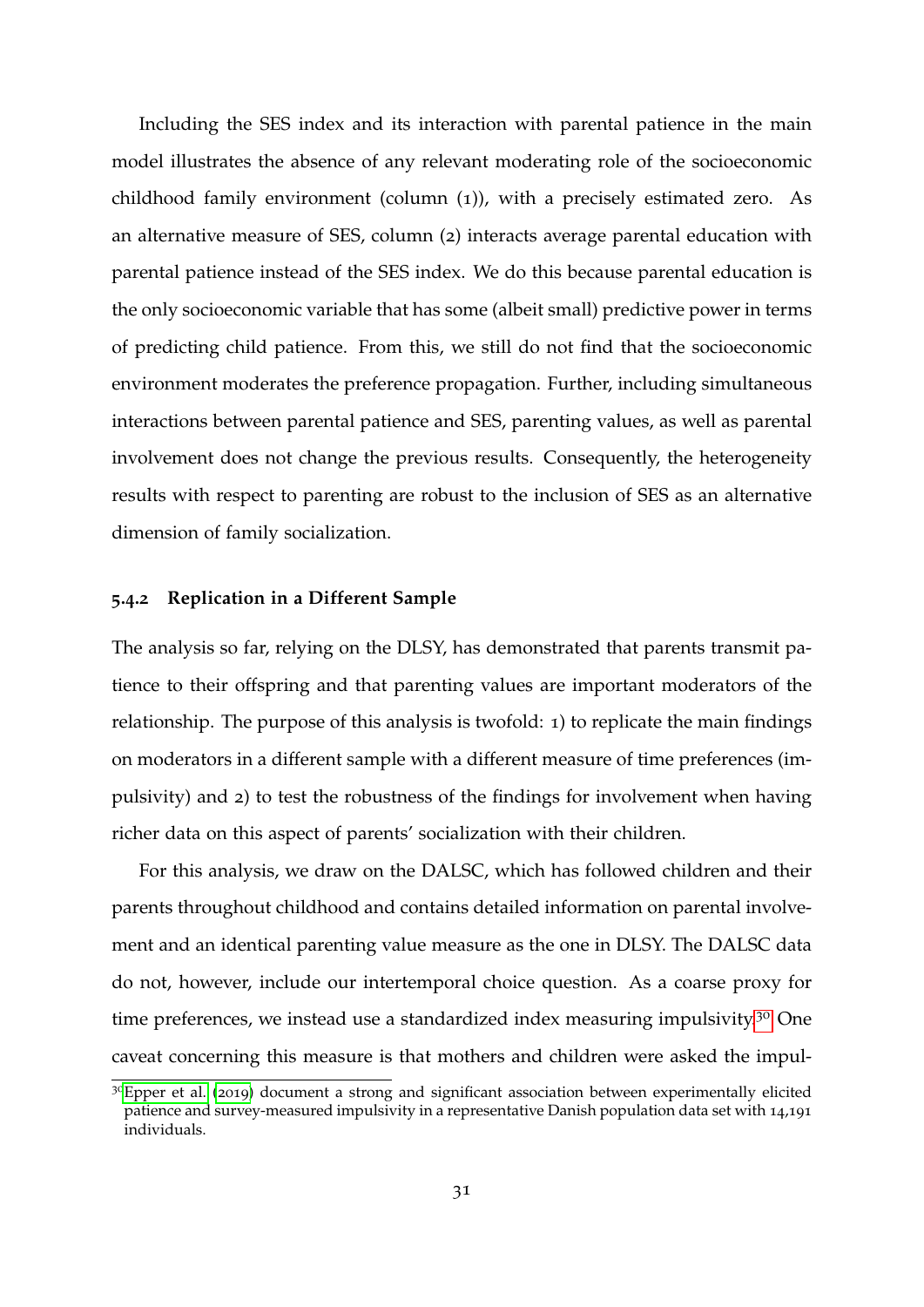sivity questions contemporaneously when the children were 15 years old. In other words, similar to previous studies on the intergenerational correlation of preferences, we cannot rule out the possibility of reverse causality. For more details about the data and the different measures, see Appendix [A.](#page-54-0)2.

Using the DALSC sample, column (1) in Table [7](#page-33-0) replicates the finding in Table [2](#page-19-0) of an intergenerational correlation in preferences. Having a mother scoring one standard deviation higher in the impulsivity index increases child impulsivity by 0.12 standard deviations. The magnitude of this coefficient is comparable to the correlation between mothers' and children's risk preferences (0.15 standard deviations) in [Dohmen et al.](#page-40-2) ([2012](#page-40-2)) and between children's and respectively mothers' (0.10 standard deviations) and fathers' impulsiveness (0.13 standard deviations) in [Gauly](#page-41-3) ([2016](#page-41-3)).

The intergenerational correlation between mothers' and children's impulsivity is much stronger for mothers with authoritarian values (column (2)). This is consistent with the gender-specific findings in Table [5](#page-27-0). Using a richer measure of quality time than that used in the main analysis confirms the previous result that maternal involvement does not moderate the preference correlation (column (3)). However, when splitting involvement into non-educational and educational quality time, the estimates indicate that non-educational quality time additionally moderates some of the transmission (columns  $(4)$ – $(6)$ ). This result is again in line with the gender-specific findings in the DLSY sample, for which the involvement measure mainly includes non-educational activities. At the same time, quality talking does not moderate the transmission. Finally, parental education does not moderate the relationship either. Consequently, all the main findings in the DLSY sample replicate in the DALSC sample, when using better measures on maternal involvement and when using a different time preference measure.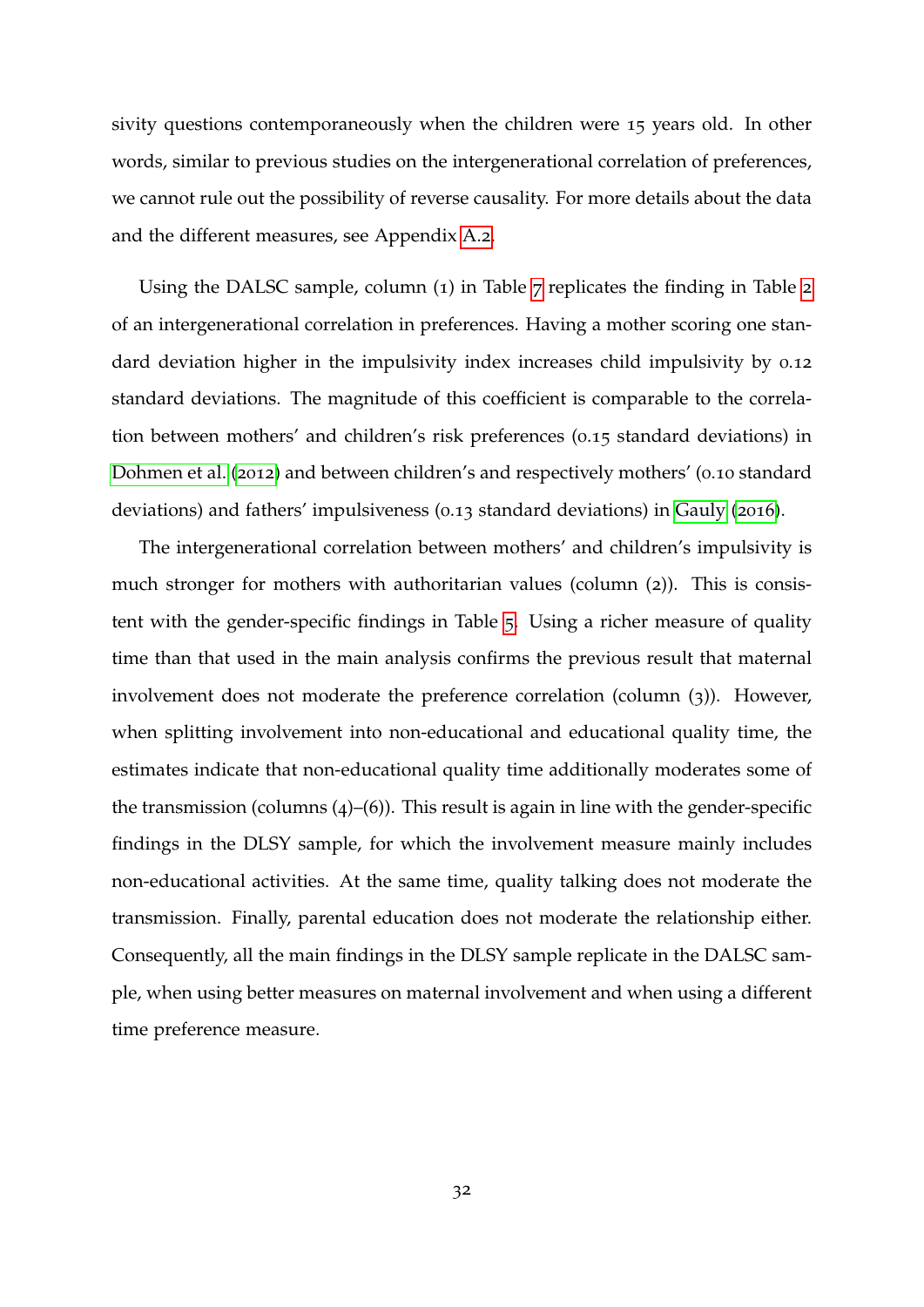<span id="page-33-0"></span>

|                                                                                     | Table 7     |  |
|-------------------------------------------------------------------------------------|-------------|--|
| Replication in DALSC Sample: Heterogeneity in the Intergenerational Transmission of |             |  |
|                                                                                     | Impulsivity |  |

|                                  | Dependent Variable: Child Impulsivity (standardized) |            |           |           |           |           |
|----------------------------------|------------------------------------------------------|------------|-----------|-----------|-----------|-----------|
|                                  | $\left( 1\right)$                                    | (2)        | (3)       | (4)       | (5)       | (6)       |
| Mother impulsivity $(I_m)$       | $0.12***$                                            | $0.07$ *** | $0.07***$ | $0.07***$ | $0.07***$ | $0.07***$ |
|                                  | (0.02)                                               | (0.03)     | (0.03)    | (0.03)    | (0.03)    | (0.03)    |
| $I_m \times$ Authoritarian       |                                                      | $0.08**$   | $0.09**$  | $0.08**$  | $0.08**$  | $0.08**$  |
|                                  |                                                      | (0.03)     | (0.04)    | (0.04)    | (0.04)    | (0.04)    |
| $I_m \times$ Permissive          |                                                      | 0.03       | 0.03      | 0.03      | 0.03      | 0.03      |
|                                  |                                                      | (0.04)     | (0.04)    | (0.04)    | (0.04)    | (0.04)    |
| $I_m \times$ Quality Time        |                                                      |            | 0.02      |           |           |           |
|                                  |                                                      |            | (0.02)    |           |           |           |
| $I_m \times$ Non-Ed Quality Time |                                                      |            |           | $0.03**$  | 0.03      | $0.03*$   |
|                                  |                                                      |            |           | (0.02)    | (0.02)    | (0.02)    |
| $I_m \times$ Ed Quality Time     |                                                      |            |           | $-0.02$   | $-0.02$   | $-0.02$   |
|                                  |                                                      |            |           | (0.02)    | (0.02)    | (0.02)    |
| $I_m \times$ Quality Talking     |                                                      |            |           |           | 0.03      | 0.03      |
|                                  |                                                      |            |           |           | (0.02)    | (0.02)    |
| $I_m \times$ Avg Parental Educ   |                                                      |            |           |           |           | $-0.00$   |
|                                  |                                                      |            |           |           |           | (0.02)    |
| Observations                     | 3,833                                                | 3,833      | 3,767     | 3,767     | 3,767     | 3,767     |

*Note*: Danish Longitudinal Survey of Children (born in 1995). Standard errors in parentheses. <sup>∗</sup> *p* < 0.1, ∗∗ *p* < 0.05, ∗∗∗ *p* < 0.01. The outcome variable is a continuous index of child impulsivity, standardized with a mean of zero and standard deviation of one. Each column represents the results from one regression. All models control for mother's and father's length of education and age at childbirth, child gender, birth order, indicators for size of town of residence at birth, indicators for missing observations on the former controls, and indicators for the number of times the quality time variables included in the model were measured. *Quality Time* is the mean of the standardized first component from a principal component analysis, including how often the mother does the following activities with the child at age 7 and 11 years: play, do out-of-school activities, go on an excursion, help with homework, and read/sing. *Non-Ed Quality Time* (*Ed Quality Time*) is constructed similarly, including play, do out-of-school activities, go on an excursion (help with homework, read/sing). *Quality Talking* is the mean of the standardized first component from a principal component analysis, including how often the mother discusses the following with the child at age 4, 7, and 11 years: the child's own activities at kindergarten/day-care (4); the child's planned activities at kindergarten/day-care (4); activities at school and after-school care, out-of-school activities (7/11); relationship to other children ( $4/7/11$ ); relationship to teachers and after-school care staff ( $4/7/11$ ); physical well-being ( $4/7/11$ ); and mental wellbeing.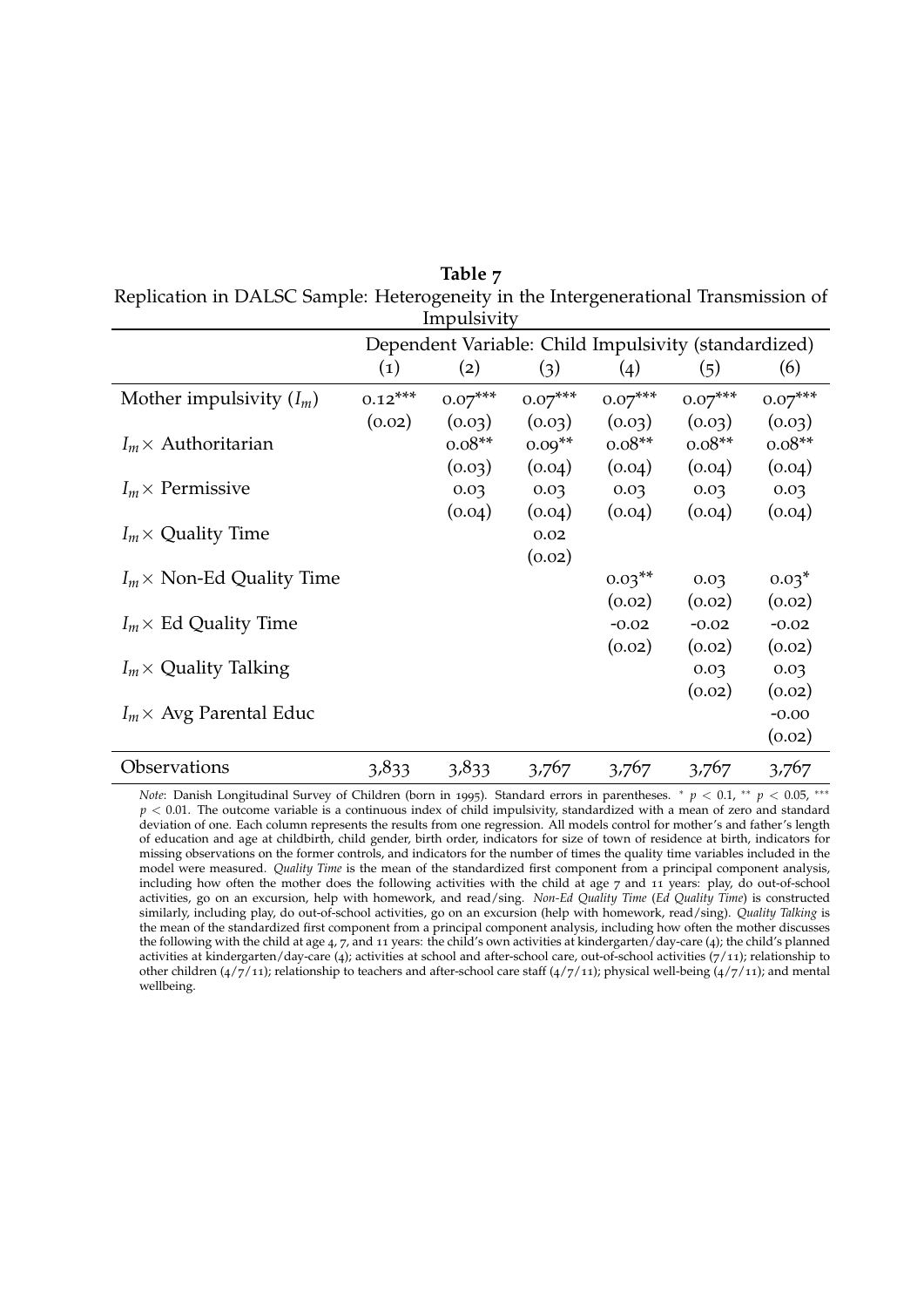### <span id="page-34-0"></span>**6 Concluding Remarks**

We study the intergenerational transmission of time preferences in a broad and heterogeneous population using an internally and externally validated survey measure. Parental and offspring patience were elicited four decades apart, thereby eliminating concerns regarding reverse causality. We document that the transmission of patience across generations is both strong and robust. Children with patient parents are 7 to 8 percentage points more likely to also be patient. The transmission is insensitive to the inclusion of a comprehensive set of administratively reported controls, and the size of the transmission coefficient does not diminish as children age. Moreover, when comparing to other studies, the strength of the transmission is substantial taken into account the large time difference between measurement of parental and offspring preferences.

We further open up the black box of family socialization by considering two theoretically relevant channels of the transmission process. Specifically, we explore the moderating roles of parenting values and parental involvement in patience propagation. We find that authoritarian and permissive parents transmit patience to their children, while authoritative parents do not. Put differently, authoritative parenting can be seen as a tool to counteract the transmission of time preferences from parents to children. Interestingly, more parental time investment does not overall contribute to the patience transmission. However, when investigating these overall effects by parent and child gender, we show that our aggregate-level results mask some important heterogeneity. Consistent with previous research, same-gender parent-child dyads experience the strongest transmission, still with the authoritarian and permissive parenting styles being important moderators. Moreover, again in line with prior findings in the literature, we do indeed find that involvement moderates some of the transmission when focusing on mothers and their daughters, while a different pattern emerges for fathers—likely due to their different role in the upbringing of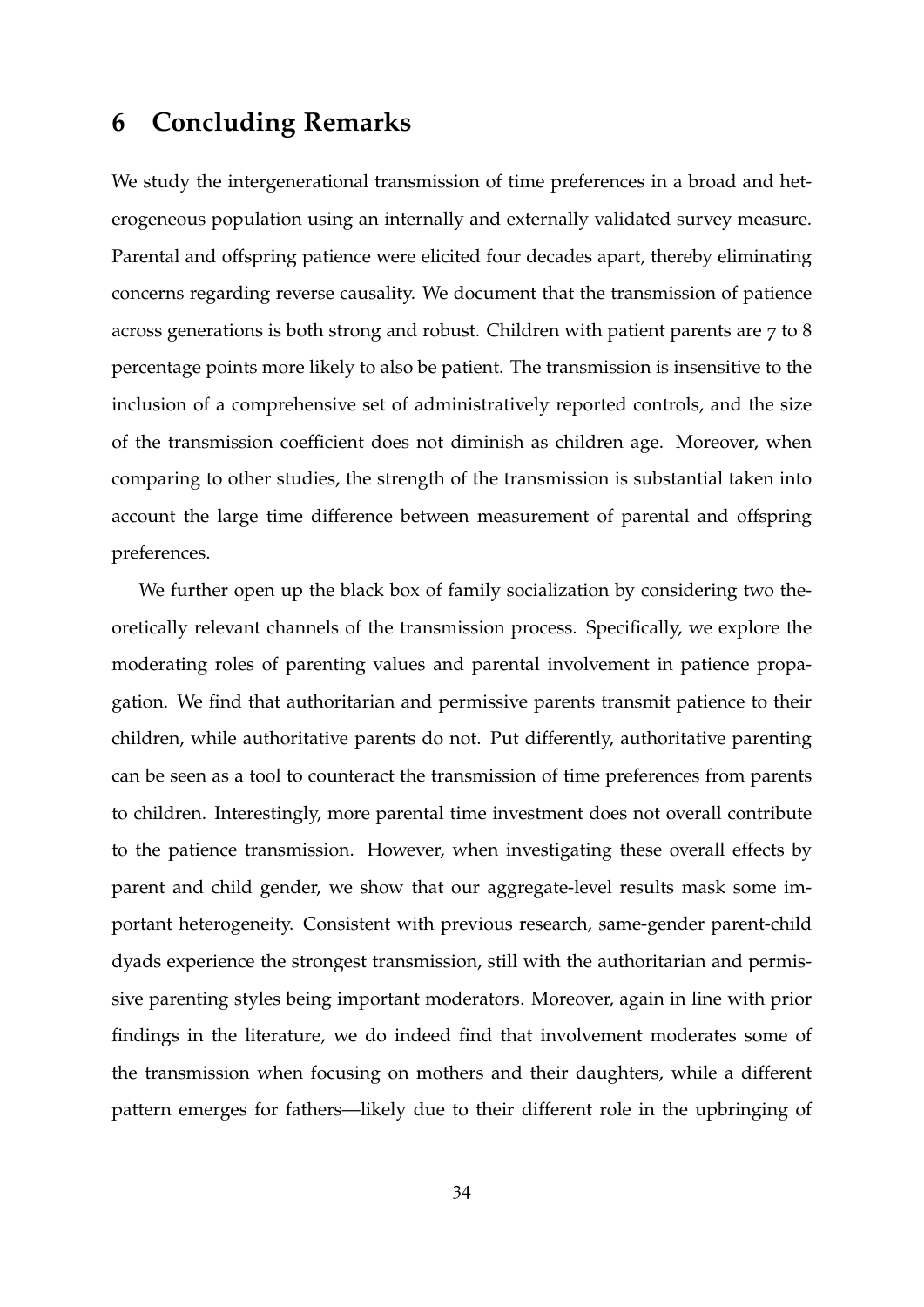children.

Moreover, we show that our findings are robust to the inclusion of a third potentially relevant dimension of socialization, namely, SES. We further replicate the findings in another independent survey. This latter survey also permits us to validate parenting values with self-reported parenting behaviors. Specifically, we show that parents who report authoritarian values indeed implement stricter parenting practices, such as more physical and verbal punishment, and that the opposite is true for parents reporting permissive parenting values.

Despite the unique setup of our study and the rich controls we employ, our study faces some limitations. We see two directions that require further exploration for a better understanding of the mechanisms behind economic preference propagation. First, our study does not permit establishing a causal link between parenting style, parental patience, and offspring patience. Demonstrating such a link would require some form of random assignment of children to parents—for instance, by exploiting orphan status or adoptions—*and* exogenous changes in parenting style. For obvious reasons, such a setup would pose different challenges. Children's time preferences may, for instance, be affected by emotional and financial shocks they experience during childhood. Moreover, programs that affect parenting style might well influence other dimensions of the family socialization process, other than purely the parents' way of parenting.

Second, and linked to our first point, we believe that genetic factors as a moderator of preference transmission deserve further attention. Most work has been devoted to the genetic origins of risk and social preferences (see e.g. Linnér et al., [2019](#page-41-8)). For time preferences, however, this issue still remains underresearched. A notable exception is [Benjamin et al.](#page-38-4) ([2012](#page-38-4)), who conclude that there is significant genetic transmission of patience, albeit the estimated heritabilities of genotyped single nucloid polymorphisms (SNPs) are consistently lower than twin-based estimates suggest. This research is complementary to ours; it provides important insights regarding genetic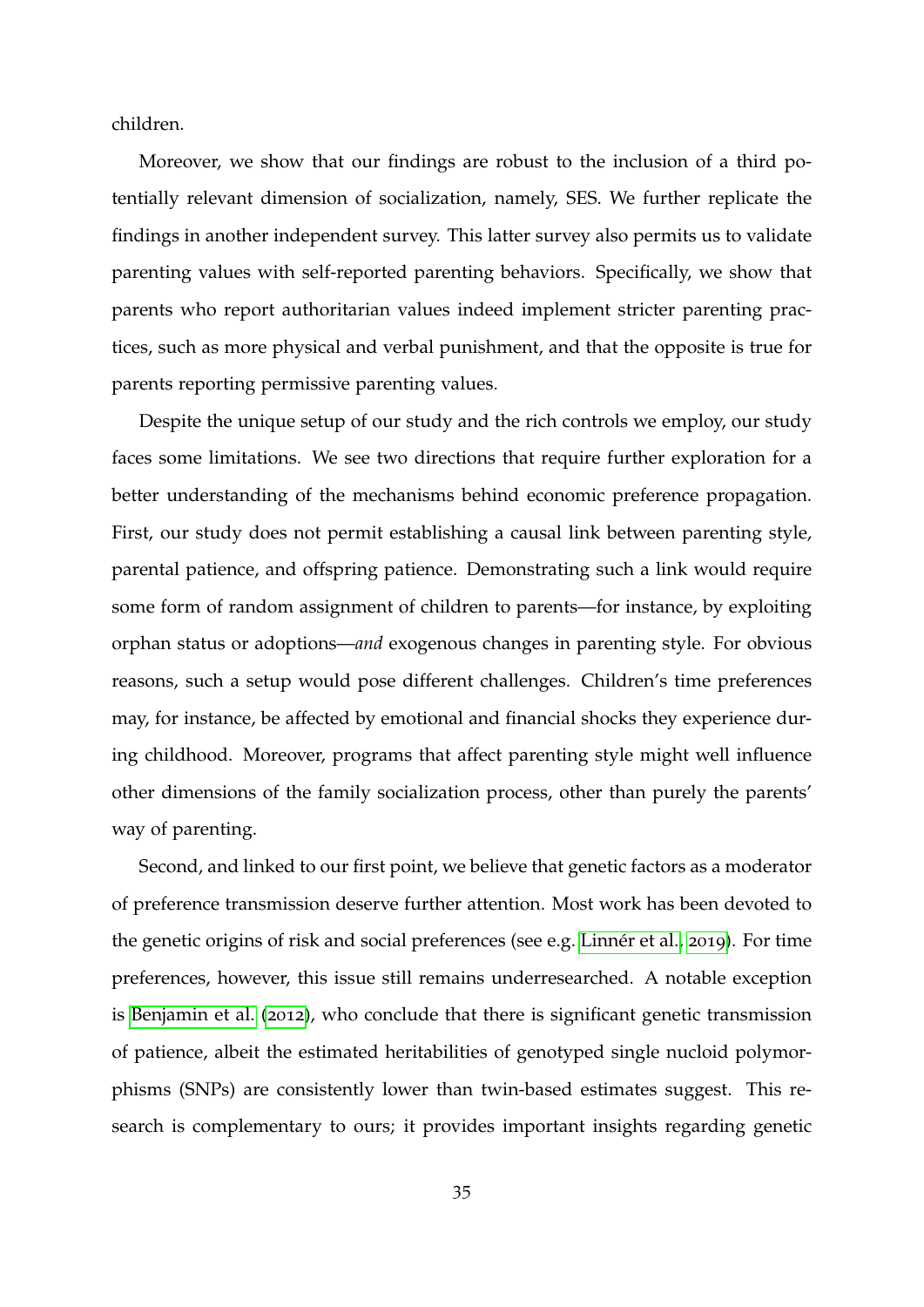transmission, but disregards the many faceted roles of socialization. Future studies tackling the question of patience transmission may thus simultaneously investigate the roles of fixed (genetic) and changeable (nurturing) factors and decompose the observed variation of this trait into genetic and socialization components.

Our findings have a number of important implications. First, our transmission results and the fact that individual time preferences are highly predictive of peoples' real world economic outcomes suggest an explanation for the cross-generational correlation of economic outcomes. Therefore, the transmission channel may also help us better understand sources of economic inequality and the varying degrees of social mobility observed across different communities within the same country as well as across countries (e.g. [Chetty et al.,](#page-39-2) [2014](#page-39-2); [Corak,](#page-39-9) [2013](#page-39-9)). Second, macroeconomic models considering multiple generations usually assume that time preferences propagate from parents to offspring (see e.g. [Krusell and Smith,](#page-41-9) [1998](#page-41-9)). The empirical evidence on the intergenerational transmission of preferences, however, has previously only considered relatively short time horizons. Our study provides support for the assumption in macroeconomic models that time preferences indeed transmit from generation to generation and that this propagation persists over a very long time period.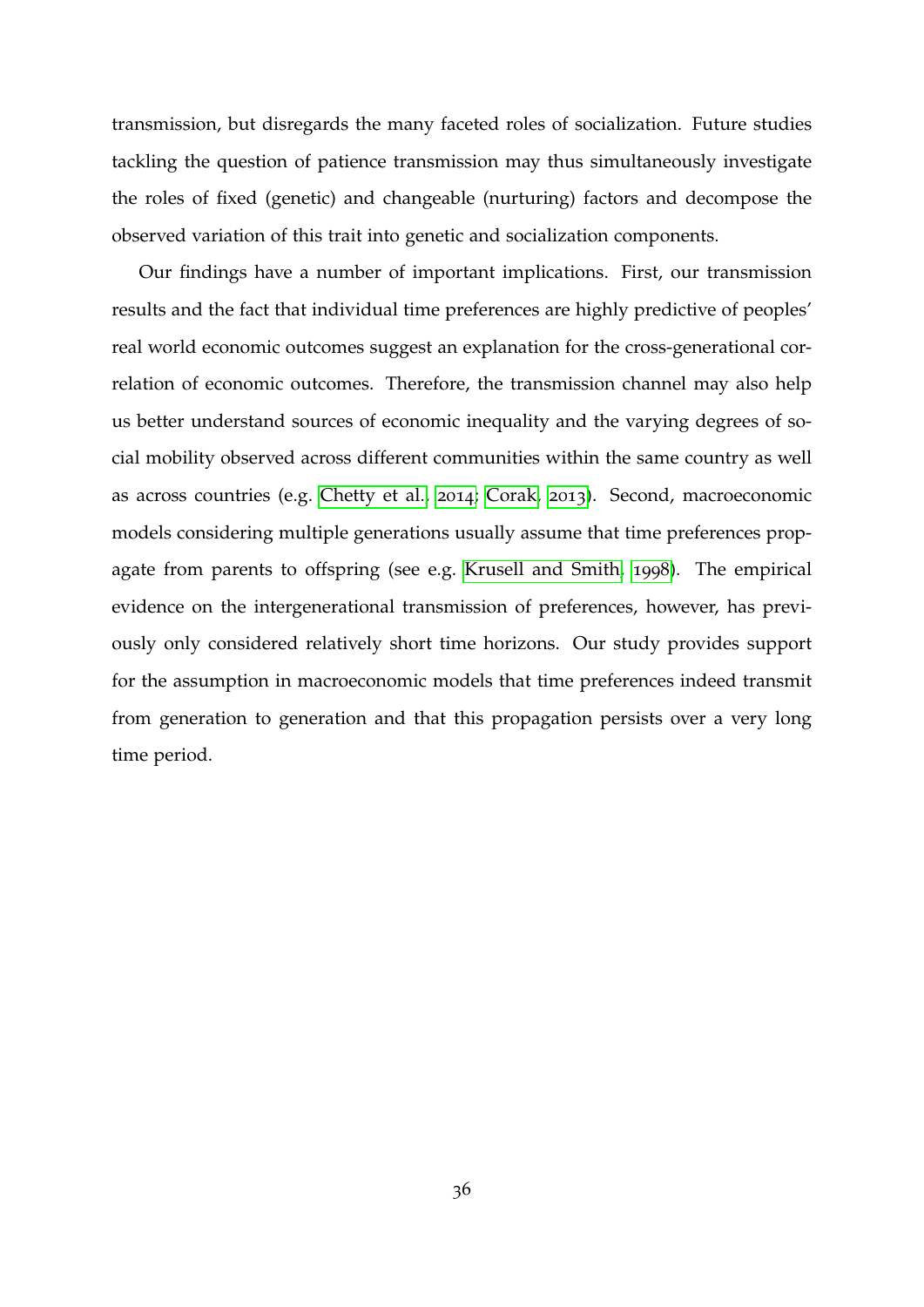### <span id="page-37-7"></span><span id="page-37-6"></span>**References**

- <span id="page-37-4"></span>**Agostinelli, Francesco, Matthias Doepke, Giuseppe Sorrenti, and Fabrizio Zilibotti.** 2020. "It takes a village: the economics of parenting with neighborhood and peer effects." *NBER Working Paper No. 27050*.
- <span id="page-37-1"></span>**Alan, Sule, and Seda Ertac.** 2018. "Fostering Patience in the Classroom: Results from Randomized Educational Intervention." *Journal of Political Economy*, 126(5): 1865– 1911.
- <span id="page-37-2"></span>**Alan, Sule, Nazli Baydar, Teodora Boneva, Thomas F. Crossley, and Seda Ertac.** 2017. "Transmission of Risk Preferences from Mothers to Daughters." *Journal of Economic Behavior and Organization*, 134: 60–77.
- <span id="page-37-5"></span>**Andreoni, James, Michael A. Kuhn, John A. List, Anya Samek, Kevin Sokal, and Charles Sprenger.** 2019. "Toward an Understanding of the Development of Time Preferences: Evidence from Field Experiments." *Journal of Public Economics*, 177.
- **Andreoni, James, Michael Kuhn, John A. List, Anya Samek, and Charles Sprenger.** 2017. "Field Experiments on the Development of Time Preferences." *Working Paper*.
- <span id="page-37-3"></span>**Attema, Arthur E., Han Bleichrodt, Yu Gao, Zhenxing Huang, and Peter P Wakker.** 2016. "Measuring Discounting Without Measuring Utility." *American Economic Review*, 106(6): 1476–94.
- <span id="page-37-0"></span>**Ayduk, Ozlem, Rodolfo Mendoza-Denton, Walter Mischel, Geraldine Downey, Philip K. Peake, and Monica Rodriguez.** 2000. "Regulating the Interpersonal Self: Strategic Self-regulation for Coping With Rejection Sensitivity." *Journal of Personality and Social Psychology*, 79(5): 776–792.
- Bartling, Björn, Ernst Fehr, Barbara Fischer, Fabian Kosse, Michel Maréchal, Friedhelm Pfeiffer, Daniel Schunk, Jürgen Schupp, C. Katharina Spieß, and Gert G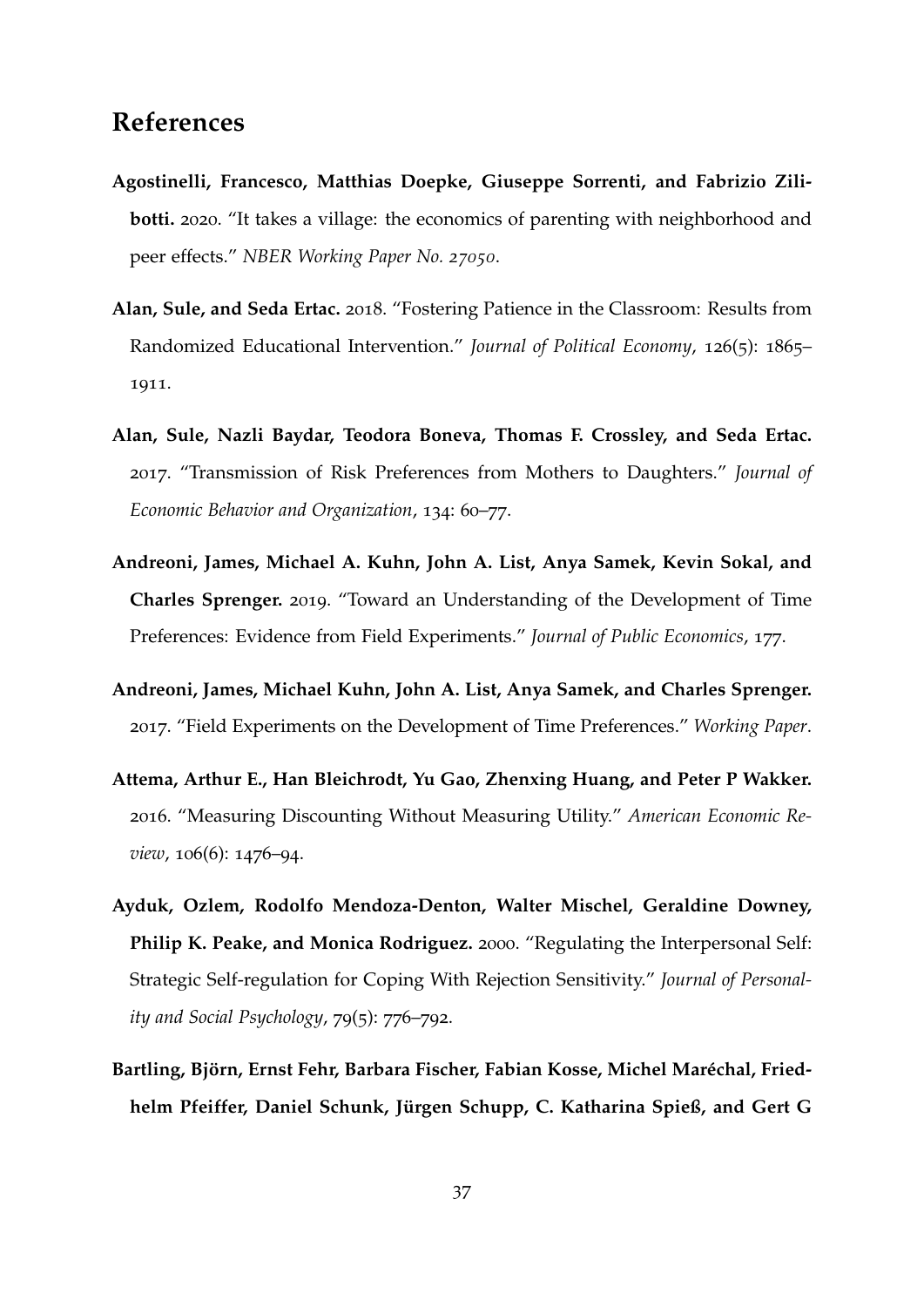<span id="page-38-8"></span>**Wagner.** 2010. "Determinanten Kindlicher Geduld - Ergebnisse einer Experimentalstudie im Haushaltskontext." *Schmollers Jahrbuch*, 130(3): 297–323.

- <span id="page-38-2"></span>**Baumrind, Diana.** 1967. "Child Care Practices Anteceding Three Patterns of Preschool Behavior." *Genetic Psychology Monographs*.
- <span id="page-38-4"></span>**Benjamin, Daniel J., David Cesarini, Matthijs JHM Van Der Loos, Christopher T. Dawes, Philipp D. Koellinger, Patrik KE Magnusson, Christopher F. Chabris, Dalton Conley, David Laibson, Magnus Johannesson, et al.** 2012. "The Genetic Architecture of Economic and Political Preferences." *Proceedings of the National Academy of Sciences*, 109(21): 8026–8031.
- <span id="page-38-0"></span>**Bisin, Alberto, and Thierry Verdier.** 2001. "The Economics of Cultural Transmission and the Dynamics of Preferences." *Journal of Economic Theory*, 97(2): 298–319.
- <span id="page-38-5"></span>**Bonke, Jens, and Gosta Esping-Andersen.** 2009. "Parental Investments in Children: How Educational Homogamy and Bargaining Affect Time Allocation." *European Sociological Review*, 10(20): 1–13.
- <span id="page-38-7"></span>**Brenøe, Anne Ardila.** 2021. "Brothers increase women's gender conformity." *Journal of Population Economics*, 1–38.
- <span id="page-38-6"></span>**Brenøe, Anne Ardila, and Shelly Lundberg.** 2018. "Gender gaps in the effects of childhood family environment: Do they persist into adulthood?" *European Economic Review*, 109: 42–62.
- <span id="page-38-1"></span>**Brown, Heather, and Marjon van der Pol.** 2015. "Intergenerational Transfer of Time and Risk Preferences." *Journal of Economic Psychology*, 49: 187–204.
- <span id="page-38-3"></span>**Cesarini, David, Christopher T. Dawes, Magnus Johannesson, Paul Lichtenstein,** and Björn Wallace. 2009. "Genetic Variation in Preferences for Giving and Risk Taking." *Quarterly Journal of Economics*, 124(2): 809–842.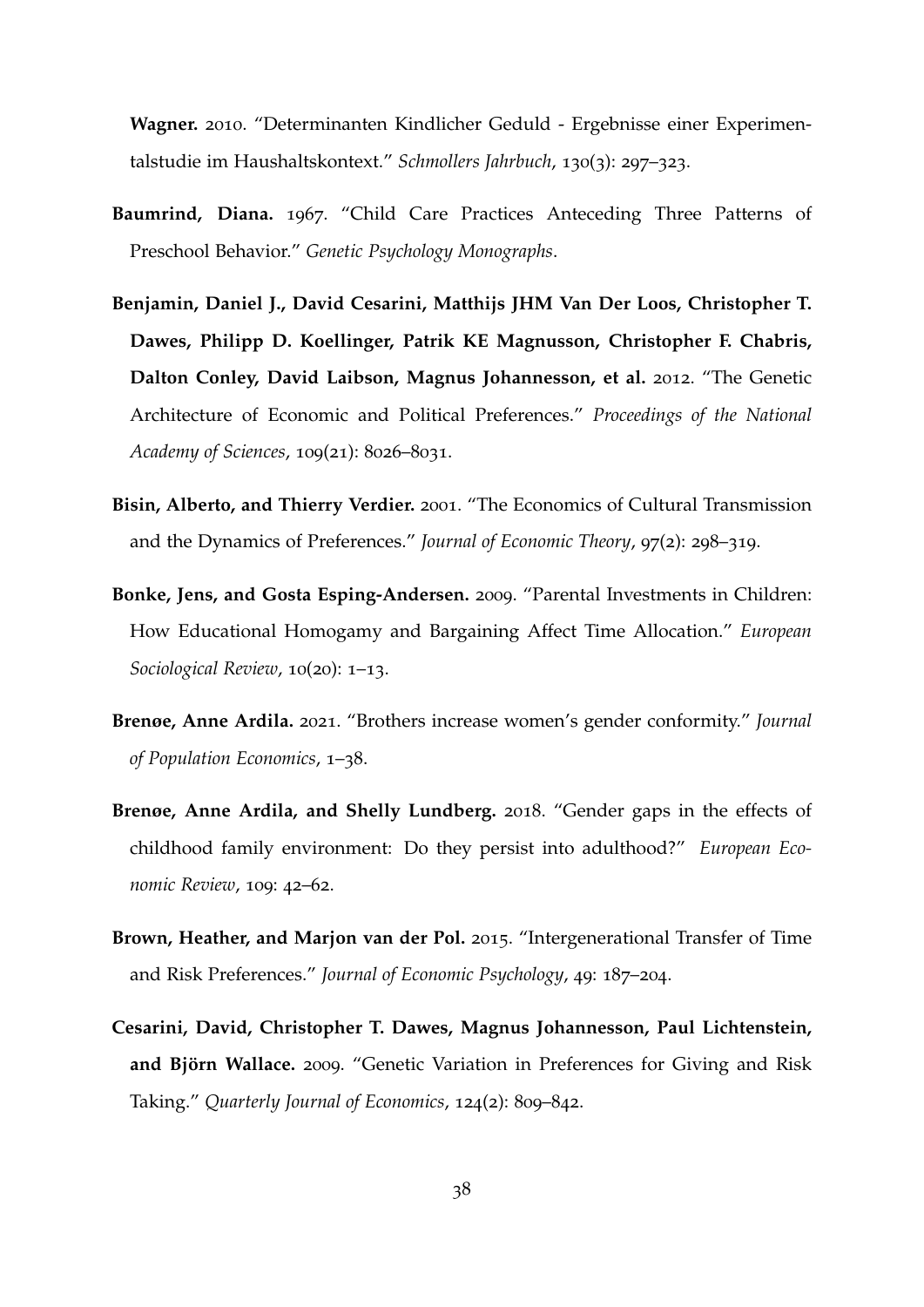- <span id="page-39-10"></span><span id="page-39-0"></span>**Chabris, Christopher F., David Laibson, Charlie L. Morris, Jonathon P. Schuldt, and Dmitry Taubinsky.** 2008. "Individual Laboratory-Measured Discount Rates Predict Field Behavior." *Journal of Risk and Uncertainty*, 37: 237–269.
- <span id="page-39-8"></span>**Chan, Tak Wing, and Anita Koo.** 2010. "Parenting Style and Youth Outcomes in the UK." *European Sociological Review*, 27(3): 385–399.
- <span id="page-39-2"></span>**Chetty, Raj, Nathaniel Hendren, Patrick Kline, and Emmanuel Saez.** 2014. "Where is the Land of Opportunity? The Geography of Intergenerational Mobility in the United States." *Quarterly Journal of Economics*, 129(4): 1553–1623.
- <span id="page-39-4"></span>**Chowdhury, Shyamal, Matthias Sutter, and Klaus F Zimmermann.** 2020. "Economic preferences across generations and family clusters: A large-scale experiment."
- <span id="page-39-5"></span>**Cobb-Clark, Deborah A., Nicolas Salamanca, and Anna Zhu.** 2019. "Parenting Style as an Investment in Human Development." *Journal of Population Economics*, 32(4): 1315–1352.
- <span id="page-39-7"></span>**Cohen, Jonathan, Keith Marzilli Ericson, David Laibson, and John Myles White.** 2020. "Measuring Time Preferences." *Journal of Economic Literature*, 58(2): 299–347.
- <span id="page-39-9"></span>**Corak, Miles.** 2013. "Income Inequality, Equality of Opportunity, and Intergenerational Mobility." *Journal of Economic Perspectives*, 27(3): 79–102.
- <span id="page-39-1"></span>**Doebel, Sabine, Laura E Michaelson, and Yuko Munakata.** 2020. "Good things come to those who wait: Delaying gratification likely does matter for later achievement (a commentary on Watts, Duncan, & Quan, 2018)." *Psychological Science*, 31(1): 97–99.
- <span id="page-39-3"></span>**Doepke, Matthias, and Fabrizio Zilibotti.** 2017. "Parenting With Style: Altruism and Paternalism in Intergenerational Preference Transmission." *Econometrica*, 85(5): 1331–1371.
- <span id="page-39-6"></span>**Doepke, Matthias, and Fabrizio Zilibotti.** 2019. *Love, Money, and Parenting: How Economics Explains the Way We Raise Our Kids.* Princeton University Press.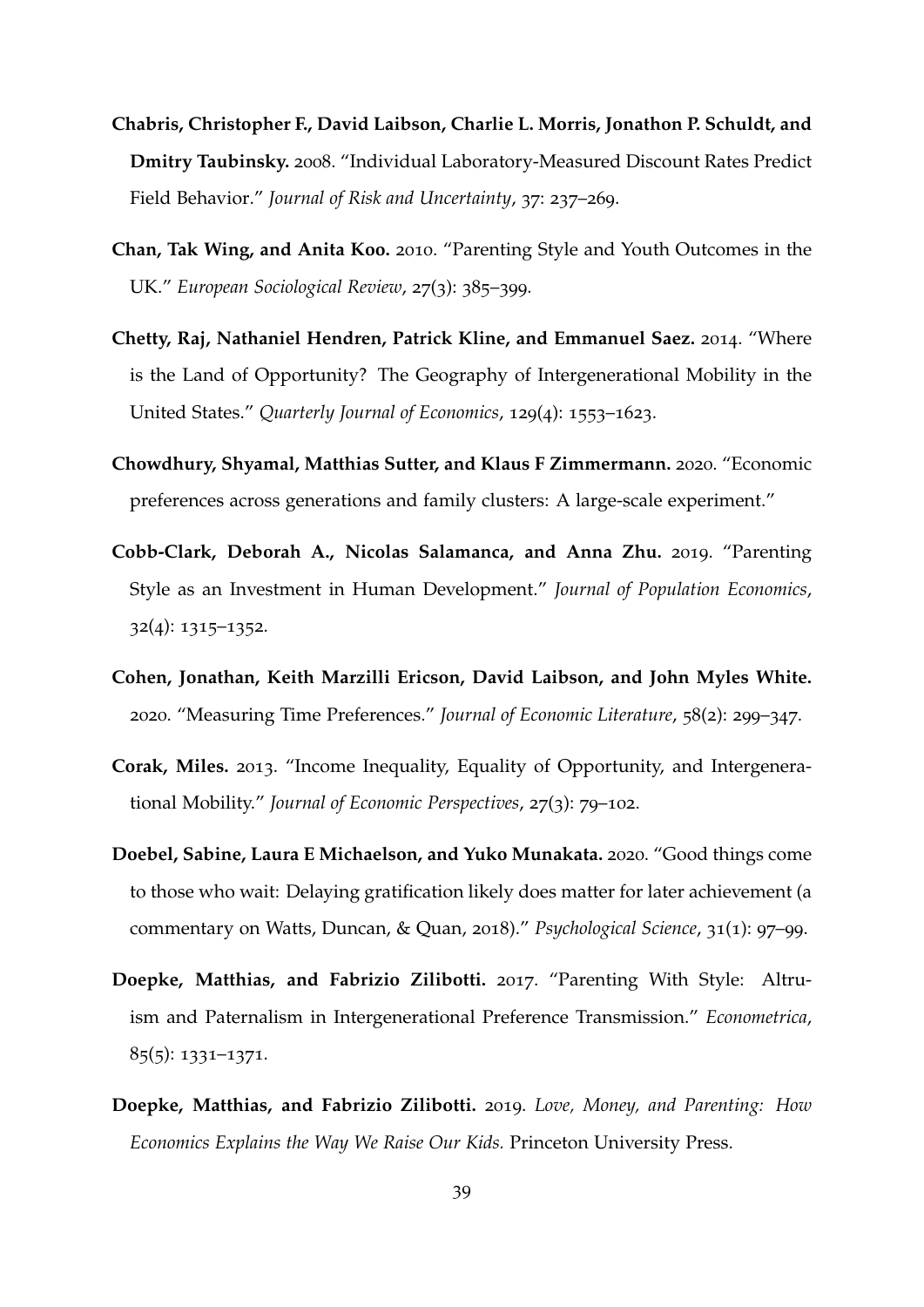- <span id="page-40-7"></span>**Doepke, Matthias, Giuseppe Sorrenti, and Fabrizio Zilibotti.** 2019. "The Economics of Parenting." *Annual Review of Economics*, 11: 55–84.
- <span id="page-40-2"></span>**Dohmen, Thomas, Armin Falk, David Huffman, and Uwe Sunde.** 2012. "The Intergenerational Transmission of Risk and Trust Attitudes." *Review of Economic Studies*, 79(2): 645–677.
- <span id="page-40-6"></span>**Epper, Thomas, Ernst Fehr, Helga Fehr-Duda, Claus Thustrup Kreiner, David Dreyer Lassen, Søren Leth-Petersen, and Gregers Nytoft Rasmussen.** 2019. "Experimental Validation of Patience Survey Measures: Technical Report." Center for Economic Behavior and Inequality (CEBI), University of Copenhagen, Denmark, https://www.thomasepper.com/papers/ValidationReport.pdf.
- <span id="page-40-0"></span>**Epper, Thomas, Ernst Fehr, Helga Fehr-Duda, Claus Thustrup Kreiner, David Dreyer Lassen, Søren Leth-Petersen, and Gregers Nytoft Rasmussen.** 2020. "Time Discounting and Wealth Inequality." *American Economic Review*, 110(4): 1177– 1205.
- <span id="page-40-5"></span>**Epper, Thomas, Helga Fehr-Duda, and Adrian Bruhin.** 2011. "Viewing the Future Through a Warped Lens: Why Uncertainty Generates Hyperbolic Discounting." *Journal of Risk and Uncertainty*, 43(3): 169–203.
- <span id="page-40-1"></span>**Falk, Armin, Fabian Kosse, and Pia Pinger.** 2019. "Re-revisiting the marshmallow test: a direct comparison of studies by shoda, mischel, and peake (1990) and watts, duncan, and quan (2018)." *Psychological Science*.
- <span id="page-40-3"></span>Falk, Armin, Fabian Kosse, Pia Pinger, Hannah Schildberg-Hörisch, and Thomas **Deckers.** 2021. "Socio-Economic Status and Inequalities in Children's IQ and Economic Preferences." *Journal of Political Economy*, 129(9): 2504–45.
- <span id="page-40-4"></span>**Frederick, Shane, George Loewenstein, and Ted O'Donoghue.** 2002. "Time Discounting and Time Preference: A Critical Review." *Journal of Economic Literature*, 40(2): 351–401.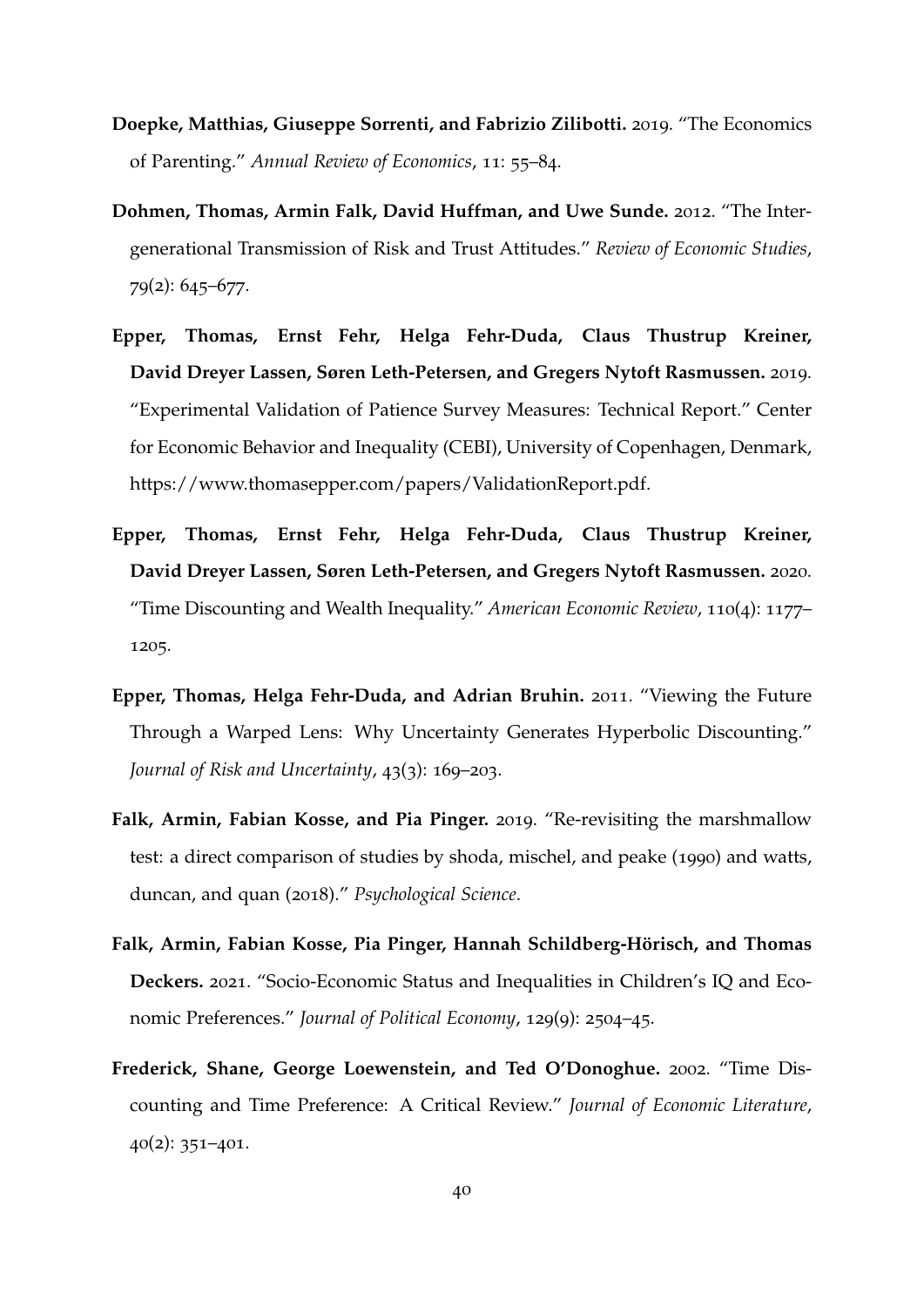- <span id="page-41-11"></span><span id="page-41-10"></span><span id="page-41-3"></span>**Gauly, Britta.** 2016. "The Intergenerational Transmission of Attitudes: Analysing Time Preferences and Reciprocity." *Journal of Family and Economic Issues*, 38(2): 293– 312.
- <span id="page-41-4"></span>**Giulietti, Corrado, Enrico Rettore, and Sara Tonini.** 2016. "The Chips are Down: The Influence of Family on Children's Trust Formation." *IZA Discussion Paper No.9999*.
- <span id="page-41-0"></span>**Golsteyn, Bart H. H., Hans Grönqvist, and Lena Lindahl.** 2014. "Adolescent Time Preferences Predict Lifetime Outcomes." *Economic Journal*, 124(580): F739–F761.
- <span id="page-41-1"></span>**Jones, Charles I.** 2015. "Pareto and Piketty: The Macroeconomics of Top Income and Wealth Inequality." *Journal of Economic Perspectives*, 29(1): 29–46.
- <span id="page-41-5"></span>**Kosse, Fabian, and Friedhelm Pfeiffer.** 2012. "Impatience among preschool children and their mothers." *Economics Letters*, 115(3): 493–495.
- <span id="page-41-6"></span>**Kosse, Fabian, and Friedhelm Pfeiffer.** 2013. "Quasi-Hyperbolic Time Preferences and Their Intergenerational Transmission." *Applied Economics Letters*, 20(10): 983– 986.
- <span id="page-41-9"></span>**Krusell, Per, and Anthony Jr. Smith.** 1998. "Income and Wealth Heterogeneity in the Macroeconomy." *Journal of Political Economy*, 106(5): 867–896.
- <span id="page-41-2"></span>**Landersø, Rasmus, and James J Heckman.** 2017. "The Scandinavian fantasy: The sources of intergenerational mobility in Denmark and the US." *Scandinavian Journal of Economics*, 119(1): 178–230.
- <span id="page-41-7"></span>**Leaper, Campbell, Kristin J. Anderson, and Paul Sanders.** 1998. "Moderators of Gender Effects on Parents' Talk to Their Children: A Meta-Analysis." *Developmental Psychology*, 34(1): 3–27.
- <span id="page-41-8"></span>**Linner, Richard Karlsson, Pietro Biroli, Edward Kong, S. Fleur W. Meddens, ´ Robbee Wedow, Mark Alan Fontana, Mael Lebreton, Stephen P. Tino, Abdel Ab- ¨**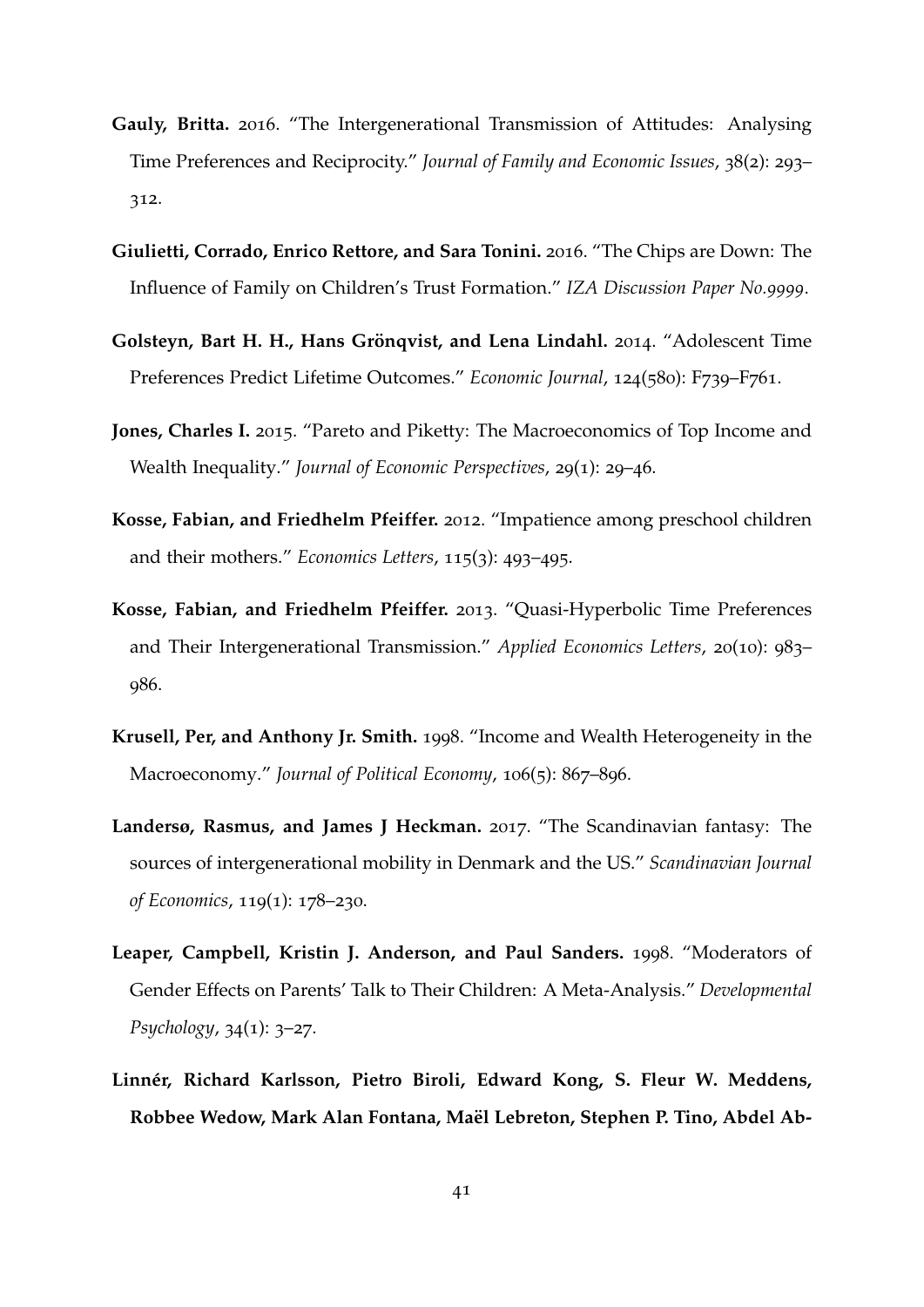**dellaoui, Anke R. Hammerschlag, et al.** 2019. "Genome-Wide Association Analyses of Risk Tolerance and Risky Behaviors in Over 1 Million Individuals Identify Hundreds of Loci and Shared Genetic Influences." *Nature Genetics*, 51(2): 245.

- <span id="page-42-6"></span>**Maccoby, Eleanor, and John Martin.** 1983. "Socialization in the Context of the Family: Parent-child Interaction." *Handbook of Child Psychology: Socialization, Personality and Social Development*, 4: 1–101.
- <span id="page-42-2"></span>**Meier, Stephan, and Charles D Sprenger.** 2012. "Time Discounting Predicts Creditworthiness." *Psychological Science*, 23(1): 56–58.
- <span id="page-42-3"></span>**Michaelson, Laura E, and Yuko Munakata.** 2020. "Same data set, different conclusions: Preschool delay of gratification predicts later behavioral outcomes in a preregistered study." *Psychological science*, 31(2): 193–201.
- <span id="page-42-0"></span>**Mischel, Walter, Yuichi Shoda, and Philip K Peake.** 1988. "The Nature of Adolescent Competencies Predicted by Preschool Delay of Gratification." *Journal of Personality and Social Psychology*, 54(4): 687–696.
- <span id="page-42-8"></span>**Noller, Patricia, and Victor J. Callan.** 1990. "Adolescents' perceptions of the nature of their communication with parents." *Journal of Youth and Adolescence*, 19(4): 349–362.
- <span id="page-42-5"></span>**Phelan, Thomas W.** 2010. *1-2-3 Magic: Effective Discipline for Children 2–12.* Parent-Magic, Inc.
- <span id="page-42-7"></span>**Robalino, Nikolaus, and Arthur J Robson.** 2013. "Genes, Culture, and Preferences." *Biological Theory*, 8(2): 151–157.
- <span id="page-42-1"></span>**Shoda, Yuichi, Walter Mischel, and Philip K Peake.** 1990. "Predicting Adolescent Cognitive and Self-Regulatory Competencies from Preschool Delay of Gratification: Identifying Diagnostic Conditions." *Developmental Psychology*, 26(6): 978–986.
- <span id="page-42-4"></span>**Solon, Gary.** 1992. "Intergenerational Income Mobility in the United States." *American Economic Review*, 393–408.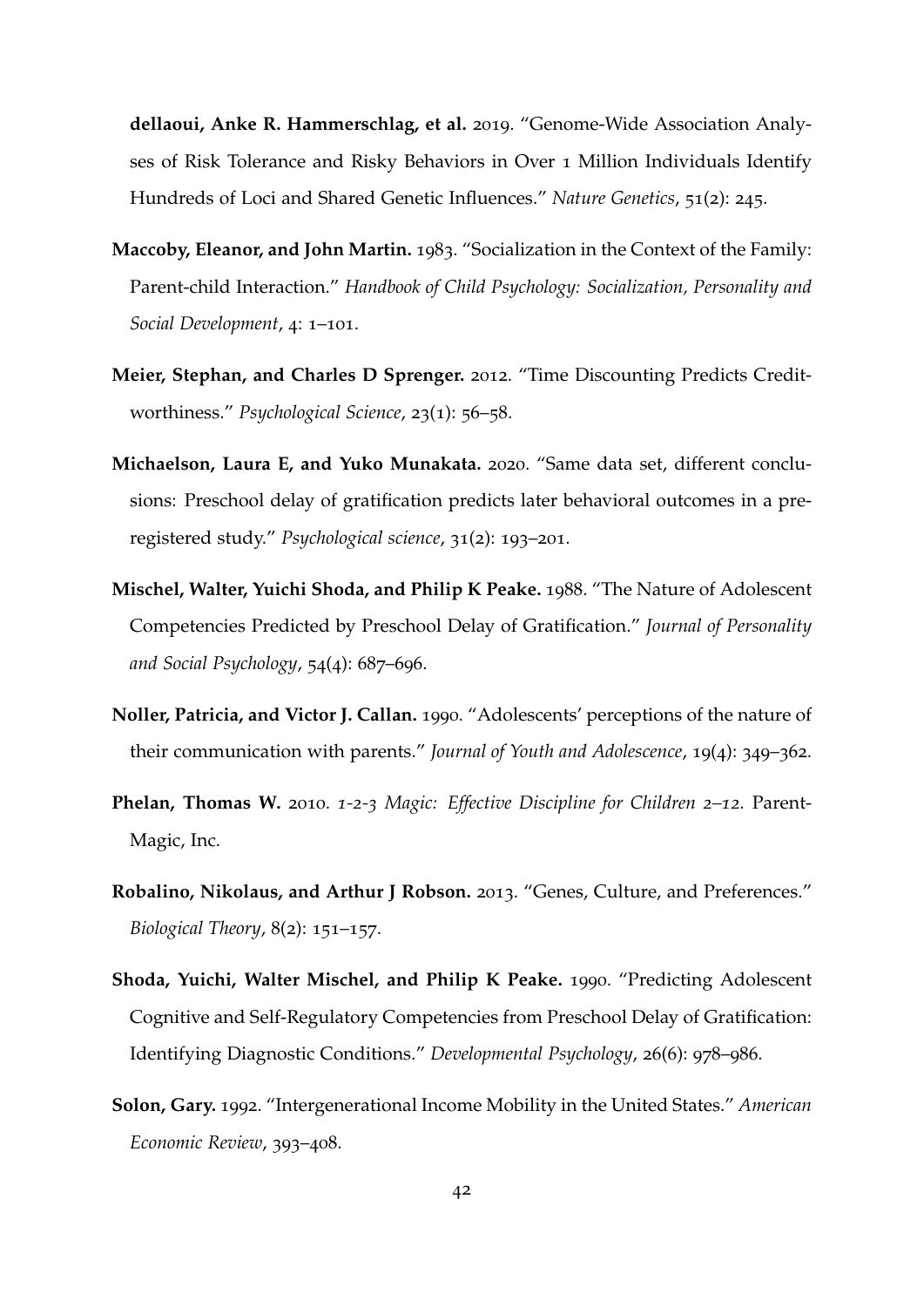- <span id="page-43-0"></span>**Sutter, Matthias, Martin G. Kocher, Daniela Glatzle-R ¨ utzler, and Stefan T. Traut- ¨ mann.** 2013. "Impatience and Uncertainty: Experimental Decisions Predict Adolescents' Field Behavior." *American Economic Review*, 103(1): 510–531.
- <span id="page-43-1"></span>**Watts, Tyler W, Greg J Duncan, and Haonan Quan.** 2018. "Revisiting the marshmallow test: A conceptual replication investigating links between early delay of gratification and later outcomes." *Psychological Science*, 29(7): 1159–1177.
- <span id="page-43-3"></span>**Zumbuehl, Maria, Thomas Dohmen, and Gerard Pfann.** 2018. "Parental Involvement and the Intergenerational Transmission of Economic Preferences and Attitudes." *University of Zurich, Department of Business Administration*.
- <span id="page-43-2"></span>**Zumbuehl, Maria, Thomas Dohmen, and Gerard Pfann.** 2021. "Parental Involvement and the Intergenerational Transmission of Economic Preferences, Attitudes and Personality Traits." *Economic Journal*, 131(638): 2642–70.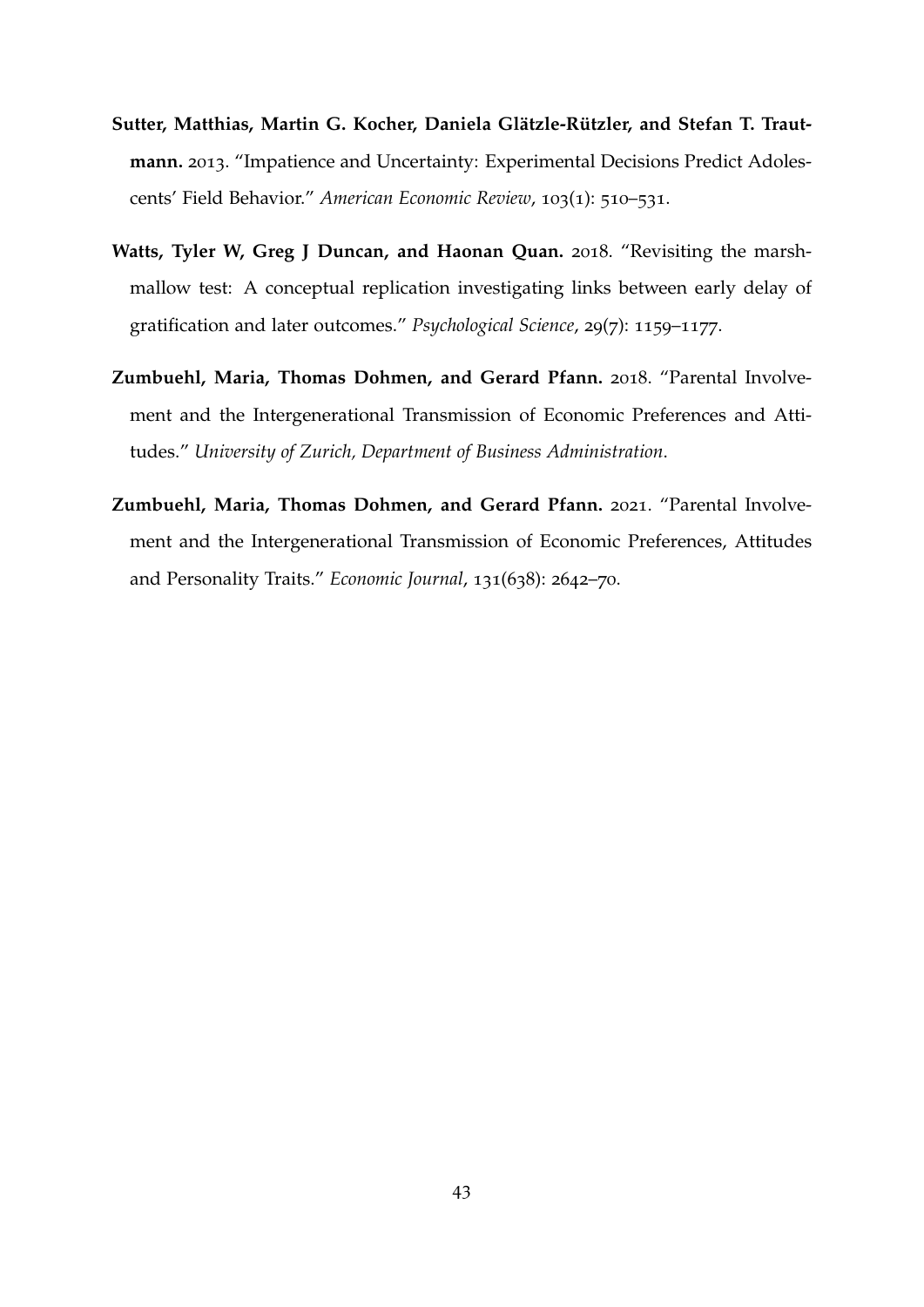### <span id="page-44-0"></span>**A Data Appendix**

In this data appendix, we provide additional information, not already described in Section [3](#page-8-0), about the two surveys and the administrative data that we use.

#### **A.1 Danish Longitudinal Survey of Youth (DLSY) and DLSY-Children**

The data set is provided by VIVE (The Danish Center for Social Science Research). For the parents who have at least one child who would be eligible to participate in the survey, only a few baseline characteristics predict attrition (Appendix Table [A](#page-44-1)1). We do not observe all the original 3,151 DLSY respondents in the sample of parents for several reasons: 618 individuals did not have any children by 1996; of those with at least one child by 1996, 301 individuals did not have a patience observation; of those with at least one child by 1996 and with a patience observation, 390 individuals did not have a child surveyed in 2010.

<span id="page-44-1"></span>

| Table A1                |                   |                      |                              |                                                       |  |  |  |  |  |
|-------------------------|-------------------|----------------------|------------------------------|-------------------------------------------------------|--|--|--|--|--|
| Attrition in DLSY       |                   |                      |                              |                                                       |  |  |  |  |  |
| Type of attrition       | $T_p$ NA          | $T_p$ or $T_c$<br>NA | Values<br>NA   (2)<br>not NA | Values or<br>involvement<br>NA   (2) not<br><b>NA</b> |  |  |  |  |  |
|                         | $\left( 1\right)$ | (2)                  | (3)                          | $\left( 4 \right)$                                    |  |  |  |  |  |
| Father                  |                   |                      | $^{+}$                       |                                                       |  |  |  |  |  |
| P birth order $3+$      |                   |                      |                              | $^{+}$                                                |  |  |  |  |  |
| P inductive reasoning   |                   |                      |                              |                                                       |  |  |  |  |  |
| Grandfather edu NA      |                   |                      | $\pm$                        | $^{+}$                                                |  |  |  |  |  |
| Grandmother edu NA      |                   | $^{+}$               |                              |                                                       |  |  |  |  |  |
| Grandparents NA         | $^{+}$            |                      |                              |                                                       |  |  |  |  |  |
| P IQ NA                 |                   |                      |                              |                                                       |  |  |  |  |  |
| Grandparents' income NA |                   |                      |                              |                                                       |  |  |  |  |  |

**Table A1**

*Note*: All dependent variables are binary and are conditioned on having any children born by 1996. The level of observation is the parent.  $T_p$  *NA* indicates that parental patience is unobserved.  $T_p$  *or*  $T_c$  *NA* indicates that either parental patience is unobserved or all his/her children have missing information on patience. *Values NA* | *(2) not NA* indicates that parenting values are missing for the sample of parents with patience observed for both the parent and at least one child. *Values or involvement NA* | *(2) not NA* indicates that parenting values or parental involvement are missing for the sample of parents with patience observed for both the parent and at least one child. Each column reports the by-1969-predetermined variables that are statistically significant at the 5 percent level and their estimated sign in a Probit model; the model includes 34 predetermined variables.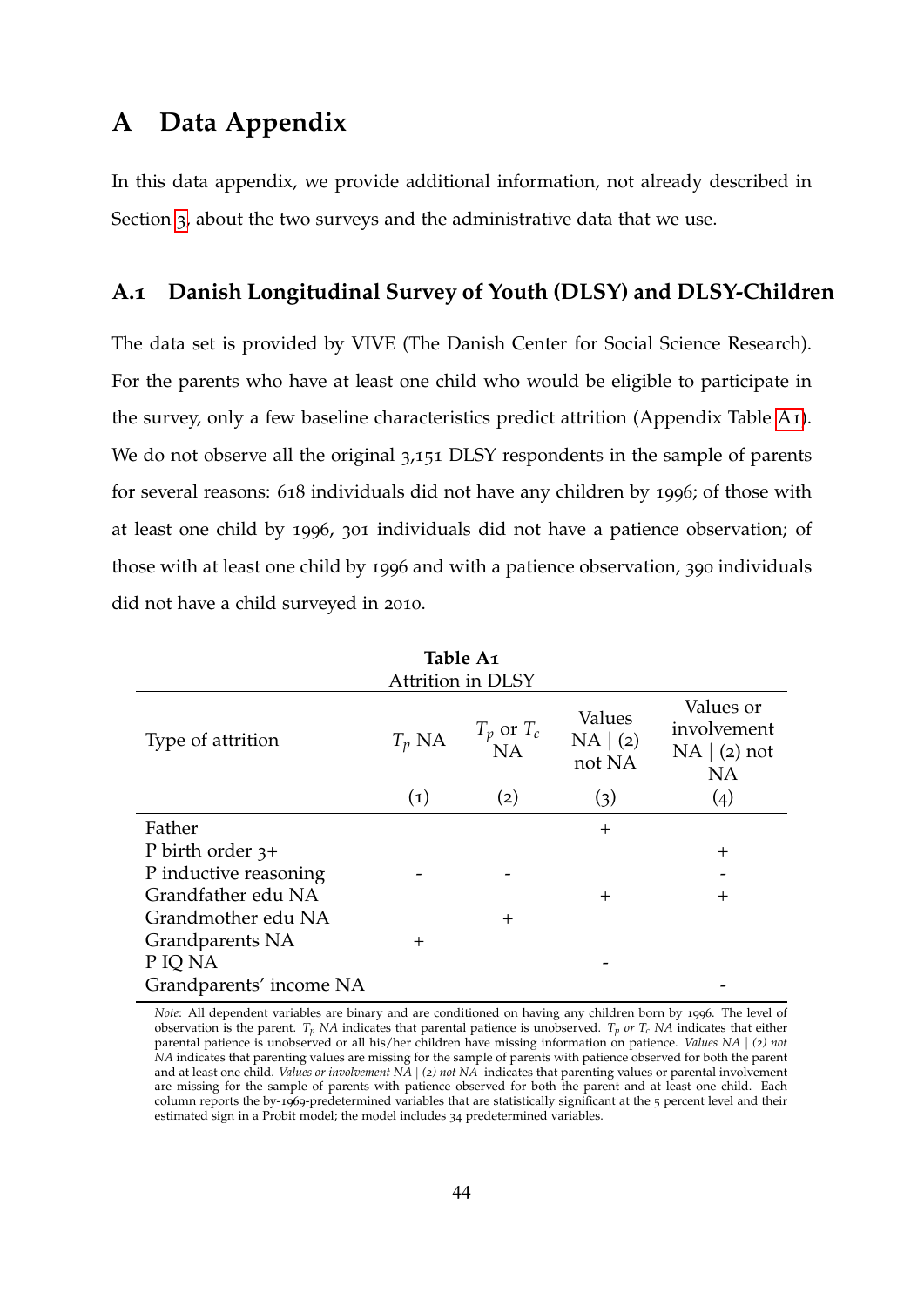#### <span id="page-45-0"></span>**A.1.1 Validation of Patience Measure**

In comparison to experimental measures of time preferences (see e.g [Frederick, Loewen](#page-40-4)[stein and O'Donoghue,](#page-40-4) [2002](#page-40-4); [Epper, Fehr-Duda and Bruhin,](#page-40-5) [2011](#page-40-5); [Attema et al.,](#page-37-3) [2016](#page-37-3); [Cohen et al.,](#page-39-7) [2020](#page-39-7)), our survey measure has both advantages and disadvantages. The possibly most important advantages are that our survey question is short, simple, and less abstract than typical intertemporal choices employed in experiments. Specifically, our question asks subjects about their choice in a real-life situation with substantial economic consequences. This contrasts with experimental measures that typically ask subjects to repeatedly choose between sooner smaller amounts and later larger amounts (usually materializing within some weeks or a few months). This context-dependence might also be viewed as a shortcoming of our measure, in that considerations other than pure time preferences might lead subjects to choose a particular wage profile. Risk-averse individuals may, for instance, choose the average pay, fearing they would not reach the high pay (although the question does not explicitly associate risk with future pay raises).

Our patience indicator is both internally and externally valid. [Epper et al.](#page-40-0) ([2020](#page-40-0)) document that the DLSY measure is highly predictive of time preferences elicited in an experiment with real monetary incentives among a broad and heterogeneous population born between 1967 and 1986 (Appendix Figure [A](#page-48-0)1). Furthermore, examining the validity of our measure in an experiment with a large representative sample of the Danish population, [Epper et al.](#page-40-6) ([2019](#page-40-6)) find that our survey measure is a good predictor for experimentally elicited time preferences. [Epper et al.](#page-40-0) ([2020](#page-40-0)) further show for our sample of parents that the subjects we classify as patient have a consistently higher percentile rank in the within-cohort wealth distribution over a 15-year period (Appendix Figure [A](#page-49-1)2).

Finally, the individuals we categorize as being patient face significantly better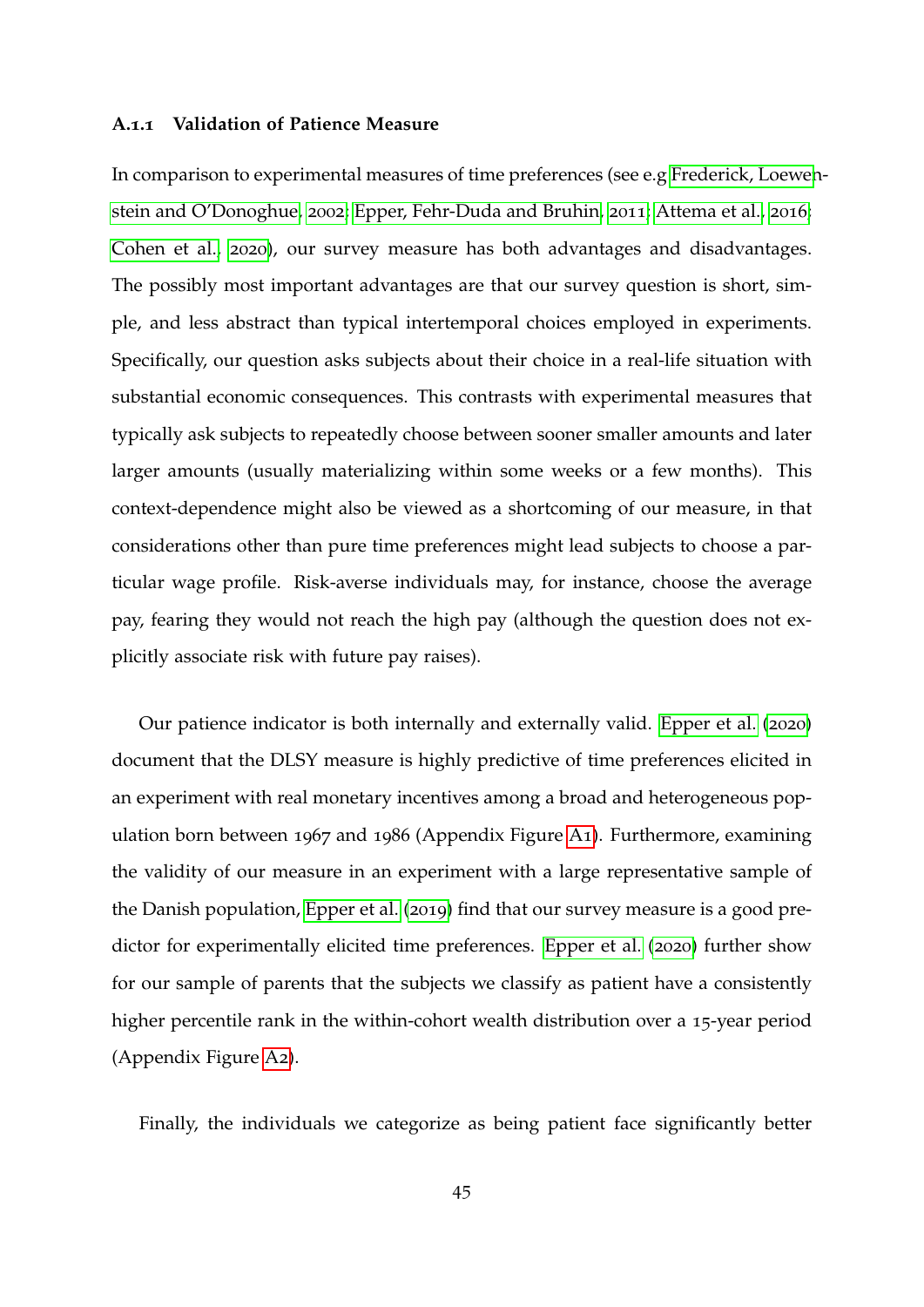<span id="page-46-0"></span>

|                | $\left( 1\right)$   | (2)                       | (3)                    | (4)                     | (5)                    | (6)                       |
|----------------|---------------------|---------------------------|------------------------|-------------------------|------------------------|---------------------------|
|                |                     |                           | Parents by age 50      |                         |                        | Child                     |
|                | <b>SES</b><br>Index | Educa-<br>tion<br>(years) | Unem-<br>ploy-<br>ment | Work<br>Experi-<br>ence | Log<br>(Earn-<br>ings) | Educa-<br>tion<br>(years) |
| Panel A: Women |                     |                           |                        |                         |                        |                           |
| Patient        | $0.16**$            | $0.42***$                 | $-0.81***$             | $2.58***$               | $0.43***$              | $0.50***$                 |
|                | (0.06)              | (0.18)                    | (0.19)                 | (0.59)                  | (0.14)                 | (0.10)                    |
| Observations   | 1,369               | 1,369                     | 1,369                  | 1,369                   | 1,369                  | 1,807                     |
| Average        | 0.064               | 12.181                    | 1.863                  | 21.012                  | 11.450                 | 14.164                    |
| Panel B: Men   |                     |                           |                        |                         |                        |                           |
| Patient        | $0.21***$           | $0.61***$                 | $-0.42***$             | 0.74                    | $0.26**$               | $0.53***$                 |
|                | (0.06)              | (0.19)                    | (0.14)                 | (0.58)                  | (0.11)                 | (0.11)                    |
| Observations   | 1,370               | 1,370                     | 1,370                  | 1,370                   | 1,370                  | 1,666                     |
| Average        | 0.073               | 12.943                    | 1.322                  | 21.814                  | 11.916                 | 13.560                    |

**Table A2** Associations Between Patience and Socioeconomic Status

*Note:* Standard errors in parentheses, clustered at the parent school level.  $*$   $p < 0.1$ ,  $**$   $p < 0.05$ , ∗∗∗ *p* < 0.01. Each panel-column presents the results from separate regressions. The sample of parents corresponds to the original DLSY respondents who have at least one child. The sample of children are children to the DLSY parents. All models include *Parent demographics*, *Parent School FE*, and *Grandparent SES* (see the table note in Table [2](#page-19-0) for details). Column (6) also include *Child demographics*. *SES Index* (standardized with mean zero and standard deviation one) is the first principal component from a principal component analysis; see Appendix Table [A](#page-52-0)5. *Education* measures the length of highest completed education in years by 2016. *Unemployment* measures the cumulative length of unemployment between 1980–2004. *Work Experience* measures the cumulative length of work experience between 1964–2004. *Log(Labor Earnings)* is the natural logarithm of average annual labor earnings between 1980–2004.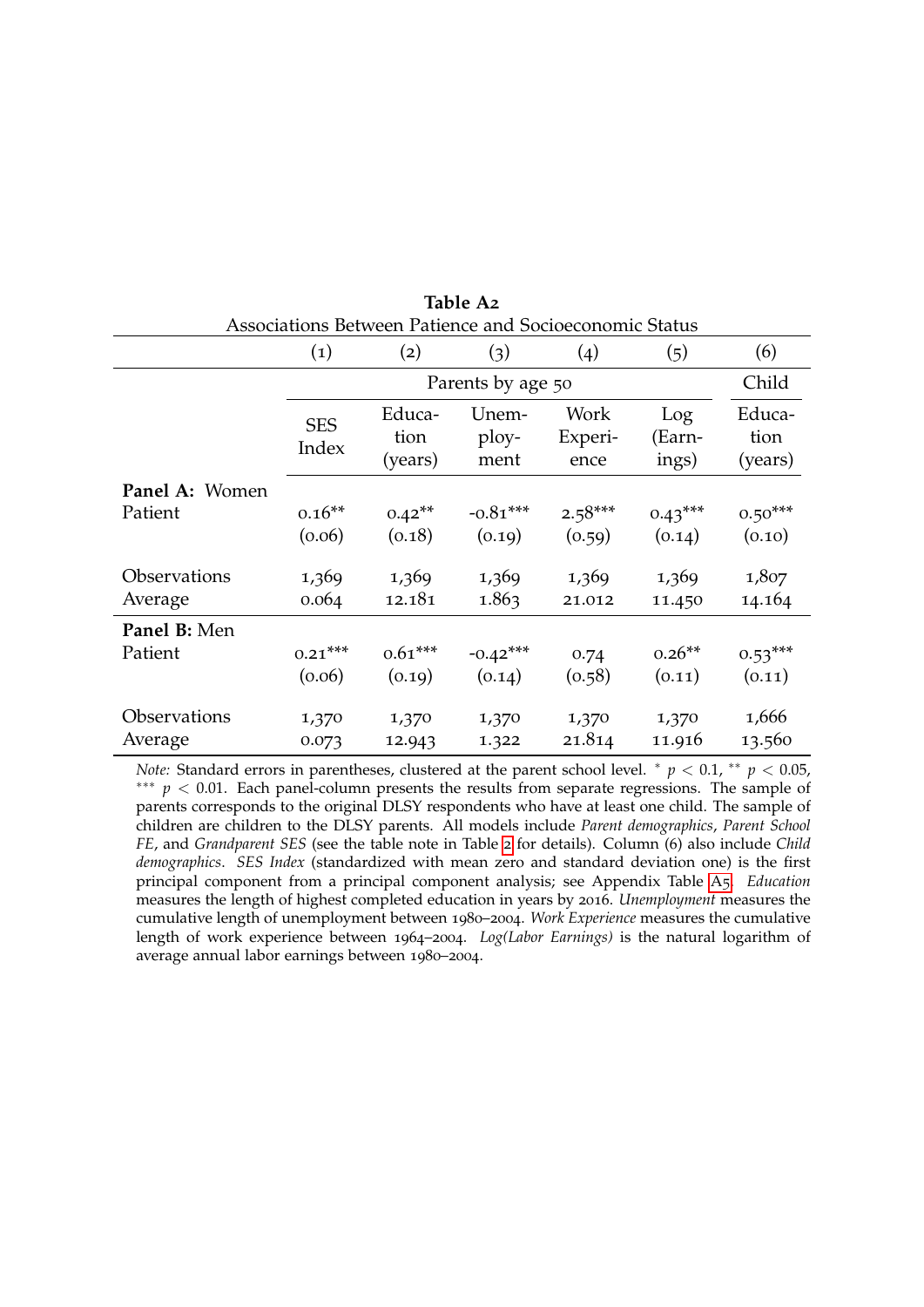<span id="page-47-0"></span>

| Associations Between Patience and Fertility Preferences      |                                              |                       |                          |                         |                     |                         |  |  |  |
|--------------------------------------------------------------|----------------------------------------------|-----------------------|--------------------------|-------------------------|---------------------|-------------------------|--|--|--|
|                                                              | $\left( 1\right)$                            | (2)                   | (3)                      | (4)                     | (5)                 | (6)                     |  |  |  |
| Panel A: Fertility Preferences at Age 22 and Early Fertility |                                              |                       |                          |                         |                     |                         |  |  |  |
|                                                              |                                              | Desired # of Children |                          |                         | Has Any Children by |                         |  |  |  |
|                                                              | $\Omega$                                     | $\mathbf{1}$          | $\overline{2}$           | 1973                    | 1976                | 1979                    |  |  |  |
| Women                                                        |                                              |                       |                          |                         |                     |                         |  |  |  |
| Patient                                                      | 0.01                                         | $-0.02$               | 0.00                     | $-0.05***$              | $-0.14***$          | $-0.10***$              |  |  |  |
|                                                              | (0.02)                                       | (0.02)                | (0.03)                   | (0.02)                  | (0.03)              | (0.03)                  |  |  |  |
| Observation                                                  | 1267                                         | 1267                  | 1267                     | 1369                    | 1369                | 1369                    |  |  |  |
| Average                                                      | 0.093                                        | 0.066                 | 0.539                    | 0.071                   | 0.264               | 0.496                   |  |  |  |
| Men                                                          |                                              |                       |                          |                         |                     |                         |  |  |  |
| Patient                                                      | $-0.07***$                                   | 0.01                  | $0.07**$                 | $-0.00$                 | $-0.02$             | $-0.04$                 |  |  |  |
|                                                              | (0.02)                                       | (0.02)                | (0.03)                   | (0.01)                  | (0.02)              | (0.03)                  |  |  |  |
| Observation                                                  | 1211                                         | 1211                  | 1211                     | 1370                    | 1370                | 1370                    |  |  |  |
| Average                                                      | 0.116                                        | 0.043                 | 0.597                    | 0.012                   | 0.087               | 0.231                   |  |  |  |
|                                                              | Panel B: Complete Fertility by 2016 (Age 62) |                       |                          |                         |                     |                         |  |  |  |
|                                                              | Has Any<br>Child                             | $#$ of<br>Children    | Age at<br>First<br>Birth | Age at<br>Last<br>Birth | # of $T_c$<br>Obs   | Daughter<br>w $T_c$ Obs |  |  |  |

**Women**

**Men**

|                                                         | Table A3 |  |  |
|---------------------------------------------------------|----------|--|--|
| Associations Between Patience and Fertility Preferences |          |  |  |
|                                                         |          |  |  |

Observation 1370 1370 1061 1061 1061 871 Average 0.778 1.680 28.900 31.884 1.413 0.659 *Note:* Standard errors in parentheses, clustered at the parent school level. \*  $p < 0.1$ , \*\*  $p < 0.05$ , \*\*\*  $p < 0.01$ . Each panelcolumn-gender presents the results from separate regressions. All models are estimated by OLS. The sample includes all original DLSY respondents. All models include *Parent demographics*, *Parent School FE*, and *Grandparent SES* (see the table note in Table [2](#page-19-0) for details). *Desired # of Children* indicates whether the respondent in 1976 reported that their desired number of children was respectively, 0, 1, or 2, leaving 3 or more children the omitted category (due to the survey question, those who already had children and did not want more have a coded desired number of children equivalent to the number of children they had by 1976; the correlations between patience and desired fertility is similar when excluding those who already had children in 1976). *Has Any Children by* indicates whether the respondent had at least one child by 1973, 1976, and 1979, respectively. *Has Any Child* indicates whether the person has any children by 2016. *# of Child w T Obs* measures the parent's

Patient 0.01 -0.04 1.49<sup>\*\*\*</sup> 0.93<sup>\*\*</sup> -0.10 -0.03

Observation 1369 1369 1191 1191 1191 964 Average 0.870 1.836 25.653 28.919 1.376 0.669

Patient 0.09<sup>\*\*\*</sup> 0.21<sup>\*\*\*</sup> 0.74 0.43 0.00 0.01

 $(0.02)$   $(0.06)$   $(0.32)$   $(0.41)$   $(0.07)$   $(0.04)$ 

 $(0.03)$   $(0.08)$   $(0.45)$   $(0.47)$   $(0.07)$   $(0.05)$ 

number of children with an observation on patience, conditional on having at least one child by 1996. *Daughter w T Obs* indicates whether the parent has at least one daughter with an observation on patience, conditional on having at least one child in the survey.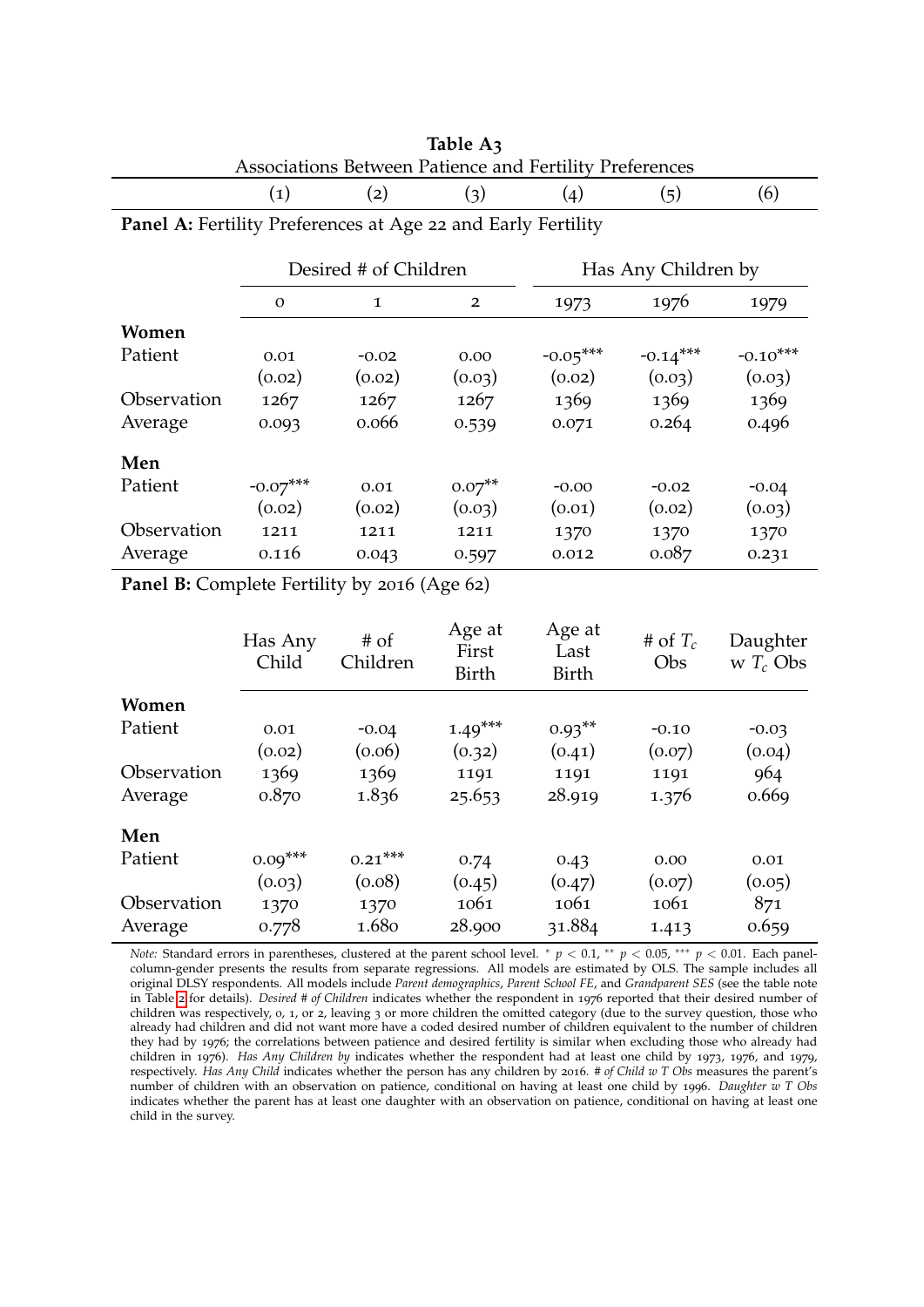**Figure A1** Experimentally Validated Measure

<span id="page-48-0"></span>

*Note*: This graph comes from [Epper et al.](#page-40-0) ([2020](#page-40-0)), Appendix D.1. It illustrates the mean of the incentivized experimentally elicited patience index by the three options respondents have when answering our time preference question (for details, see [Epper et al.,](#page-40-0) [2020](#page-40-0)). The whiskers indicate 95 percent confidence intervals.

socioeconomic outcomes in adulthood, even when controlling for a wide range of childhood family characteristics (Appendix Table [A](#page-46-0)2). For instance, patient parents score one-fifth of a standard deviation better on the SES index. Moreover, patient mothers (fathers) have 0.42 (0.61) more years of education and earn 43 (26) log-points more from age 26 through age 50 than impatient mothers (fathers). Similarly, patient daughters (sons) attained 0.50 (0.53) more years of education by 2016. These findings demonstrate that the DSLY measure captures patience well and that it is a good predictor of real-life economic outcomes. Appendix Table [A](#page-47-0)3 further explores associations between parents' time preferences and fertility preferences at age 22 and their realized lifetime fertility. Women's fertility preferences are independent of their time preferences, while patient women are less likely to have children early. In contrast, patient men are more likely, at age 22, to desire having any children and are accordingly more likely to have (recognized) children by age 62.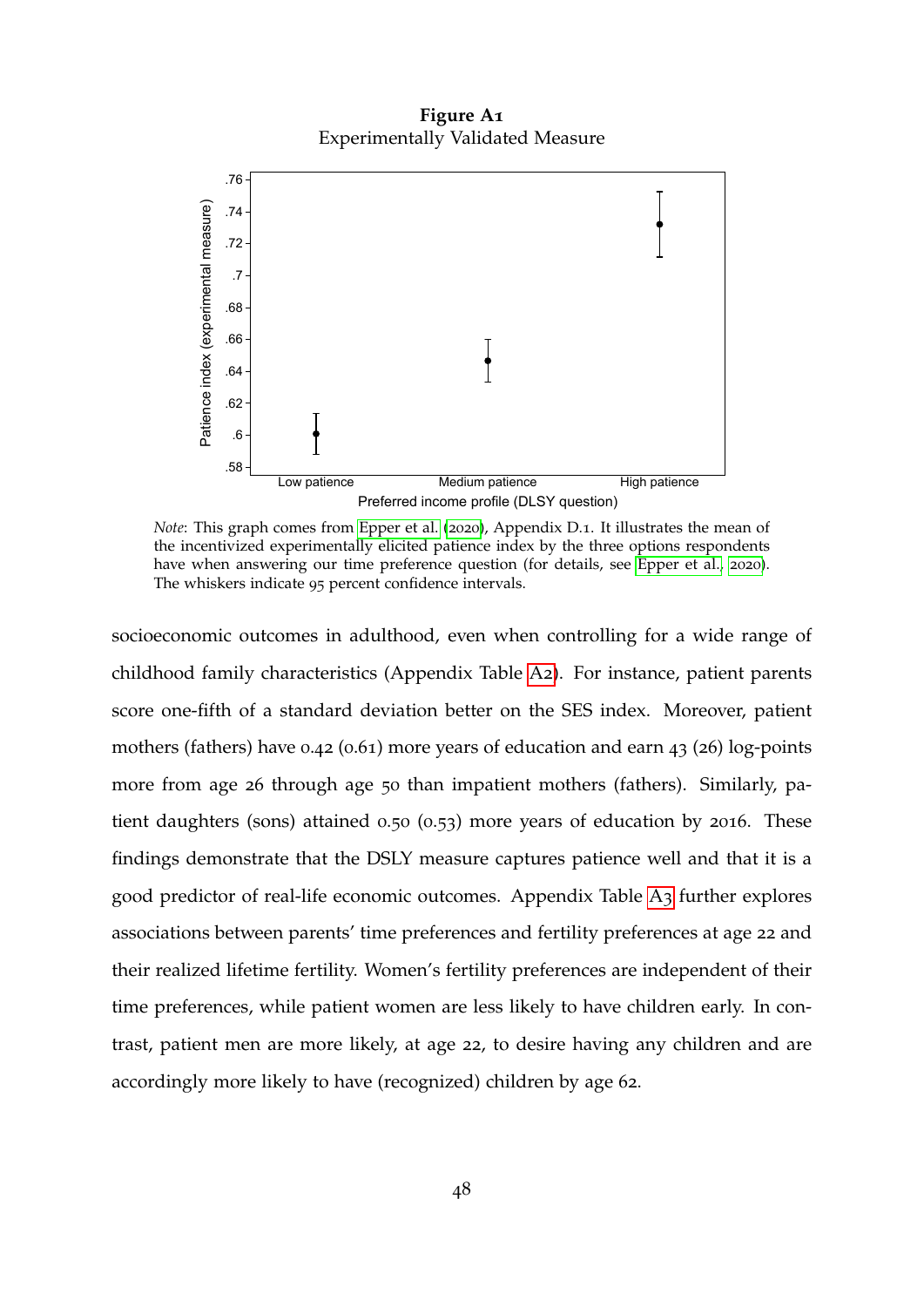<span id="page-49-1"></span>

*Note*: This graph comes from [Epper et al.](#page-40-0) ([2020](#page-40-0)). It illustrates the mean wealth percentile rank by the three options respondents have when answering our time preference question (for details, see [Epper et al.,](#page-40-0) [2020](#page-40-0)).

#### <span id="page-49-0"></span>**A.1.2 Moderators**

**Parenting values** Parents were asked: *Here is a list of qualities which children can be encouraged to learn at home. Which do you consider to be especially important for children to acquire at home?* They could choose up to three answers from the following eight options: Independence (86% of parents chose this option), Tolerance (36%), Imagination  $(27%)$ , Good manners  $(30%)$ , Thrift  $(3%)$ , Sense of responsibility  $(72%)$ , Obedience (6%), and Consideration for others (39%).

The question is similar, though not identical, to the one asked in the WVS, as the response options differ slightly. In the WVS, respondents are asked to choose up to five values and are given the following eleven options: Good manners; Independence; Hard work; Feeling of responsibility; Imagination; Tolerance and respect for other people; Thrift, saving money and things; Determination, perseverance; Re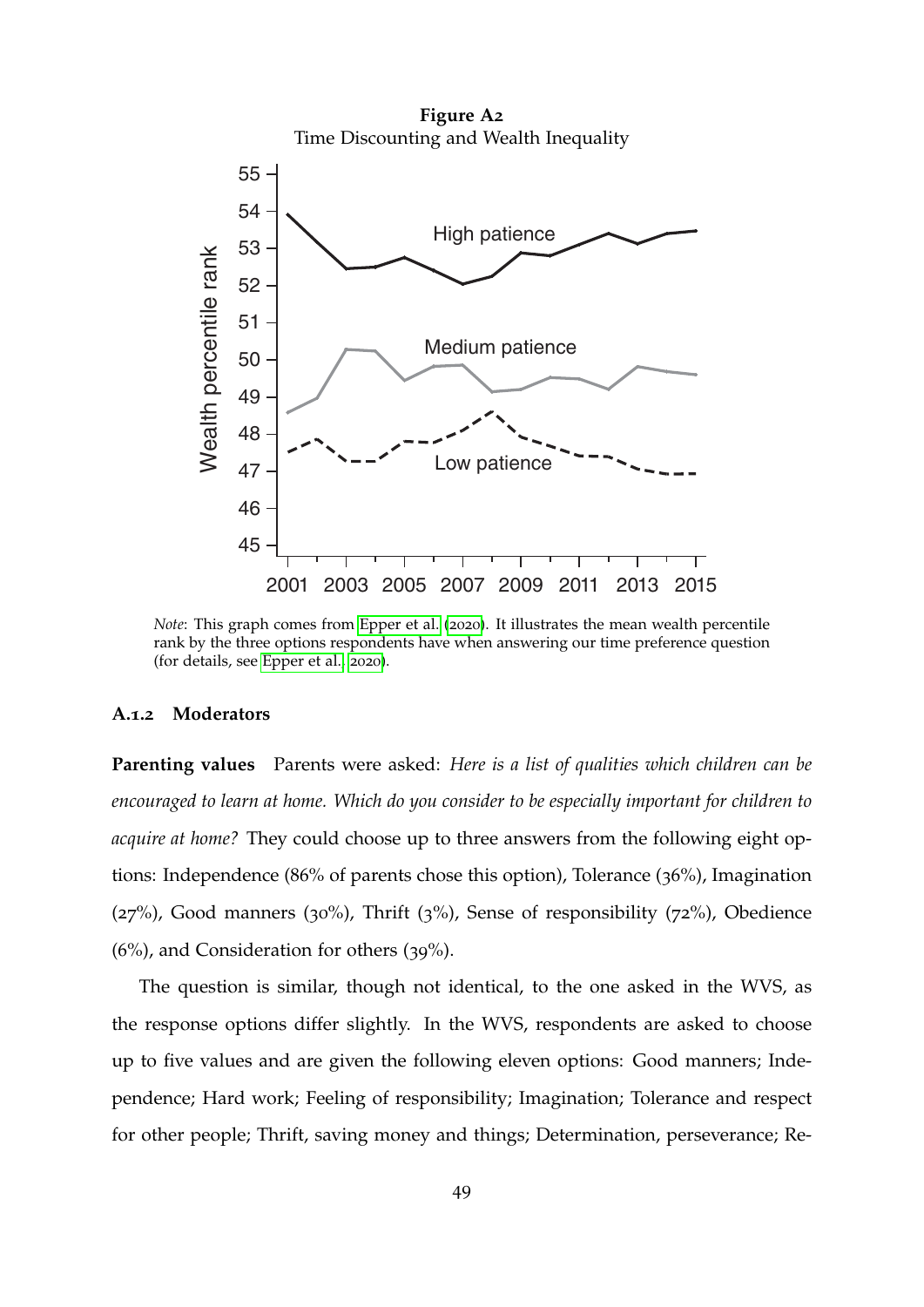ligious faith; Unselfishness; and Obedience. Therefore, we cannot define parenting values exactly as in [Doepke and Zilibotti](#page-39-3) ([2017](#page-39-3)). Note also the different focus of [Doepke and Zilibotti](#page-39-3) ([2017](#page-39-3)) and our study: [Doepke and Zilibotti](#page-39-3) ([2017](#page-39-3)) are interested in studying *cross-country* differences in parenting, while we are interested in studying *within-country* differences in parenting. [Doepke, Sorrenti and Zilibotti](#page-40-7) ([2019](#page-40-7)) also use the WVS to define parenting styles and define relaxed (similar to permissive) parenting as parents answering either "independence" or "imagination". In our setting, it would not make sense to consider independence, however, as most parents choose this option. Moreover, independence as a quality might be considered a key characteristic for not only permissive parents but also for authoritative parents, as the goal of the latter group of parents is that their children can make choices on their own that lead to success in life, which naturally requires independence.

More specifically, parents answered this question in 1992 (i.e. at age 38). We acknowledge that parents would ideally have been asked this question before having children. However, given that most parents have more than one child and the question is general (as it does not target a specific child), we do not consider it a major concern that parents would have chosen their parenting values endogenously to their children's (or a specific child's) time preferences. If anything, parents might choose their values as a response to how their first child behaves; yet, we do not find any heterogeneity in the moderation analysis by birth order (not reported).

**Parental involvement** The survey question was asked in 2001 (i.e. age 47) and answered by parents who, at the time, had at least one child living at home, which was the case for the vast majority of the sample. The exact question is *How often does the family—including the children living at home—do the following activities together?: visit the library, go to the swimming pool, go out in nature, go to the cinema, go to the theater, visit friends and family, do housework (cooking, cleaning, shopping), talk about homework and school, eat dinner, and attend sport activities.* We scale at least once a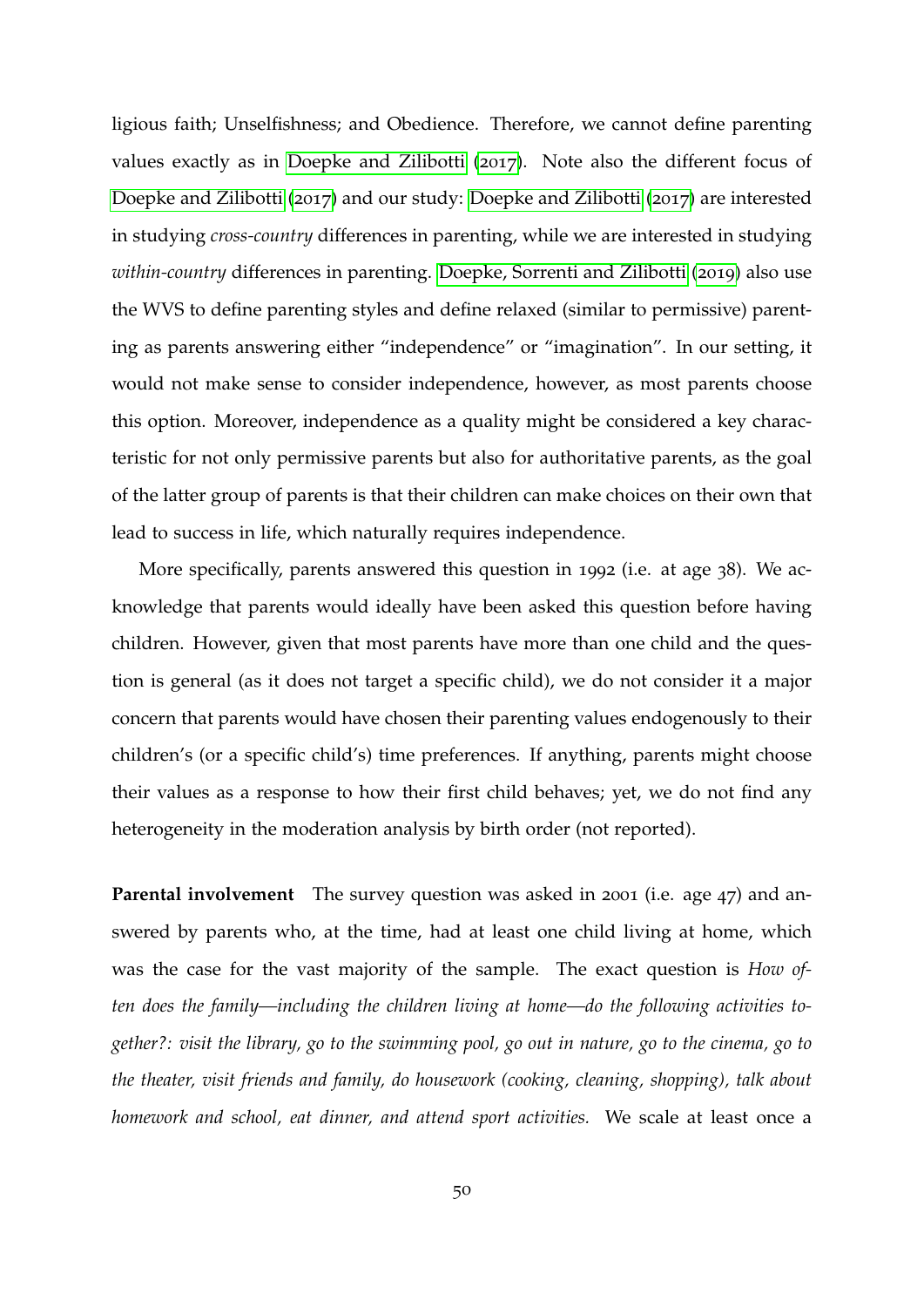week/month/year/never to 52/12/1/0 times a year. To construct the involvement index, we use the first component from a principal component analysis, including the scaled measures on all the reported activities, standardize the index to have a mean of zero and a standard deviation of one (Appendix Table [A](#page-51-0)4).

<span id="page-51-0"></span>

| Principal Component Analysis: Parental Involvement by Activity |                         |                 |
|----------------------------------------------------------------|-------------------------|-----------------|
|                                                                | First<br>Compo-<br>nent | Average         |
| Library                                                        | 0.37                    | 4.93            |
| Swimming                                                       | 0.35                    | 4.72            |
| Nature                                                         | 0.41                    | 16.80           |
| Cinema                                                         | 0.31                    | 2.18            |
| Theater                                                        | 0.21                    | 0.66            |
| Visit friends and family                                       | 0.37                    | 19.90           |
| Do housework (cooking, cleaning, shopping)                     | 0.31                    | 38.40           |
| Talk about homework and school                                 | 0.24                    | 47.27           |
| Eat dinner                                                     | 0.16                    | 51.08           |
| Attend sport activities                                        | 0.34                    | 17.71           |
|                                                                | Eigen-<br>value         | Propor-<br>tion |
| Component 1                                                    | 2.21                    | 0.22            |
| Component 2                                                    | 1.24                    | 0.12            |
| Component 3                                                    | 1.14                    | 0.11            |
| Component <sub>4</sub>                                         | 0.97                    | 0.10            |
| Observations                                                   | 2,712                   |                 |

**Table A4**

*Note:* Principal component analysis (PCA) of parental involvement by activity. The sample includes all children born by 1996 (including those who did not answer the survey in 2010). We use the first component to construct the involvement index.

**SES index** Based on the rich measures of parental socioeconomic status in the administrative data, we construct an SES index (standardized with a mean of zero and a standard deviation of one), using the first principal component from a principal component analysis (Appendix Table [A](#page-52-0)5). In the SES index, we include the mother's and father's length of education, cumulative work experience through 2004, cumulative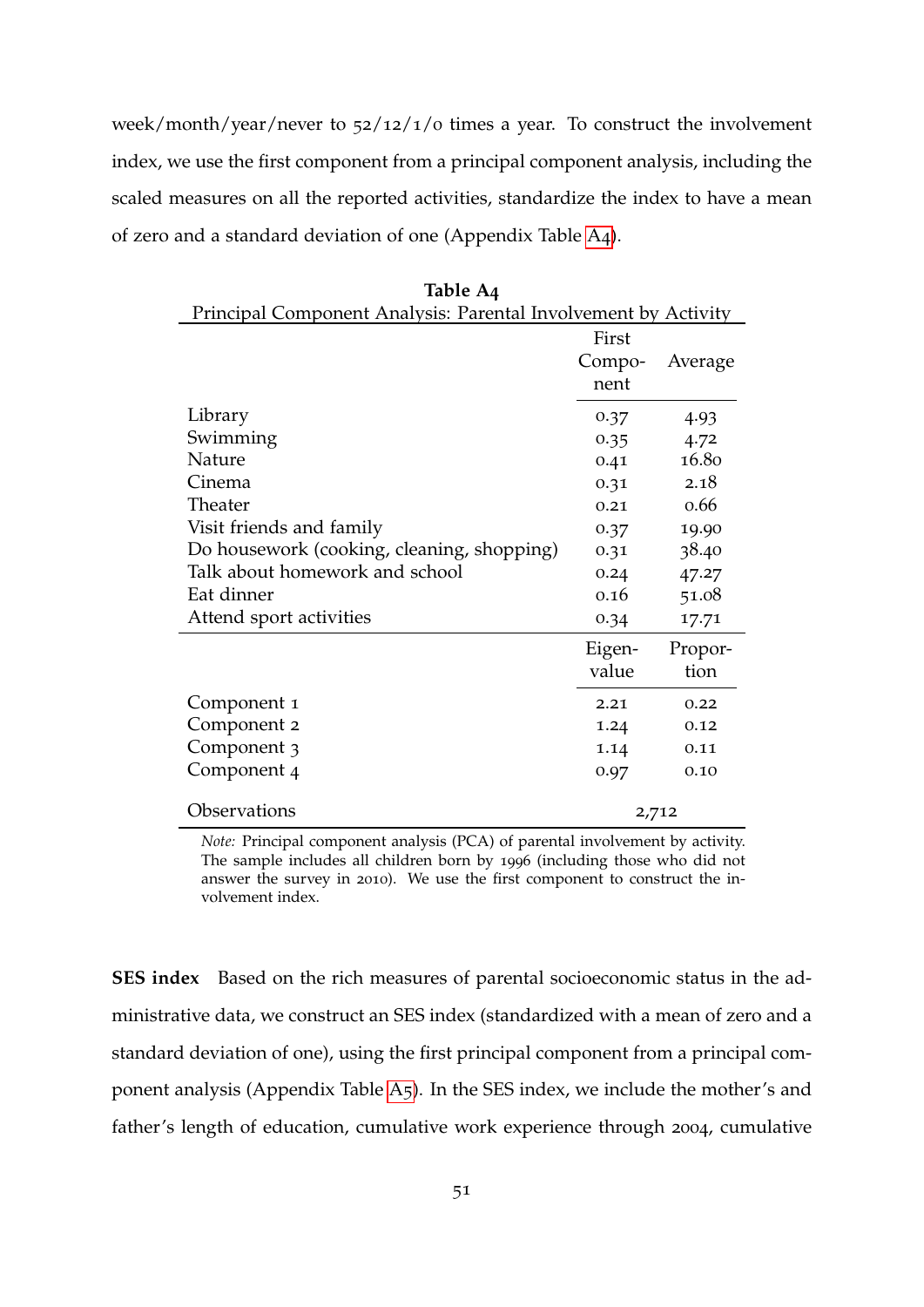length of unemployment through 2004, and the natural logarithm of average annual labor earnings 1980–2004; the DLSY-parent's number of children; indicators for the child living with both parents at age 16, the mother/father has children with another person than the parent, and the mother/father has missing educational information. For labor market outcomes, we restrict the focus to 1980–2004 (i.e. through age 50 of the parents) to proxy for children's childhood family environment (the average child turned 21 years in 2004).

<span id="page-52-0"></span>

| Principal Component Analysis: SES Index     |         |         |  |  |
|---------------------------------------------|---------|---------|--|--|
|                                             | First   |         |  |  |
|                                             | Compo-  | Average |  |  |
|                                             | nent    |         |  |  |
| Mother's Education (years)                  | 0.27    | 12.63   |  |  |
| Father's Education (years)                  | 0.32    | 12.97   |  |  |
| Mother's Education missing                  | $-0.21$ | 0.0017  |  |  |
| Father's Education missing                  | $-0.26$ | 0.0045  |  |  |
| Parent's # of Children                      | $-0.12$ | 2.47    |  |  |
| Mother has children with other than Father  | $-0.21$ | 0.14    |  |  |
| Father has children with other than Mother  | $-0.14$ | 0.17    |  |  |
| Mother's years of unemployment 1980-2004    | $-0.30$ | 2.01    |  |  |
| Mother's years of work experience 1964-2004 | 0.37    | 20.58   |  |  |
| Father's years of unemployment 1980-2004    | $-0.22$ | 1.17    |  |  |
| Father's years of work experience 1964-2004 | 0.25    | 23.36   |  |  |
| Log(Mother's mean labor earnings 1980-2004) | 0.40    | 11.69   |  |  |
| Log(Father's mean labor earnings 1980-2004) | 0.38    | 12.18   |  |  |
|                                             | Eigen-  | Propor- |  |  |
|                                             | value   | tion    |  |  |
| Component 1                                 | 2.87    | 0.22    |  |  |
| Component 2                                 | 1.59    | 0.12    |  |  |
| Component 3                                 | 1.41    | 0.11    |  |  |
| Component 4                                 | 1.25    | 0.10    |  |  |
| Component 5                                 | 1.05    | 0.08    |  |  |
| Component 6                                 | 0.92    | 0.07    |  |  |
| Observations                                | 3,518   |         |  |  |

|  | Table A5 |  |  |
|--|----------|--|--|
|  |          |  |  |

*Note:* Principal component analysis (PCA) of the socioeconomic status experienced during children's childhood. The sample includes all children born by 1996 (including those who did not answer the survey in 2010). We use the first component to construct the SES index.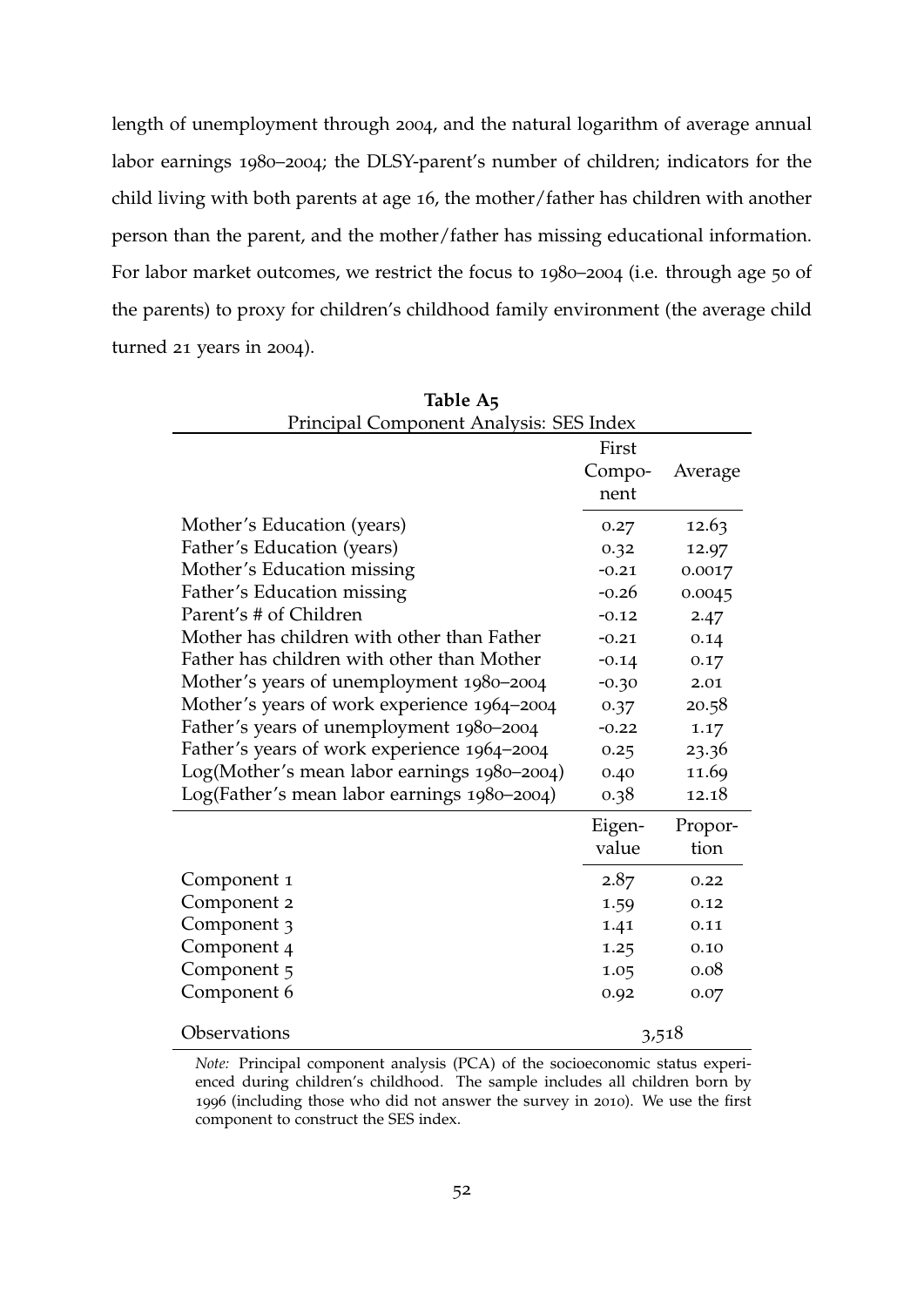#### <span id="page-53-0"></span>**A.1.3 Vectors of Controls**

**Child demographics** includes indicators for being female, five-year age intervals, birth order, and being a twin.

**Parent demographics** includes indicators for being born before 1954, born after 1954, gender, child-parent gender combination, and birth order.

**Grandparent SES** includes grandparental attitudes towards child education and work; an index for the grandparents' educational investment in the parent; quadratic taxable income in 1967 reported by the tax authorities; quadratic number of grandparents' children; indicators for the grandmaternal/paternal level of education, vocational training/education, grandmother/grandfather has work subordinates, grandmother is housewife, gender of the surveyed grandparent, the parent living with both parents at age 14, and missing observations for the different control variables.

**Parent SES** includes the surveyed parent's spatial, verbal, and inductive abilities measured at age 14; the mother's and father's length of education, cumulative work experience through 2004, cumulative length of unemployment through 2004, the natural logarithm of average annual labor earnings 1980–2004; quadratic number of children; indicators for the child living with both parents at age 16, the mother/father has children with another person other than the parent, and missing observations for the different control variables.

**Child endowments** includes squared birth weight, child IQ, standardized length of the highest completed education by 2016 by cohort and indicators for being born preterm and missing observations for the different control variables.

**Child risk preferences** The children are asked three questions capturing risk preferences: 1) *You have the opportunity to buy a lottery ticket. There are 10 people in the lottery.*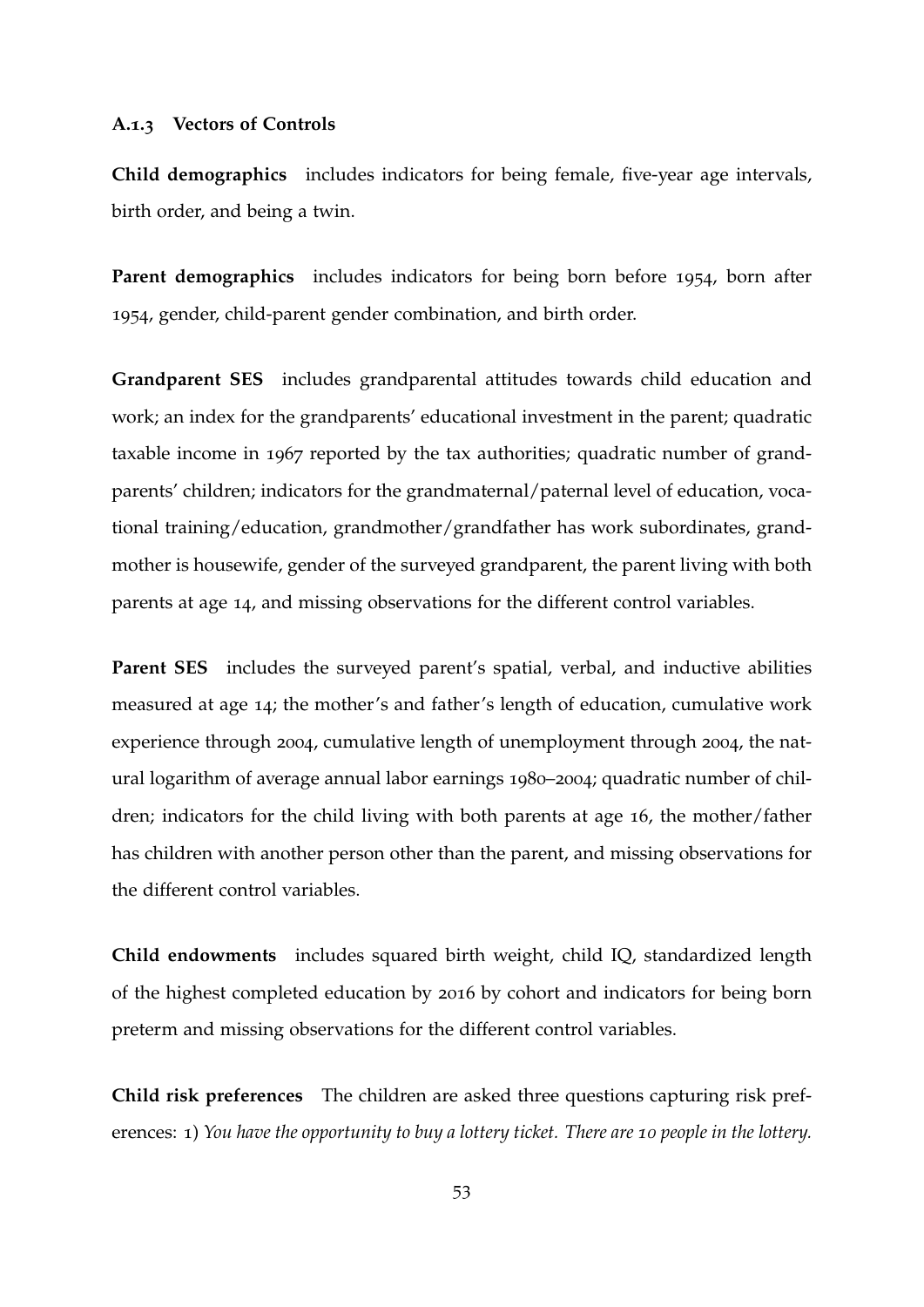*The prize is 20,000 DKK. The winner of the lottery is found by lottery, i.e. everyone has the same chance of winning. What price do you want to pay for a lottery ticket for this lottery?*, 2) *You have won 500,000 DKK in the lottery! You are contacted by a reputable bank that offers you an investment opportunity. The terms are as follow: You have a 50 percent probability of doubling your investment within two years. However, there is also a 50 percent probability of losing your investment. How much of the 500,000 DKK will you invest?*, and 3) *Do you perceive yourself as a person willing to take risks to achieve something in life, or avoid any risks? Answer on a scale from 1–10, where "1" means avoiding risks and "10" means you do not mind taking risks.* We group answers into four categories for the two first questions and three categories for the third question and control for the categories in the regression. We do not observe parents' risk preferences.

### <span id="page-54-0"></span>**A.2 DALSC: Validation and Replication Sample**

To relate our measures of parenting values to actual parenting practice, we draw on the Danish Longitudinal Survey of Children (DALSC). The survey includes randomly sampled children born between September and October 1995 to a mother with Danish citizenship. It has followed children and their parents throughout childhood and contains very detailed information on parenting practices and parental involvement as reported by mothers and fathers individually. This data set is also provided by VIVE.

When their children were four years old, mothers in the DALSC sample answered a question on parenting values that was identical to the question parents in the DLSY sample answered. Moreover, both mothers and fathers answered a question related to parenting values when their child was only six months old. It is therefore unlikely that parents would have adjusted their values to the preferences or behavior of the child. Parents answered on a four-point scale: *How important do you find the following qualities are when bringing up children?* i) *A firm hand*, ii) *An ability to command the respect of others* (instill respect), and iii) *An ability to identify oneself with the feelings of*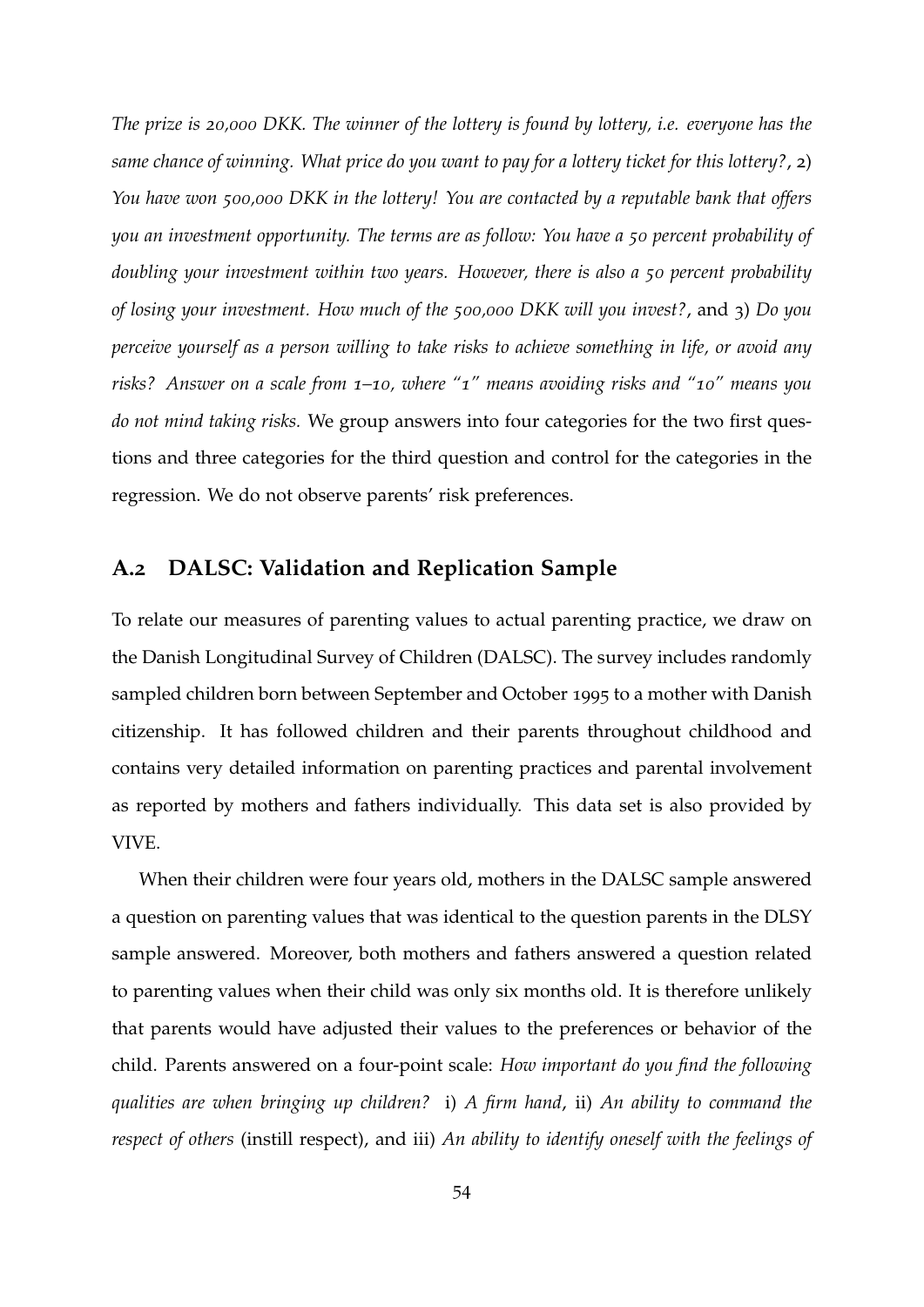*the child* (empathy with child). We rescale these parenting values from zero to one, with one being very important. To relate parenting values to actual (self-reported) parenting styles, we construct two measures on physical and verbal punishment for each parent (standardized with a mean of zero and a standard deviation of one). These measures are constructed based on questions that each parent answered when the child was age 4, 7, and 11 (see Subsection [A.](#page-57-0)2.1 of this appendix for details on the index constructions).

To measure parental involvement in the child's upbringing, we consider two dimensions: quality time spent with the child and quality talking with the child (both measures are standardized with a mean of zero and a standard deviation of one). We construct a *Quality Time* index as the mean of the first component from a principal component analysis at each child age for each parent and include measures on how often the parent does the following activities with the child when the child is age 7 and 11: help with homework, read/sing, play, do out-of-school activities, and go on an excursion. For the analysis in Subsection [5](#page-31-0).4.2, we further split this index into non-educational (play, do out-of-school activities, go on an excursion) and educational quality time (help with homework, read/sing). Similarly, we construct a *Quality Talking* index as the mean of the first component from a principal component analysis. This index includes measures on how often the parent discusses different aspects of the child's well-being and daily life with the child at age 4, 7, and 11 years.

As expected, parents with authoritarian parenting values (including the proxies thereof in terms of a firm hand and instill respect) tend to be much stricter by using more physical and verbal punishment in the upbringing of their child (Appendix Table [A](#page-56-0)6). In contrast, parents with permissive parenting values (including empathy with the child) punish their child less compared to authoritative parents (the reference group). Similarly, compared to authoritative parents, authoritarian parents spend less and permissive parents spend more quality time with their child. For quality talking, we only observe increased involvement for parents valuing empathy with the child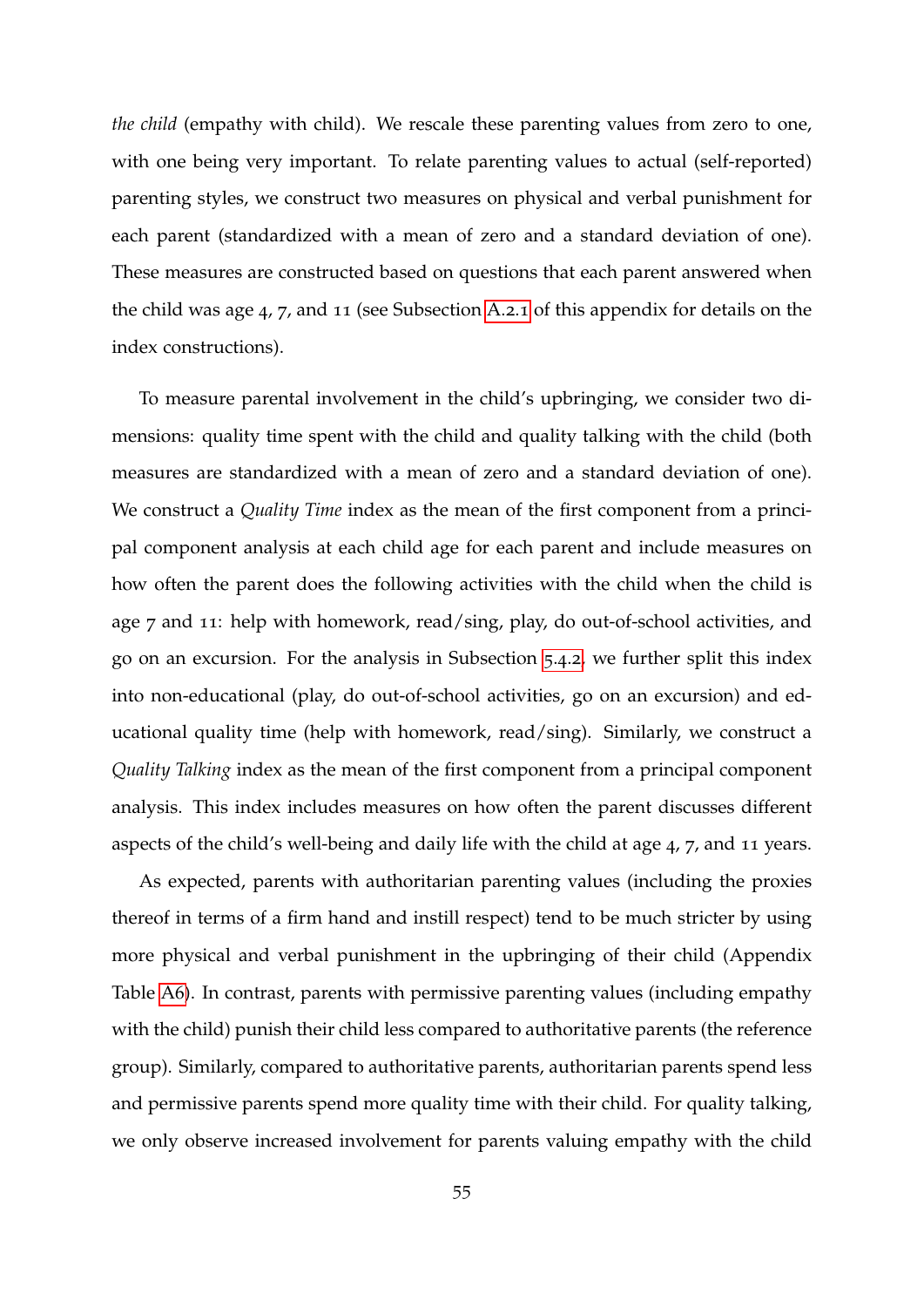<span id="page-56-0"></span>

| Validation of Parenting Values and Practice    |            |            |            |           |  |
|------------------------------------------------|------------|------------|------------|-----------|--|
|                                                | Punishment |            | Quality    |           |  |
|                                                | Physical   | Verbal     | Time       | Talking   |  |
|                                                | (1)        | (2)        | (3)        | (4)       |  |
| Panel A: Maternal values at child age 4 years  |            |            |            |           |  |
| Authoritarian                                  | $0.22***$  | $0.12***$  | $-0.09***$ | $-0.02$   |  |
|                                                | (0.03)     | (0.03)     | (0.03)     | (0.03)    |  |
| Permissive                                     | $-0.06**$  | $-0.08***$ | $0.06*$    | 0.01      |  |
|                                                | (0.03)     | (0.03)     | (0.03)     | (0.03)    |  |
| Observations                                   | 5,282      | 5,283      | 5,035      | 5,254     |  |
| Panel B: Maternal values at child age 6 months |            |            |            |           |  |
| A Firm Hand $(0-1)$                            | $0.22***$  | $0.24***$  | $-0.01$    | $-0.03$   |  |
|                                                | (0.05)     | (0.05)     | (0.05)     | (0.05)    |  |
| Instill Respect $(0-1)$                        | $0.18***$  | $0.10*$    | $-0.01$    | $0.10*$   |  |
|                                                | (0.06)     | (0.06)     | (0.06)     | (0.06)    |  |
| Empathy with Child $(0-1)$                     | $-0.44***$ | $-0.40***$ | $0.36***$  | $0.58***$ |  |
|                                                | (0.11)     | (0.11)     | (0.12)     | (0.11)    |  |
| Observations                                   | 5,060      | 5,060      | 4,861      | 5,036     |  |
| Panel C: Paternal values at child age 6 months |            |            |            |           |  |
| A Firm Hand $(0-1)$                            | $0.26***$  | 0.03       | $-0.10$    | $-0.01$   |  |
|                                                | (0.06)     | (0.06)     | (0.06)     | (0.06)    |  |
| Instill Respect $(0-1)$                        | 0.11       | $0.28***$  | $-0.12*$   | 0.10      |  |
|                                                | (0.07)     | (0.07)     | (0.07)     | (0.07)    |  |
| Empathy with Child $(0-1)$                     | $-0.37***$ | $-0.24***$ | $0.43***$  | $0.51***$ |  |
|                                                | (0.10)     | (0.10)     | (0.10)     | (0.10)    |  |
| Observations                                   | 3,265      | 3,238      | 3,271      | 3,234     |  |

| Table A6                                    |  |
|---------------------------------------------|--|
| Validation of Parenting Values and Practice |  |

*Note*: Danish Longitudinal Survey of Children (born in 1995). Standard errors in parentheses.  $*$  *p* < 0.1,  $*$  *p* < 0.05,  $**$  *p* < 0.01. Each panel-column represents the results from one regression. All models control for mother's and father's length of education and age at childbirth, child gender, birth order, and indicators for size of town of residence at birth, indicators for missing observations on the former controls, and indicators for the number of times the outcome variable was measured. In Panel A, *Authoritarian* and *Permissive* are defined as in DLSY; mothers answered this question when child was 4 years old. The parenting values in Panels B and C were asked when the child was 6 months old and are measured on a 4-point scale, rescaled from 0 (not important at all) to 1 (very important). The dependent variables are standardized (mean 0, SD 1) and measure maternal practice in Panels A and B and paternal practice in Panel C. Maternal punishment is measured at child ages 4, 7, and 11, while paternal punishment is measured at age 7 and 11. *Quality Time* is measured at the child's age of 7 and 11 for both parents and is the mean of the first component from an principal component analysis at each child age. *Quality Talking* is measured at age 4, 7 and 11 for mothers and at age 7 and 11 for fathers and is the mean of the first component from an principal component analysis at each child age.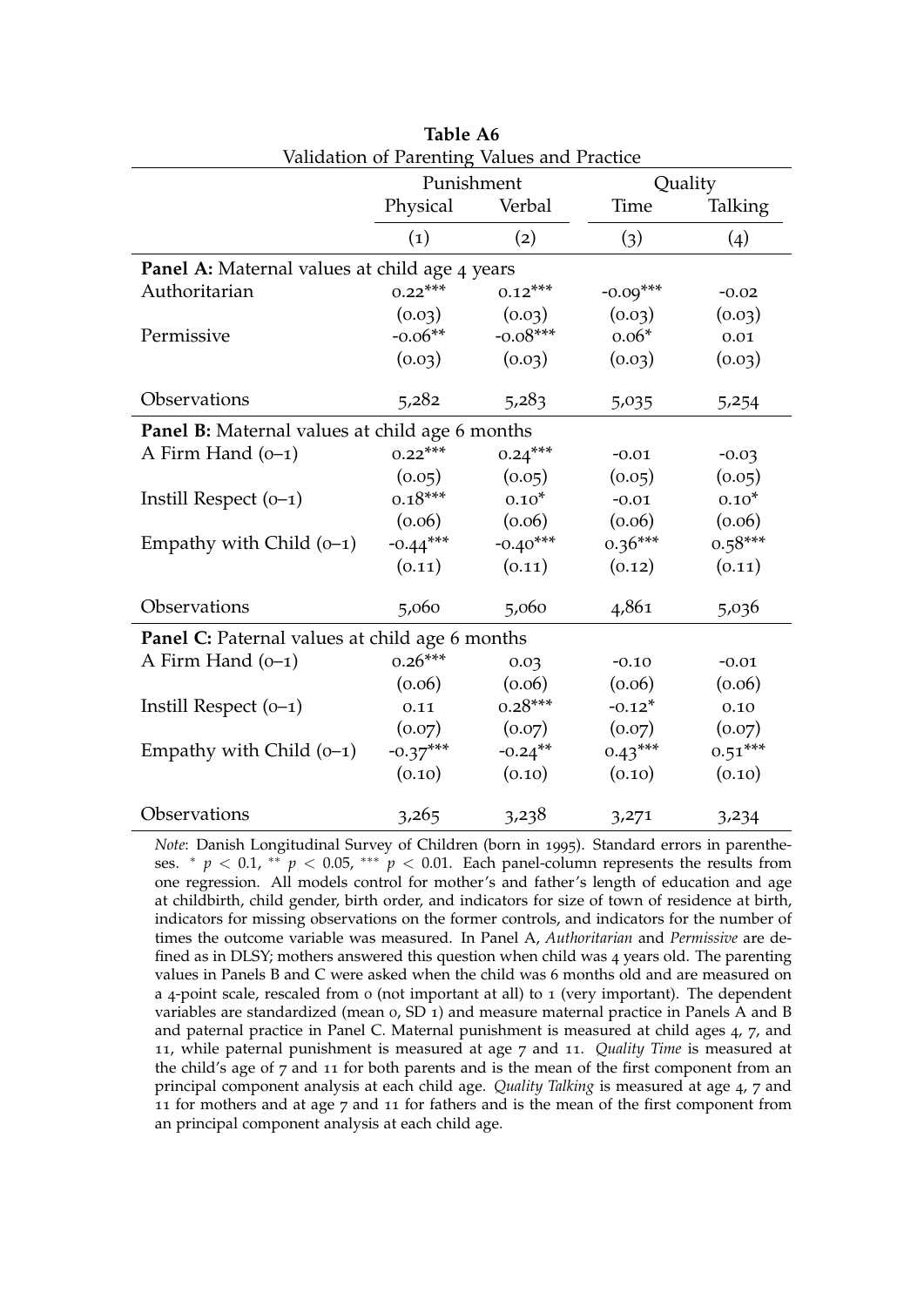at age six months. These broad patterns are both observed for mothers and fathers. Thus, parents with different child-rearing values have different parenting practices, especially in terms of the way in which they teach their child how to behave. $3<sup>1</sup>$ 

In addition to this validation exercise, we also use the DALSC sample to replicate the moderation analysis in the main sample. The DALSC data do not, however, include our intertemporal choice question. As a coarse proxy for time preferences, we instead use a standardized index measuring impulsivity.<sup>[32](#page-57-2)</sup> One caveat concerning this measure is that mothers and children were asked the impulsivity questions contemporaneously when the children were 15 years old. In other words, similar to previous studies on the intergenerational correlation of preferences, we cannot rule out the possibility of reverse causality. Moreover, unlike the main sample, we can only say something about the correlations between mothers' and children's preferences. Yet, using the DALSC sample adds two advantageous features to the main analysis. First, it allows for a replication of intergenerational correlations and its moderators within another domain of time preferences between mothers and children. Second, the DALSC contains much more detailed measures on parental involvement than the DLSY and therefore serves as a robustness check of the specification and measure of parental involvement in the main sample.

#### <span id="page-57-0"></span>**A.2.1 DALSC Index Constructions**

**Physical and verbal punishment** The survey question is: *It's different what parents do when they want to teach children what's right and wrong. I now mention different ways to do it and would like to hear how often you react in these ways (weekly/rarely/never)*. *Physical Punishment* is the mean of the first component from a principal component analysis at each child age by parent gender and includes answers to: *I emphasize that something*

<span id="page-57-1"></span> $31$ Appendix Table [A](#page-58-0)7 further shows correlations between parenting values and maternal educational expectations for the child and splits quality time into educational and non-educational.

<span id="page-57-2"></span> $32$ [Epper et al.](#page-40-6) ([2019](#page-40-6)) document a strong and significant association between experimentally elicited patience and survey-measured impulsivity in a representative Danish population data set with 14,191 individuals.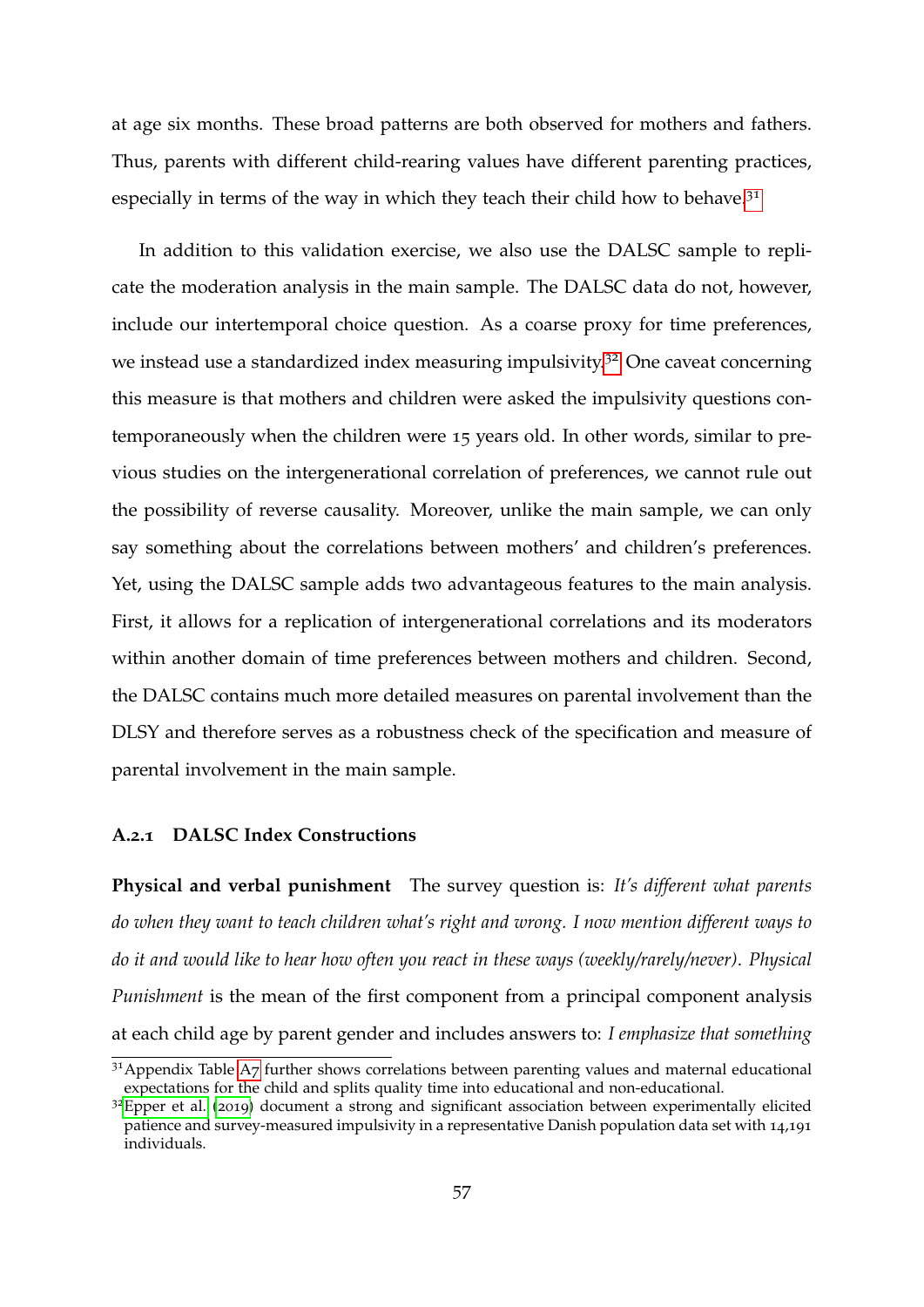<span id="page-58-0"></span>

| Table A7                                              |                                         |                                               |                           |                           |  |
|-------------------------------------------------------|-----------------------------------------|-----------------------------------------------|---------------------------|---------------------------|--|
| Validation of Parenting Values and Practice           |                                         |                                               |                           |                           |  |
|                                                       | Mother's<br>expectation<br>for child ed | Child edu<br>performance<br>very<br>important | Non-Ed<br>Quality<br>Time | <b>Ed Quality</b><br>Time |  |
|                                                       | $\left( 1\right)$                       | (2)                                           | (3)                       | $\left( 4\right)$         |  |
| Panel A: Maternal values at child age 4 years         |                                         |                                               |                           |                           |  |
| Authoritarian                                         | $-0.40***$                              | $0.05***$                                     | $-0.05$                   | $-0.09***$                |  |
|                                                       | (0.08)                                  | (0.02)                                        | (0.03)                    | (0.03)                    |  |
| Permissive                                            | 0.01                                    | $-0.04***$                                    | 0.05                      | 0.01                      |  |
|                                                       | (0.08)                                  | (0.02)                                        | (0.03)                    | (0.03)                    |  |
| Observations                                          | 3,874                                   | 4,033                                         | 5,035                     | 5,036                     |  |
| Average                                               | 14.37                                   | 0.52                                          | $-0.00$                   | $-0.01$                   |  |
| <b>Panel B:</b> Maternal values at child age 4 months |                                         |                                               |                           |                           |  |
| A Firm Hand $(0-1)$                                   | $-0.10$                                 | 0.05                                          | 0.03                      | $-0.03$                   |  |
|                                                       | (0.14)                                  | (0.03)                                        | (0.05)                    | (0.05)                    |  |
| Instill Respect $(0-1)$                               | $-0.41***$                              | $0.11***$                                     | $-0.04$                   | 0.04                      |  |
|                                                       | (0.15)                                  | (0.03)                                        | (0.06)                    | (0.06)                    |  |
| Empathy with Child $(0-1)$                            | 0.37                                    | $-0.10$                                       | $0.22*$                   | $0.38***$                 |  |
|                                                       | (0.30)                                  | (0.06)                                        | (0.12)                    | (0.12)                    |  |
| Observations                                          | 3,773                                   | 3,938                                         | 4,861                     | 4,862                     |  |
| Average                                               | 14.37                                   | 0.52                                          | $-0.00$                   | 0.01                      |  |
| <b>Panel C:</b> Paternal values at child age 4 months |                                         |                                               |                           |                           |  |
| A Firm Hand $(0-1)$                                   |                                         |                                               | $-0.10$                   | $-0.09$                   |  |
|                                                       |                                         |                                               | (0.06)                    | (0.06)                    |  |
| Instill Respect $(0-1)$                               |                                         |                                               | $-0.12*$                  | $-0.14$ **                |  |
|                                                       |                                         |                                               | (0.07)                    | (0.07)                    |  |
| Empathy with Child $(0-1)$                            |                                         |                                               | $0.39***$                 | $0.39***$                 |  |
|                                                       |                                         |                                               | (0.10)                    | (0.10)                    |  |
| Observations                                          |                                         |                                               | 3,276                     | 3,273                     |  |
| Average                                               |                                         |                                               | $-0.00$                   | 0.03                      |  |

*Note*: Danish Longitudinal Survey of Children (born in 1995). Standard errors in parentheses. <sup>∗</sup> *p* < 0.1, ∗∗ *p* < 0.05, ∗∗∗ *p* < 0.01. Each panel column represents the results from one regression. All models control for mother's and father's length of education and age at childbirth, child gender, birth order, and indicators for size of town of residence at birth, indicators for missing observations on the former controls, and indicators for the number of times the outcome variable was measured. *Mother's expectation for child ed* represents the mother's expectation at child age 15 years of the child's highest educational attainment measured in years. *Child edu performance very important* is an indicator for the mother answering at child age 15 years that it is very important for her that the child performs well in school. *Non-Ed Quality Time* and *Ed Quality Time* are measured at age 7 and 11 for both parents and is the mean of the first component from a principal component analysis at each child age.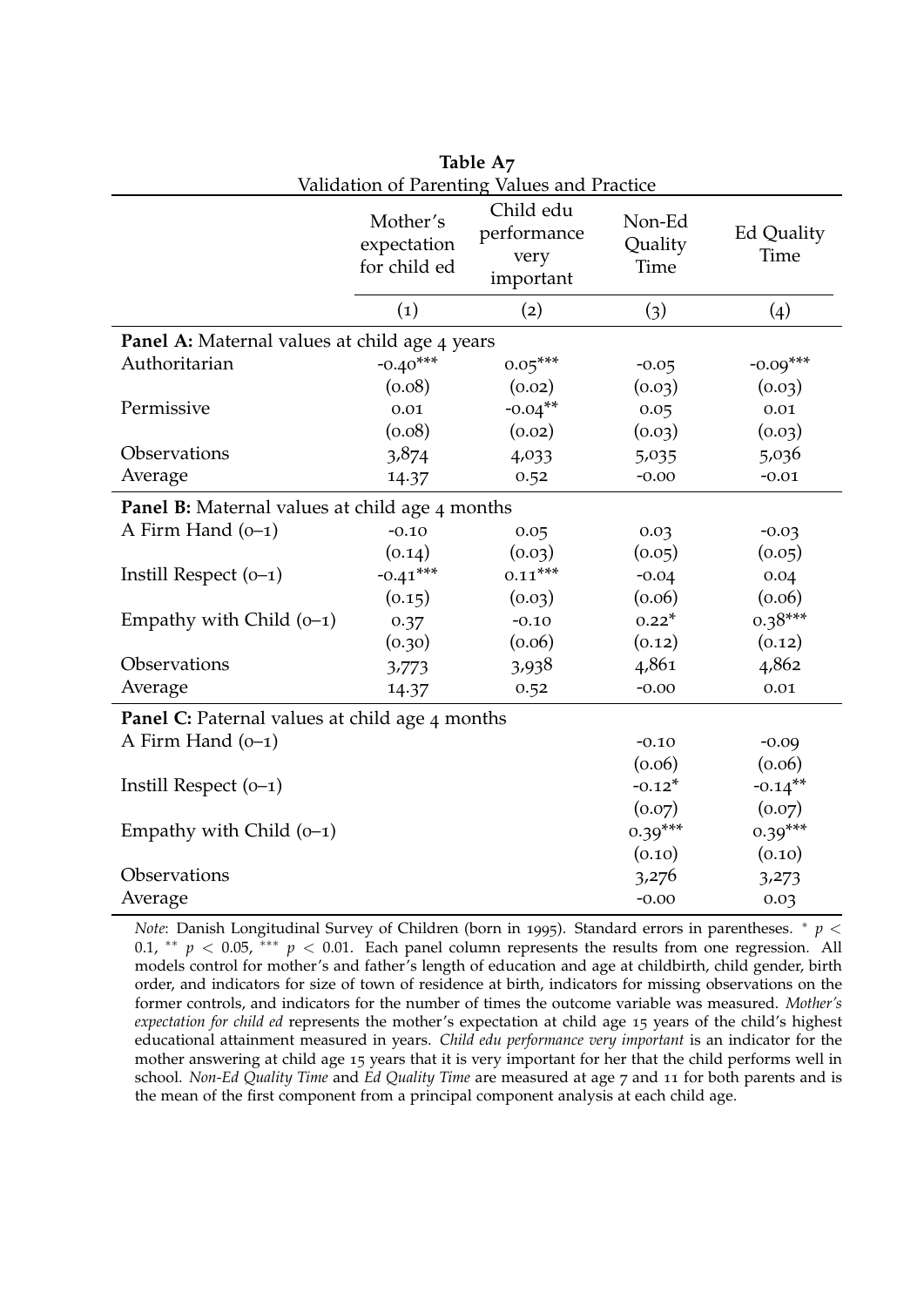*is wrong by grabbing the child firmly*, *I mark something is wrong by giving a slap over the fingers*, *I spank the child*, and *I slap the child*. Similarly, *Verbal Punishment* is the mean of the first component from a principal component analysis at each child age by parent gender and includes *I scold the child*, *I tell the child that it has done something wrong*, *I send him/her into their room*, and *I say he/she cannot do something that he/she would like to*. Fathers answer only these questions when their child is age 7 and 11.

**Quality talking** The exact topics of discussion are (with the age at observation in parenthesis): the child's own activities at kindergarten/day-care (4); the child's planned activities at kindergarten/day-care (4); activities at school and after-school care, out-of-school activities  $(7/11)$ ; relationship to other children  $(4/7/11)$ ; relationship to teachers and after-school care staff  $(4/7/11)$ ; physical well-being  $(4/7/11)$ ; and mental wellbeing  $\left(\frac{4}{7}\right)$  in. Fathers only answer these questions at child age  $7$ and 11 years.

**Impulsivity** The impulsivity measure is based on eight questions asked to elicit hedonic behavior; respondents answered each question on a five-point Likert scale (ranging from *"Fits very well"* (1) to *"Does not fit at all"* (5)). We construct the index by adding the points from each question, reversing the values for some of the questions, such that a higher value always represents more-impulsive behavior. We standardize the index for children and mothers separately, with a mean of zero and a standard deviation of one. The question is *"How well does it describe you?"* and the eight statements are: 1) You may run a risk, otherwise it will be too boring (-), 2); It annoys you to be late for appointments  $(+)$ , 3); When listening to your favorite music, you often lose any sense of time and place  $(-)$ ,  $(4)$ ; You can say no to temptations when you know there is work to be done  $(+)$ , 5); You take every day as it comes, rather than planning (-), 6); You often act impulsively (i.e. without making plans) (-), 7); You often follow your heart rather than your head (-), and 8); You finish your things on time by making progress at all times (+). Note that our measure of impulsivity is considerably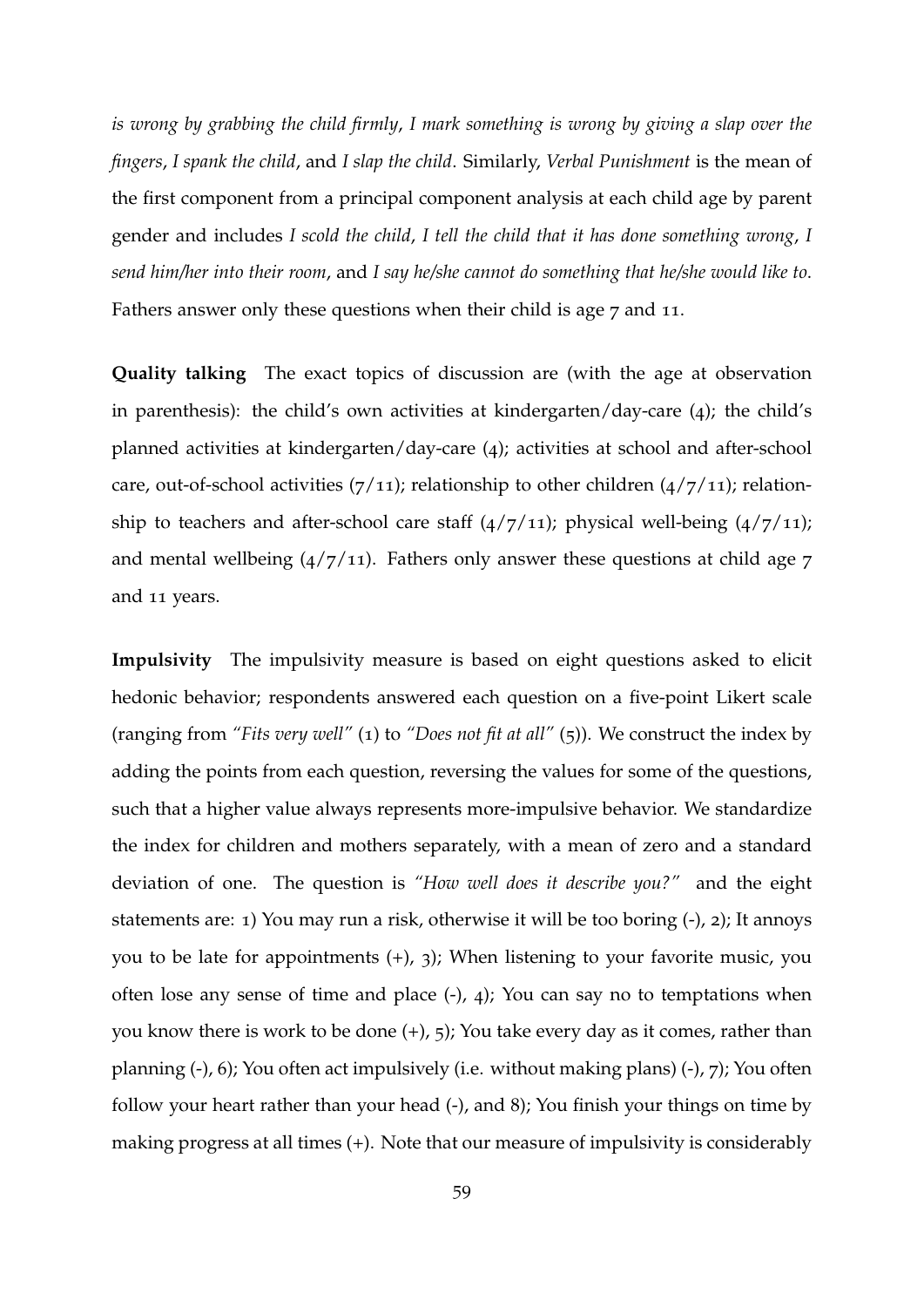richer than the one-question impulsivity measure widely used in surveys (see e.g. [Epper et al.](#page-40-6) ([2019](#page-40-6))).

## **B Appendix Tables and Figures**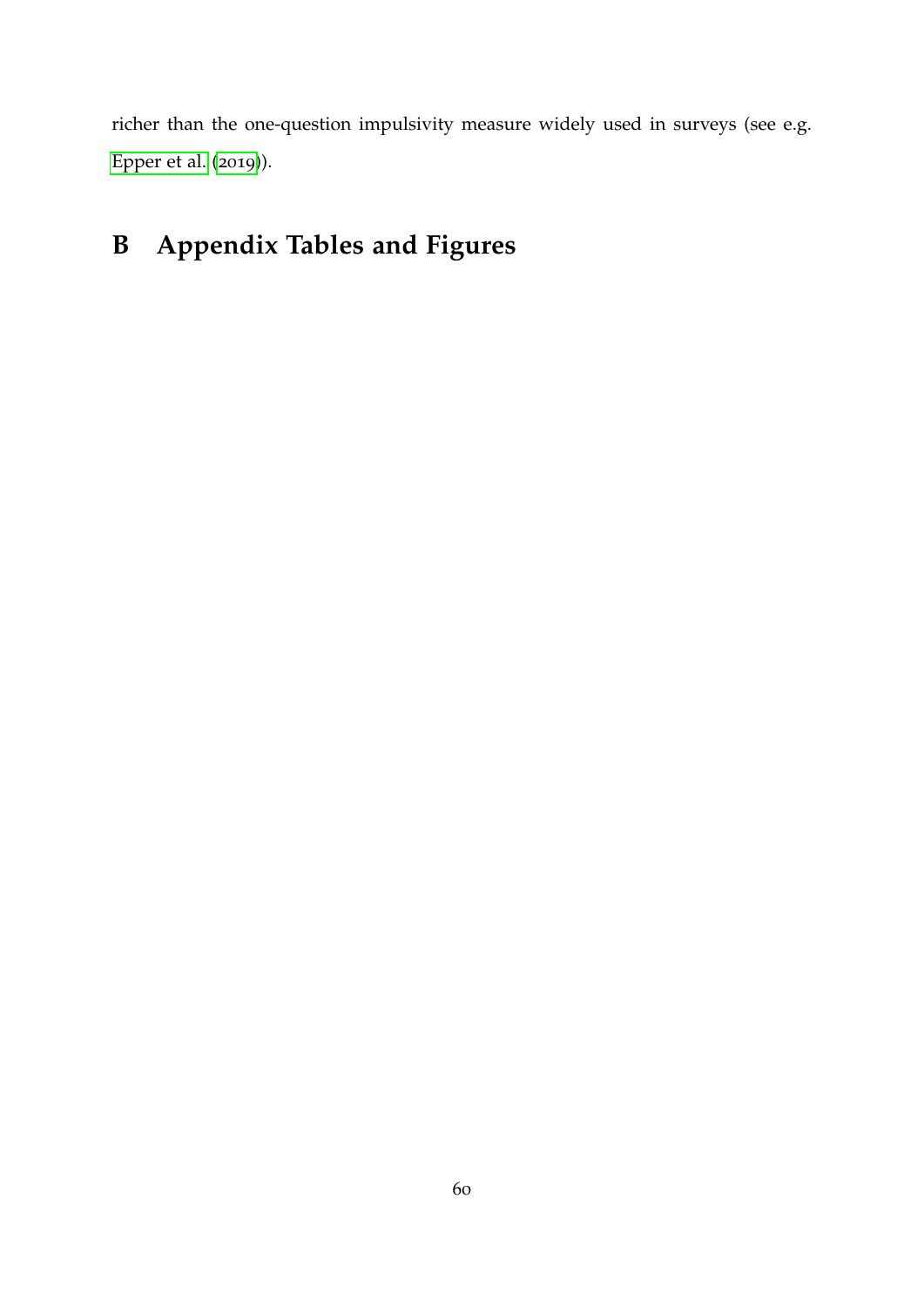<span id="page-61-0"></span>

| Table B1                                       |  |
|------------------------------------------------|--|
| Literature on Transmission of Time Preferences |  |

| Article                                          | Type of<br>Measure | Measure                                                                                                                                                                                                                     | Sample (#, age)                                                                                                                                                                                                                                                                | Delay between parent and<br>child measurement                                                                                                                                                                    | Main findings                                                                                                                                                                                                                                                                                                                                                       | Comment                                                                                                                                                            |
|--------------------------------------------------|--------------------|-----------------------------------------------------------------------------------------------------------------------------------------------------------------------------------------------------------------------------|--------------------------------------------------------------------------------------------------------------------------------------------------------------------------------------------------------------------------------------------------------------------------------|------------------------------------------------------------------------------------------------------------------------------------------------------------------------------------------------------------------|---------------------------------------------------------------------------------------------------------------------------------------------------------------------------------------------------------------------------------------------------------------------------------------------------------------------------------------------------------------------|--------------------------------------------------------------------------------------------------------------------------------------------------------------------|
| Andreoni et al.<br>(2017)                        | Experi-<br>mental  | Choice lists with tradeoffs<br>between today and tomorrow<br>(children) or five weeks<br>(parents). Candies (children) or<br>money (parents) outcomes. For<br>children, parents handed over<br>the candies at the due time. | 1265 children (the majority in a single<br>wave) (ages $3$ to $12$ ). $643$ parents.                                                                                                                                                                                           | Simultaneous measurement.<br>Last measurement of parents<br>time preferences with a short<br>delay.                                                                                                              | No significant intergenerational<br>correlation.                                                                                                                                                                                                                                                                                                                    | Result could be due to the vast<br>differences between the tasks<br>and outcomes administered to<br>children and parents.                                          |
| Bartling et al.<br>(2010)                        | Experi-<br>mental  | Intertemporal choices over<br>money (mothers; delays of 6<br>and 12 months) and gummy<br>bears (children; later today,<br>tomorrow, or the day after)                                                                       | 270 children (ages 5-6) and their mothers,<br>i.e. no fathers                                                                                                                                                                                                                  | Simultaneous measurement in<br>separate rooms                                                                                                                                                                    | Children of more patient mothers are<br>more likely to be patient. Only significant<br>correlations for the near-present tradeoffs                                                                                                                                                                                                                                  | Only weak evidence; small<br>sample                                                                                                                                |
| Kosse and<br>Pfeiffer (2013)                     |                    |                                                                                                                                                                                                                             |                                                                                                                                                                                                                                                                                |                                                                                                                                                                                                                  | Mothers' and children's preferences for<br>immediate gratification (present bias) are<br>positively correlated (a decrease in<br>maternal present bias by 1 SD increases<br>the probability that the child is patient by<br>about 7.3 percent; 78 percent of children<br>are patient). No significant correlation<br>between mothers' and children's<br>impatience. | Use data described in Bartling<br>et al. (2010).                                                                                                                   |
| Brown and<br>van der Pol<br>(2015)               | Survey<br>question | Question on planning horizon<br>as a proxy for time preferences                                                                                                                                                             | Panel data from Household Income<br>Labour Dynamics of Australia (HILDA), 6<br>waves; children: 2757 (male) + 2555<br>(female); parents: $2965$ mothers + $2338$<br>fathers; analysis restricted to young adults<br>(age $16-25$ ) and both parents; examine all<br>four dyads | Have data from 6 waves over 8<br>years; compare transitions in<br>answer categories from one to<br>next year and find relatively<br>stable responses; do not explore<br>persistence of transmission,<br>however. | Support for transmission of time<br>preferences; children of mothers (fathers)<br>with long vs. very short planning horizon<br>are themselves $3\overline{-}5(2-4)$ percent more<br>likely to have a long planning horizon.                                                                                                                                         | Hypothesize correlation of<br>planning horizon and discount<br>rate                                                                                                |
| Chowdhury,<br>Sutter and<br>Zimmermann<br>(2020) | Experi-<br>mental  | Choice lists with tradeoffs<br>between next day vs. 3 weeks<br>(children), 3 months (all) or 1<br>year (parents)                                                                                                            | Household sample from Bangladesh;<br>relatively poor families; 911 children (age<br>$6-17$ ; 544 pairs of mothers/fathers                                                                                                                                                      | Simultaneous measurement in<br>separate rooms                                                                                                                                                                    | Significant correlation between mothers',<br>fathers', and children's preferences<br>(around $0.15$ SD).                                                                                                                                                                                                                                                            | Relatively homogenous sample;<br>SES has only limited predictive<br>power for children's<br>preferences                                                            |
| Gauly (2016)                                     | Survey<br>question | Patience question of the<br>German Socio-Economic Panel<br>(SOEP)                                                                                                                                                           | 2395 "children" for whom it was possible<br>to identify biological parents; age not<br>reported                                                                                                                                                                                | Simultaneous measurement<br>(same year of SOEP)                                                                                                                                                                  | Parents transmit own attitudes to children<br>via direct socialization. Find lowest<br>correlation (of all measures) for patience<br>(0.05 SD between children and mothers;<br>0.09 SD between children and fathers), but<br>large correlations between father-son and<br>mother-daughter pairs.                                                                    | Includes a measure of<br>reciprocity and examines the<br>persistence of the correlation<br>across five years. Find weaker<br>correlations when delay<br>increases. |

SD: standard deviation. This table restricts attention to studies eliciting time preferences or proxies of these. There is <sup>a</sup> larger literature focusing on other preference domains (see Section <sup>1</sup>[.\)](#page-1-4).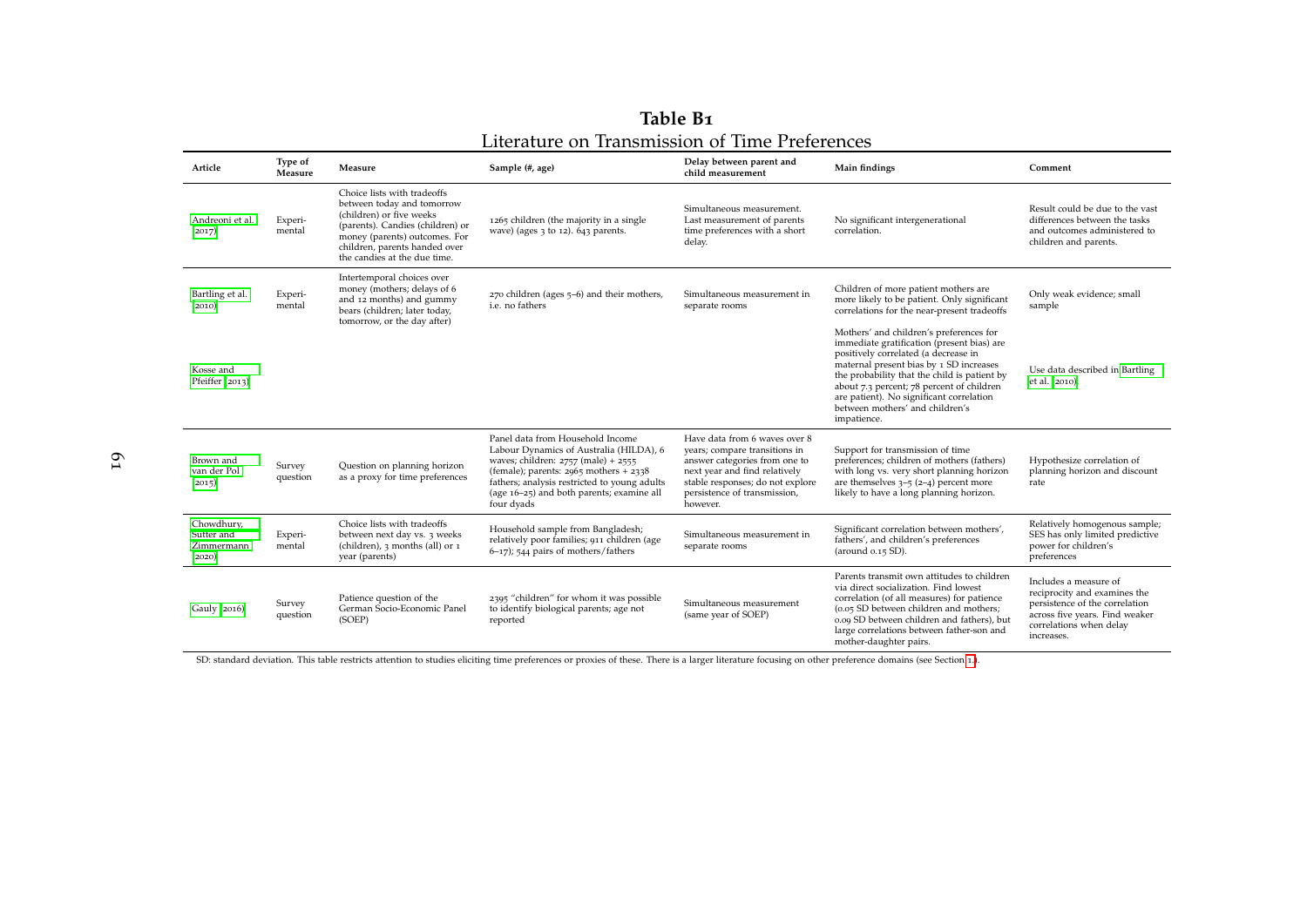<span id="page-62-1"></span>

| Patience by cohort |       |                                           |       |         |  |
|--------------------|-------|-------------------------------------------|-------|---------|--|
|                    |       | Children                                  |       | Parents |  |
| Age                |       | Percent Observations Percent Observations |       |         |  |
| 18                 | 0.682 | 107                                       | 0.778 | 126     |  |
| 19                 | 0.776 | 98                                        | 0.742 | 2,285   |  |
| 20                 | 0.730 | 122                                       | 0.692 | 312     |  |
| Average            | 0.728 | 327                                       | 0.738 | 2,723   |  |

**Table B2**

*Note:* This table presents the share of patient children and parents by age at preference elicitation. The sample of parents consists of all original respondents who were 18–20 years old when they were interviewed, including individuals who did not end up having children at all or having children observed in the sample.

<span id="page-62-0"></span>

|                                                                   | TUUIL DA          |                   |  |  |  |
|-------------------------------------------------------------------|-------------------|-------------------|--|--|--|
| Ordered Probit Models: Intergenerational Transmission of Patience |                   |                   |  |  |  |
| Dependent Variable: Child Time Preferences                        |                   |                   |  |  |  |
|                                                                   | $\left( 1\right)$ | $\left( 2\right)$ |  |  |  |
| Parent is very patient                                            | $0.178***$        |                   |  |  |  |
|                                                                   | (0.063)           |                   |  |  |  |
| Parent is medium patient                                          | $0.140**$         |                   |  |  |  |
|                                                                   | (0.055)           |                   |  |  |  |
| Parent is patient                                                 |                   | $0.154***$        |  |  |  |
|                                                                   |                   | (0.052)           |  |  |  |
| <b>Observations</b>                                               | 3,101             | 3,101             |  |  |  |
| Intercept Cut 1                                                   | $-0.401$          | $-0.411$          |  |  |  |
|                                                                   | (0.347)           | (0.348)           |  |  |  |
| Intercept Cut 2                                                   | 1.037             | 1.034             |  |  |  |
|                                                                   | (0.348)           | (0.349)           |  |  |  |

**Table B3**

*Note:* Standard errors in parentheses, clustered at the parent level.  $* p < 0.1$ ,  $*$  $p < 0.05$ , \*\*\*  $p < 0.01$ . The outcome variable indicates whether the child is impatient (1), medium patient (2), or very patient (3). Each column presents the results from separate ordered Probit regressions. Both models control for *Child demographics*, *Parent demographics*, *Parent School FE*, and *Grandparent SES*.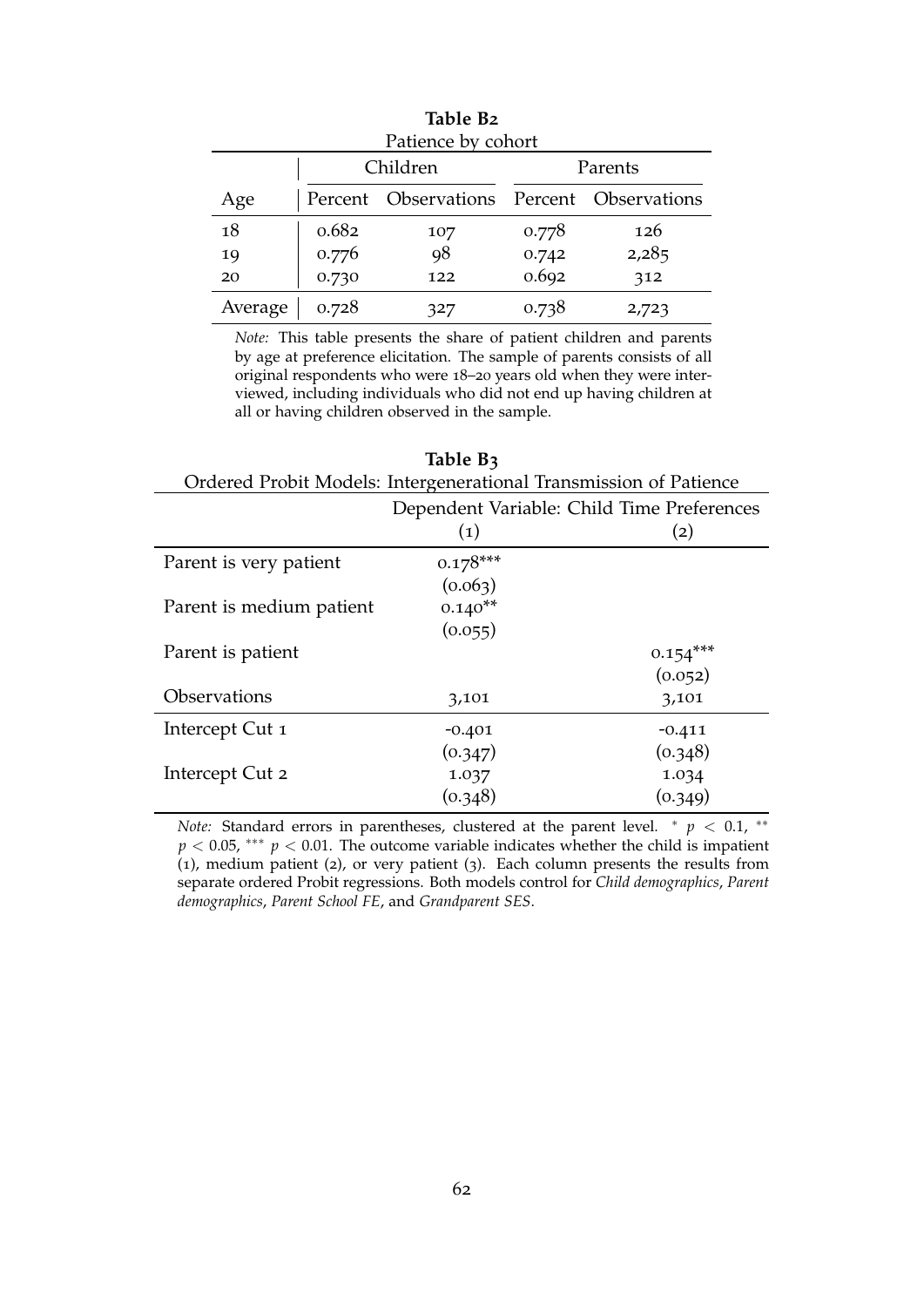<span id="page-63-1"></span>

| Parenting Values by Parenting Styles |               |            |               |  |  |
|--------------------------------------|---------------|------------|---------------|--|--|
|                                      | Authoritarian | Permissive | Authoritative |  |  |
| Independence                         | 0.75          | 0.84       | 0.94          |  |  |
| Tolerance                            | 0.12          | 0.31       | 0.56          |  |  |
| Imagination                          | 0.08          | 1.00       | 0.00          |  |  |
| Good manners                         | 0.90          | 0.08       | 0.00          |  |  |
| Thrift                               | 0.04          | 0.01       | 0.04          |  |  |
| Sense of responsibility              | 0.60          | 0.51       | 0.91          |  |  |
| Obedience                            | 0.17          | 0.02       | 0.00          |  |  |
| Consideration for others             | 0.32          | 0.23       | 0.53          |  |  |
|                                      |               |            |               |  |  |
| Observations                         | 539           | 452        | 709           |  |  |

**Table B4**

*Note:* For our three parenting style definitions, each column shows the share of parents with the particular style valueing each of the eight qualities parents can choose between (each parent could choose up to three). Each parent only appears once, although he/she might have multiple children observed in the survey.

### **Figure B1** Child Patience by Age and Gender

<span id="page-63-0"></span>

*Note*: This graph illustrates the share of patient children by age and gender. Age is shown in 3-year intervals. The whiskers represent the 95 percent confidence interval.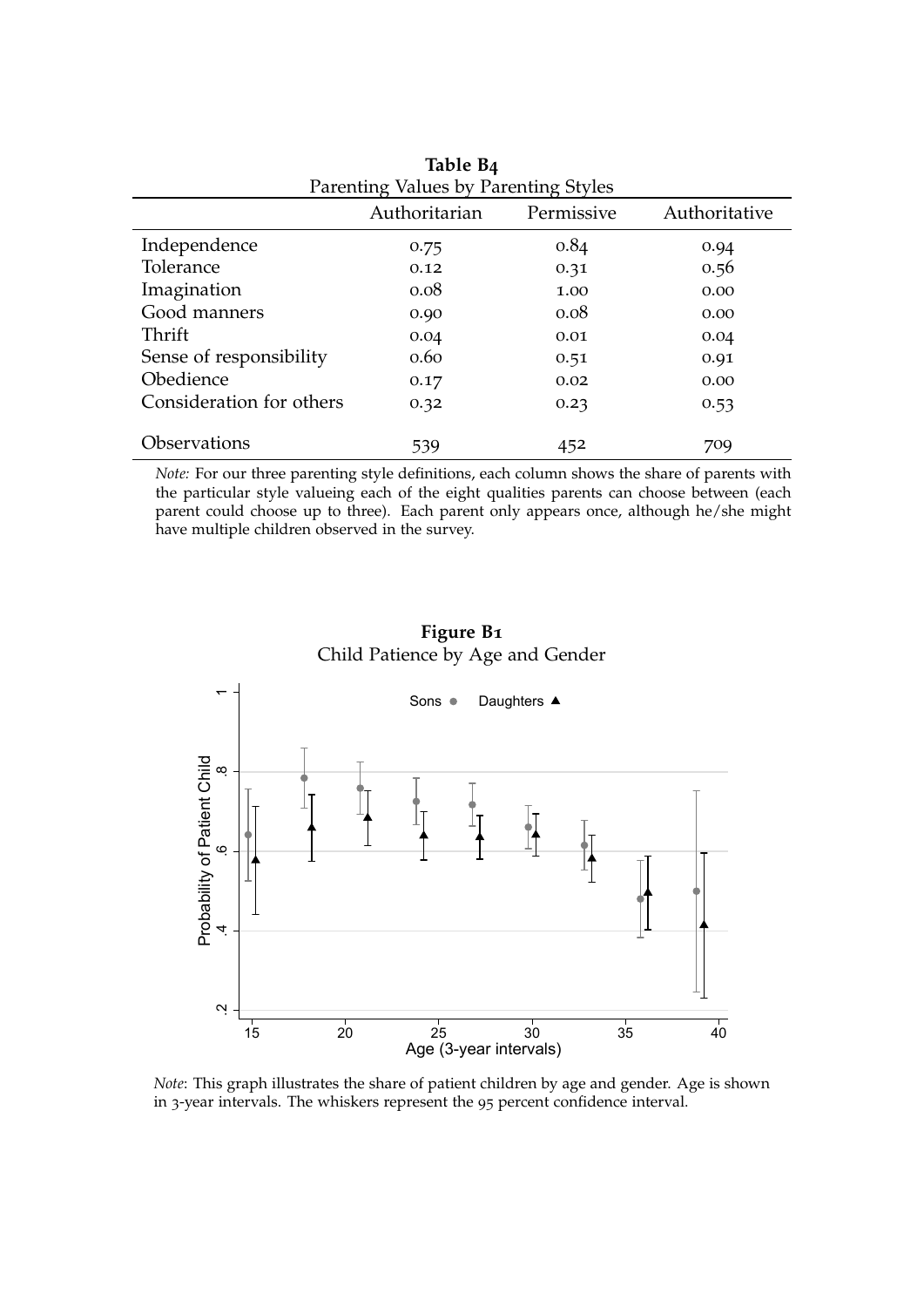<span id="page-64-0"></span>

| Correlations between Parental Patience, Values, Involvement, and SES |                   |               |            |                    |  |
|----------------------------------------------------------------------|-------------------|---------------|------------|--------------------|--|
|                                                                      | Patient           | Authoritarian | Permissive | Involvement        |  |
|                                                                      | $\left( 1\right)$ | (2)           | (3)        | $\left( 4 \right)$ |  |
| Panel A: Raw correlations                                            |                   |               |            |                    |  |
|                                                                      |                   |               |            |                    |  |
| Authoritarian                                                        | $-0.059***$       |               |            |                    |  |
|                                                                      | (0.021)           |               |            |                    |  |
| Permissive                                                           | 0.007             | $-0.314***$   |            |                    |  |
|                                                                      | (0.024)           | (0.021)       |            |                    |  |
| Involvement                                                          | $-0.001$          | $-0.057***$   | $0.033**$  |                    |  |
|                                                                      | (0.012)           | (0.015)       | (0.015)    |                    |  |
| <b>SES</b>                                                           | $0.059***$        | $-0.062***$   | $0.037***$ | 0.008              |  |
|                                                                      | (0.014)           | (0.014)       | (0.013)    | (0.035)            |  |
| <b>Panel B:</b> Conditional correlations                             |                   |               |            |                    |  |
|                                                                      |                   |               |            |                    |  |
| Authoritarian                                                        | $-0.050**$        |               |            |                    |  |
|                                                                      | (0.023)           |               |            |                    |  |
| Permissive                                                           | $-0.013$          | $-0.283***$   |            |                    |  |
|                                                                      | (0.027)           | (0.023)       |            |                    |  |
| Involvement                                                          | $-0.012$          | $-0.056***$   | 0.027      |                    |  |
|                                                                      | (0.014)           | (0.016)       | (0.016)    |                    |  |
| <b>SES</b>                                                           | $0.051***$        | $-0.036**$    | 0.008      | $-0.006$           |  |
|                                                                      | (0.013)           | (0.014)       | (0.016)    | (0.041)            |  |

**Table B5**

*Note:* (Clustered) standard errors in parentheses (at the school level) in Panel A (Panel B). <sup>∗</sup> *p* < 0.1, \*\*  $p < 0.05$ , \*\*\*  $p < 0.01$ . Each row column presents the results from separate regressions, with the variable in the column being the dependent variable. All models are estimated by OLS. Panel A shows the raw correlations, while the correlations shown in Panel B include *Parent demographics*, *Parent School FE*, and *Grandparent SES* (see the table note in Table [2](#page-19-0) for details). The level of observation is the parent.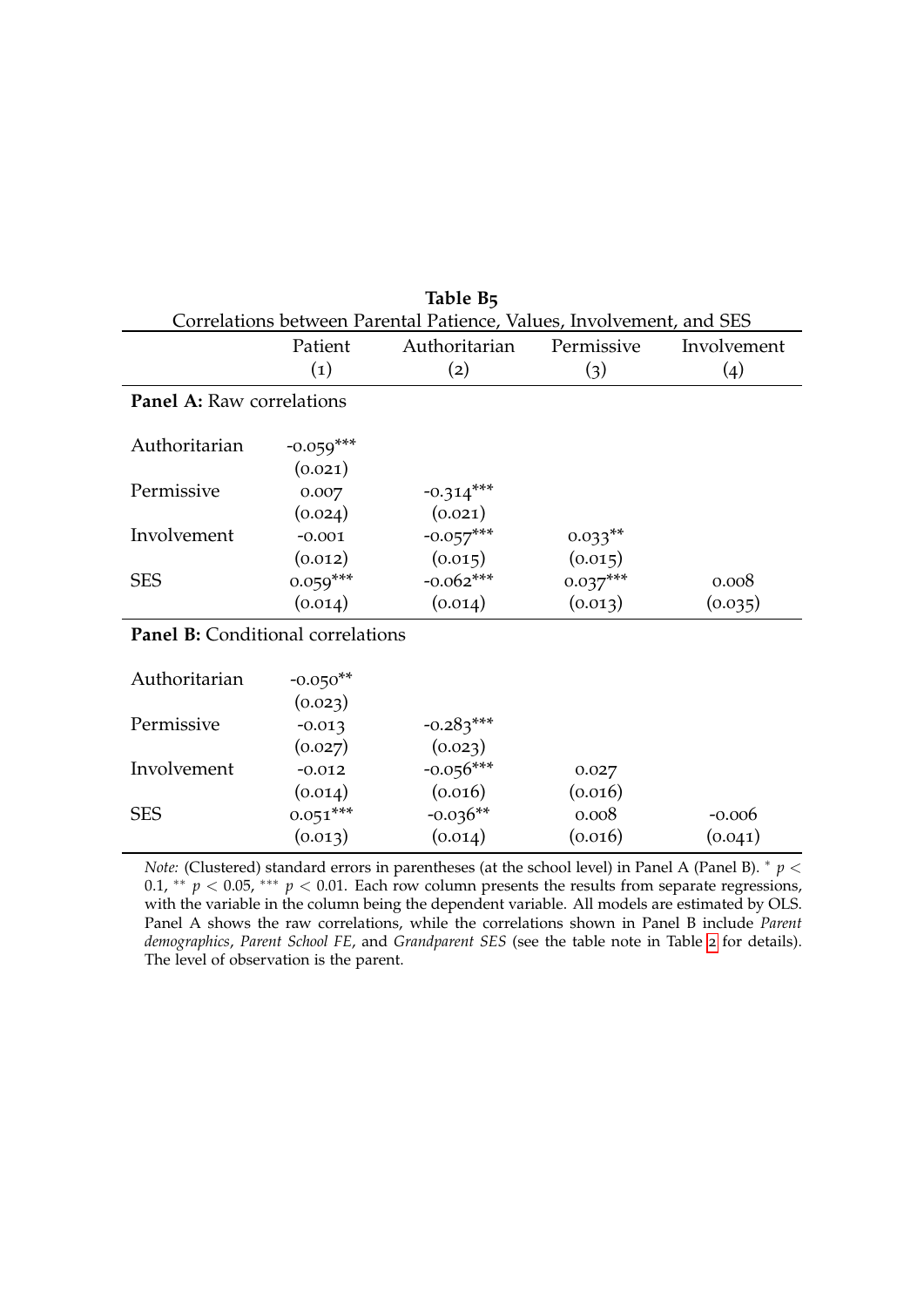<span id="page-65-0"></span>

| Linear Combinations of Estimates for Panel B of Table 5                                                                                                                            |                  |       |
|------------------------------------------------------------------------------------------------------------------------------------------------------------------------------------|------------------|-------|
| Linear combinations of estimates                                                                                                                                                   | Estimate P-value |       |
| Panel A: Model 1                                                                                                                                                                   |                  |       |
| Parent is Patient $(T_p)$                                                                                                                                                          | 0.049            | 0.502 |
| $T_p + T_p \times$ Authoritarian (A)                                                                                                                                               | 0.255            | 0.005 |
| $T_p + T_p \times$ Permissive (P)                                                                                                                                                  | 0.184            | 0.074 |
| $T_p + T_p \times Involvement (I)$                                                                                                                                                 | 0.150            | 0.064 |
| $T_p + T_p \times F_p$                                                                                                                                                             | 0.002            | 0.984 |
| $T_p + T_p \times F_p + T_p \times A + T_p \times F_p \times A$                                                                                                                    | 0.022            | 0.817 |
| $T_p + T_p \times F_p + T_p \times P + T_p \times F_p \times P$                                                                                                                    | 0.254            | 0.012 |
| $T_p + T_p \times F_p + T_p \times I + T_p \times F_p \times I$                                                                                                                    | $-0.020$         | 0.848 |
| $T_p + T_p \times F_p$                                                                                                                                                             | $-0.051$         | 0.502 |
| $T_p + T_p \times S_c + T_p \times A + T_p \times S_c \times A$                                                                                                                    | 0.112            | 0.283 |
| $T_p + T_p \times S_c + T_p \times P + T_p \times S_c \times P$                                                                                                                    | $-0.090$         | 0.340 |
| $T_p + T_p \times S_c + T_p \times I + T_p \times S_c \times I$                                                                                                                    | $-0.033$         | 0.691 |
| $T_p + T_p \times S_c + T_p \times F_p + T_p \times F_p \times S_c$                                                                                                                | $-0.027$         | 0.746 |
| $T_p + T_p \times S_c + T_p \times F_p + T_p \times F_p \times S_c + T_p \times A +$<br>$T_p \times S_c \times A + T_p \times F_p \times A + T_p \times F_p \times S_c \times A$   | 0.213            | 0.019 |
| $T_p + T_p \times S_c + T_p \times F_p + T_p \times F_p \times S_c + T_p \times P + T_p \times S_c \times P$<br>+ $T_p \times F_p \times P$ + $T_p \times F_p \times S_c \times P$ | 0.261            | 0.007 |
| $T_p + T_p \times S_c + T_p \times F_p + T_p \times F_p \times S_c + T_p \times I + T_p \times S_c \times I$<br>+ $T_p \times F_p \times I + T_p \times F_p \times S_c \times I$   | $-0.182$         | 0.101 |
| Panel B: Model 2                                                                                                                                                                   |                  |       |
| $T_p \times I$                                                                                                                                                                     | 0.090            | 0.044 |
| $T_p \times I + T_p \times I \times A$                                                                                                                                             | 0.165            | 0.008 |
| $T_p \times I + T_p \times I \times P$                                                                                                                                             | $-0.041$         | 0.659 |
| $T_p \times I + T_p \times F_p \times I$                                                                                                                                           | $-0.142$         | 0.022 |
| $T_p \times I + T_p \times F_p \times I + T_p \times I \times A + T_p \times F_p \times I \times A$                                                                                | $-0.092$         | 0.249 |
| $T_p \times \text{I} + T_p \times F_p \times \text{I} + T_p \times \text{I} \times \text{P} + T_p \times F_p \times \text{I} \times \text{P}$                                      | $-0.101$         | 0.080 |

<span id="page-65-1"></span>**Table B6**

*Note:* This table specifies the exact linear combinations of estimates shown in Panel B of Table [5](#page-27-0).